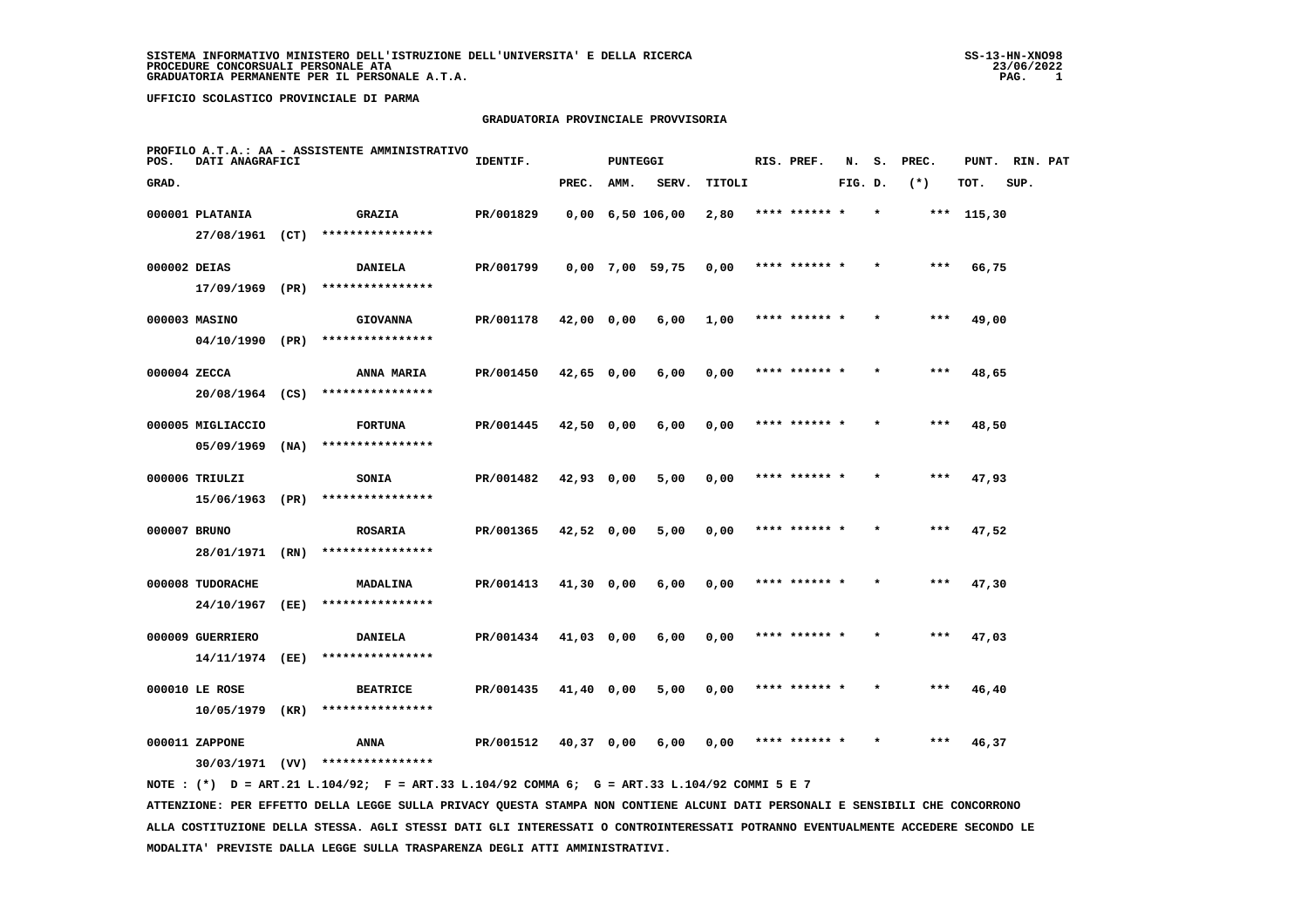#### **GRADUATORIA PROVINCIALE PROVVISORIA**

| POS.         | DATI ANAGRAFICI                       |      | PROFILO A.T.A.: AA - ASSISTENTE AMMINISTRATIVO | IDENTIF.  |              | <b>PUNTEGGI</b> |                  |        | RIS. PREF.    | N.      | s. | PREC. | PUNT. RIN. PAT |      |  |
|--------------|---------------------------------------|------|------------------------------------------------|-----------|--------------|-----------------|------------------|--------|---------------|---------|----|-------|----------------|------|--|
| GRAD.        |                                       |      |                                                |           | PREC.        | AMM.            | SERV.            | TITOLI |               | FIG. D. |    | $(*)$ | TOT.           | SUP. |  |
|              | 000012 BORTONE<br>$06/11/1986$ (NA)   |      | CESARIO<br>****************                    | PR/001480 | 39,80 0,00   |                 | 6,00             | 0,00   | **** ******   |         |    | ***   | 45,80          |      |  |
|              | 000013 LOMBARDO<br>19/03/1986 (PA)    |      | CRISTINA LETIZIA PR/001277<br>**************** |           | $39,80$ 0,00 |                 | 6,00             | 0,00   | **** ****** * |         |    | ***   | 45,80          |      |  |
| 000014 ARENA | 23/08/1966                            | (CT) | <b>FRANCESCO</b><br>****************           | PR/001291 | $38,47$ 0,00 |                 | 6,00             | 0,00   | **** ******   |         |    | $***$ | 44,47          |      |  |
|              | 000015 MARANZANO<br>17/08/1985        | (PA) | <b>BENEDETTA</b><br>****************           | PR/001447 |              |                 | 32,40 0,00 11,00 | 1,00   | **** ****** * |         |    | ***   | 44,40          |      |  |
|              | 000016 BAZZANI<br>24/07/1975 (PR)     |      | <b>SARA</b><br>****************                | PR/001637 | $30,30$ 7,83 |                 | 6,00             | 0,00   | **** ****** * |         |    | $***$ | 44,13          |      |  |
|              | 000017 PUGLIESE<br>26/06/1973 (CS)    |      | <b>ERMINIA</b><br>****************             | PR/001506 | 37,88 0,00   |                 | 6,00             | 0,00   | **** ****** * |         |    | ***   | 43,88          |      |  |
| 000018 PONZI | 01/02/1964 (PR)                       |      | <b>MARIO</b><br>****************               | PR/001368 | 37,37 0,00   |                 | 6,00             | 0,00   | **** ****** * |         |    | ***   | 43,37          |      |  |
|              | 000019 AMODEO<br>26/02/1979 (CS)      |      | <b>MARIA CARMELA</b><br>****************       | PR/001383 | 36,07 0,00   |                 | 6,00             | 1,00   |               |         |    | ***   | 43,07          |      |  |
|              | 000020 BAGATTI<br>25/05/1967 (PR)     |      | ORNELLA<br>****************                    | PR/001723 | $36,90$ 0,00 |                 | 6,00             | 0,00   | **** ****** * |         |    | ***   | 42,90          |      |  |
|              | 000021 BERTONCELLO<br>08/09/1958 (BZ) |      | <b>FRANCESCO</b><br>****************           | PR/001181 | 42,90 0,00   |                 | 0,00             | 0,00   | **** ****** * |         |    | $***$ | 42,90          |      |  |
| 000022 OLIVO | 28/01/1984 (KR)                       |      | MARIAGRAZIA<br>****************                | PR/001417 | 37,45 0,00   |                 | 5,00             | 0,00   | **** ****** * |         |    | ***   | 42,45          |      |  |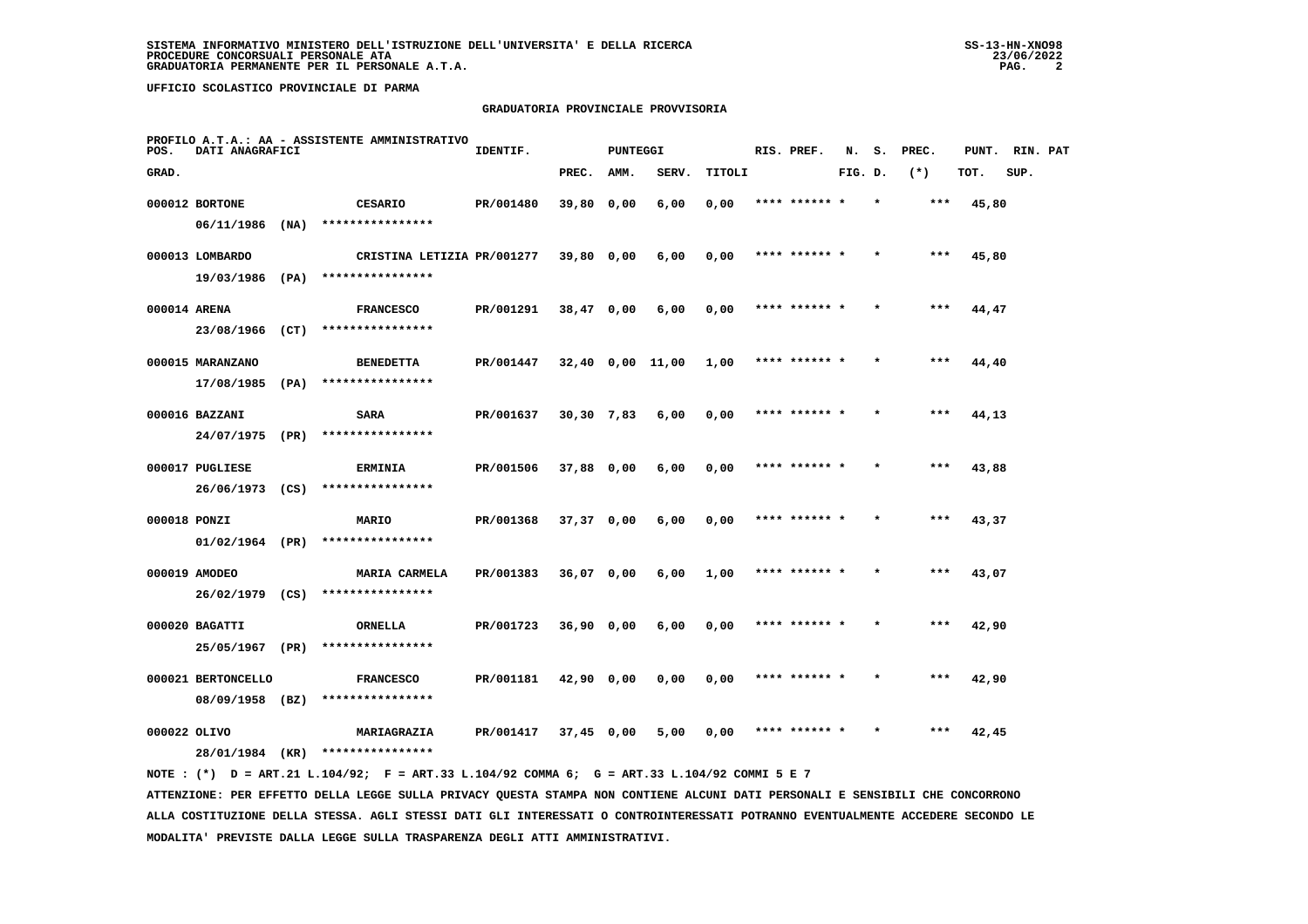## **GRADUATORIA PROVINCIALE PROVVISORIA**

| POS.        | DATI ANAGRAFICI                         |      | PROFILO A.T.A.: AA - ASSISTENTE AMMINISTRATIVO | IDENTIF.  |              | <b>PUNTEGGI</b> |       |        | RIS. PREF.    | N.      | s. | PREC. | PUNT. RIN. PAT |      |  |
|-------------|-----------------------------------------|------|------------------------------------------------|-----------|--------------|-----------------|-------|--------|---------------|---------|----|-------|----------------|------|--|
| GRAD.       |                                         |      |                                                |           | PREC.        | AMM.            | SERV. | TITOLI |               | FIG. D. |    | $(*)$ | TOT.           | SUP. |  |
| 000023 NAPI | 03/09/1966 (PR)                         |      | <b>EMANUELA</b><br>****************            | PR/001504 | $37,03$ 0,00 |                 | 5,20  | 0,00   | **** ******   |         |    | ***   | 42,23          |      |  |
|             | 000024 RAPACCIUOLO<br>$24/09/1993$ (NA) |      | <b>PASQUALE</b><br>****************            | PR/001612 | 25,75 8,40   |                 | 5,00  | 3,00   | **** ****** * |         |    | $***$ | 42,15          |      |  |
|             | 000025 DE BELLIS<br>05/03/1977          | (FG) | MARIA<br>****************                      | PR/001410 | $36,50$ 0,00 |                 | 5,00  | 0,00   | **** ****** * |         |    | $***$ | 41,50          |      |  |
|             | 000026 MARINELLI<br>30/07/1969          | (CB) | <b>INCORONATA</b><br>****************          | PR/001676 | $35,00$ 0,00 |                 | 5,20  | 1,00   | **** ****** * |         |    | ***   | 41,20          |      |  |
|             | 000027 FERRARO<br>18/08/1975 (KR)       |      | <b>DOMENICO</b><br>****************            | PR/001515 | $36,77$ 0,00 |                 | 4,00  | 0,00   | **** ****** * |         |    | $***$ | 40,77          |      |  |
| 000028 SIVO | $04/02/1963$ (CT)                       |      | <b>ANTONELLA</b><br>****************           | PR/001479 | 40,52 0,00   |                 | 0,00  | 0,00   | **** ****** * |         |    | $***$ | 40,52          |      |  |
|             | 000029 SACCANI<br>18/11/1966 (PR)       |      | <b>CRISTINA</b><br>****************            | PR/001476 | 40,00 0,00   |                 | 0,00  | 0,00   | **** ****** * |         |    | ***   | 40,00          |      |  |
|             | 000030 ROSSATO<br>06/01/1960 (VI)       |      | EDI FRANCESCA<br>****************              | PR/001663 | 28,00 6,00   |                 | 6,00  | 0,00   |               |         |    | ***   | 40,00          |      |  |
|             | 000031 BOTTI<br>25/05/1962 (PR)         |      | ORNELLA<br>****************                    | PR/000097 | $39,22$ 0,00 |                 | 0,00  | 0,00   | **** ****** * |         |    | ***   | 39,22          |      |  |
|             | 000032 ALICI<br>22/11/1960              | (VR) | <b>ROBERTA</b><br>****************             | PR/001024 | 39,03 0,00   |                 | 0,00  | 0,00   | **** ****** * |         |    | $***$ | 39,03          |      |  |
|             | 000033 ESPOSITO<br>05/08/1980           | (NA) | <b>ANNALISA</b><br>****************            | PR/001457 | 32,70 0,00   |                 | 6,00  | 0,00   | **** ****** * |         |    | ***   | 38,70          |      |  |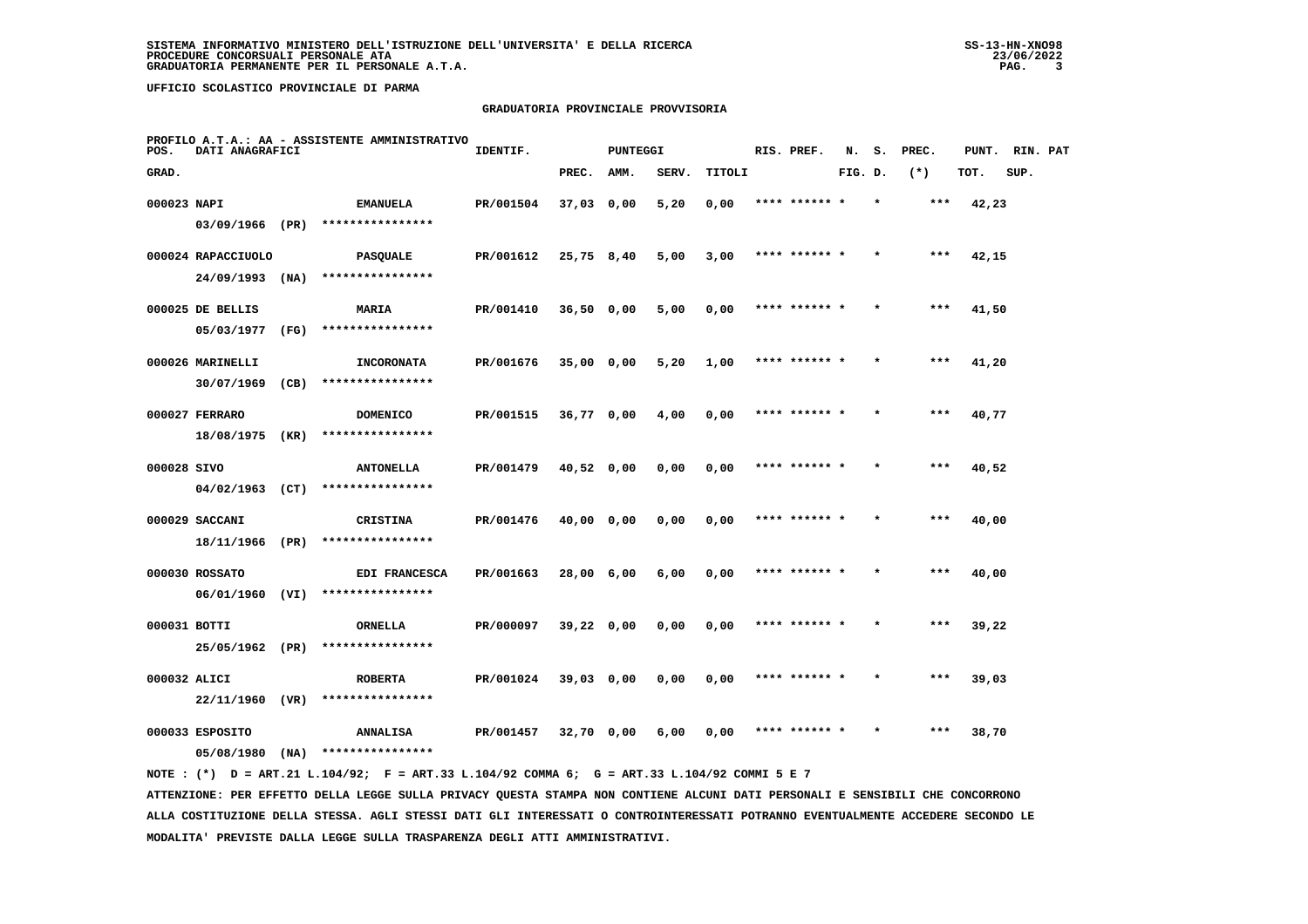## **GRADUATORIA PROVINCIALE PROVVISORIA**

| POS.         | DATI ANAGRAFICI   |      | PROFILO A.T.A.: AA - ASSISTENTE AMMINISTRATIVO | IDENTIF.  |              | <b>PUNTEGGI</b> |                               |        | RIS. PREF.    | N.      | s.      | PREC. | PUNT. | RIN. PAT |  |
|--------------|-------------------|------|------------------------------------------------|-----------|--------------|-----------------|-------------------------------|--------|---------------|---------|---------|-------|-------|----------|--|
| GRAD.        |                   |      |                                                |           | PREC.        | AMM.            | SERV.                         | TITOLI |               | FIG. D. |         | $(*)$ | TOT.  | SUP.     |  |
|              | 000034 MARCHESINI |      | <b>COSTANZA</b>                                | PR/001669 | 24,00 7,33   |                 | 6,00                          | 1,00   | **** ****** * |         |         | $***$ | 38,33 |          |  |
|              | 06/01/1978        | (PR) | ****************                               |           |              |                 |                               |        |               |         |         |       |       |          |  |
| 000035 FERRI |                   |      | <b>MONICA</b>                                  | PR/001881 |              |                 | $0,00 \quad 6,00 \quad 32,10$ | 0,00   | **** ****** * |         |         | ***   | 38,10 |          |  |
|              | 01/05/1964 (PR)   |      | ****************                               |           |              |                 |                               |        |               |         |         |       |       |          |  |
|              | 000036 PROVENZANO |      | ENZA                                           | PR/001657 | $31,40$ 0,00 |                 | 6,00                          | 0,00   | **** ****** * |         | $\star$ | ***   | 37,40 |          |  |
|              | 10/08/1982        | (AG) | ****************                               |           |              |                 |                               |        |               |         |         |       |       |          |  |
|              | 000037 SUCATO     |      | MARIACRISTINA                                  | PR/001672 | $25,25$ 6,00 |                 | 6,00                          | 0,00   | **** ****** * |         |         | $***$ | 37,25 |          |  |
|              | $12/12/1995$ (PA) |      | ****************                               |           |              |                 |                               |        |               |         |         |       |       |          |  |
| 000038 GALLO |                   |      | CIRA                                           | PR/001381 | $30,50$ 0,00 |                 | 6,00                          | 0,00   | **** ****** * |         |         | $***$ | 36,50 |          |  |
|              | $31/10/1982$ (NA) |      | ****************                               |           |              |                 |                               |        |               |         |         |       |       |          |  |
| 000039 CORDA |                   |      | <b>GIOVANNA</b>                                | PR/001439 | $36,40$ 0,00 |                 | 0,00                          | 0,00   | **** ****** * |         |         | $***$ | 36,40 |          |  |
|              | $07/09/1970$ (NA) |      | ****************                               |           |              |                 |                               |        |               |         |         |       |       |          |  |
|              | 000040 BRENTINO   |      | <b>ELISA</b>                                   | PR/001691 | $30,25$ 0,00 |                 | 5,50                          | 0,00   |               |         |         | ***   | 35,75 |          |  |
|              | $16/12/1991$ (CL) |      | ****************                               |           |              |                 |                               |        |               |         |         |       |       |          |  |
| 000041 VOLTA |                   |      | <b>MARIA CAMILLA</b>                           | PR/001502 | $34,50$ 0,00 |                 | 1,20                          | 0,00   | **** ****** * |         |         | $***$ | 35,70 |          |  |
|              | 26/02/1985 (PR)   |      | ****************                               |           |              |                 |                               |        |               |         |         |       |       |          |  |
|              | 000042 FRAIOLI    |      | MARIAROSARIA                                   | PR/001847 |              |                 | 0,00 10,00 23,20              | 2,50   | **** ****** * |         | $\star$ | $***$ | 35,70 |          |  |
|              | 06/01/1978 (FR)   |      | ****************                               |           |              |                 |                               |        |               |         |         |       |       |          |  |
| 000043 GUIDA |                   |      | <b>CARMELA</b>                                 | PR/001742 | 19,90 9,80   |                 | 6,00                          | 0,00   | **** ****** * |         |         | ***   | 35,70 |          |  |
|              | 29/10/1986 (NA)   |      | ****************                               |           |              |                 |                               |        |               |         |         |       |       |          |  |
| 000044 BARNA |                   |      | ANNA                                           | PR/001722 | 29,40 6,00   |                 | 0.00                          | 0,00   | **** ****** * |         |         | $***$ | 35,40 |          |  |
|              | 15/03/1967        | (AG) | ****************                               |           |              |                 |                               |        |               |         |         |       |       |          |  |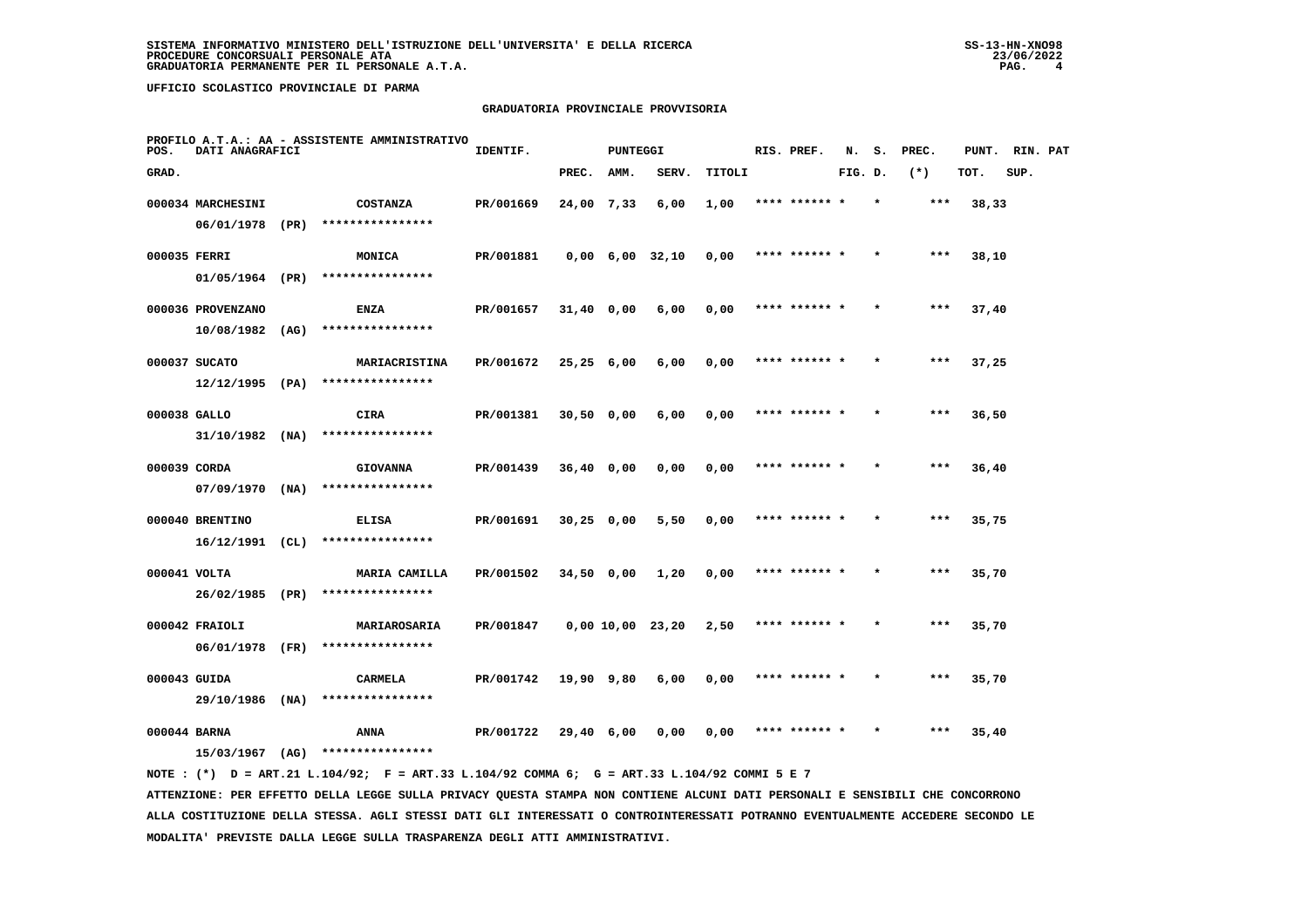## **GRADUATORIA PROVINCIALE PROVVISORIA**

| POS.         | DATI ANAGRAFICI   |      | PROFILO A.T.A.: AA - ASSISTENTE AMMINISTRATIVO | IDENTIF.  |              | <b>PUNTEGGI</b> |                       |        | RIS. PREF.    | N.      | s.      | PREC. | PUNT. | RIN. PAT |  |
|--------------|-------------------|------|------------------------------------------------|-----------|--------------|-----------------|-----------------------|--------|---------------|---------|---------|-------|-------|----------|--|
| GRAD.        |                   |      |                                                |           | PREC.        | AMM.            | SERV.                 | TITOLI |               | FIG. D. |         | $(*)$ | TOT.  | SUP.     |  |
|              | 000045 CAPASSO    |      | <b>ASSUNTA</b>                                 | PR/001737 | 29,05 0,00   |                 | 6,00                  | 0,00   | **** ****** * |         |         | ***   | 35,05 |          |  |
|              | 13/04/1993        | (NA) | ****************                               |           |              |                 |                       |        |               |         |         |       |       |          |  |
|              | 000046 PAMBIANCHI |      | <b>SONIA</b>                                   | PR/001855 |              |                 | $0,00$ $0,00$ $27,70$ | 0,00   | **** ****** * |         |         | $***$ | 34,90 |          |  |
|              | 07/09/1968        | (PR) | ****************                               |           |              |                 |                       |        |               |         |         |       |       |          |  |
|              | 000047 INFURNA    |      | <b>SELENIA</b>                                 | PR/001699 | 19,00 10,00  |                 | 5,50                  | 0,00   | **** ****** * |         | $\star$ | ***   | 34,50 |          |  |
|              | 15/02/1986        | (AG) | ****************                               |           |              |                 |                       |        |               |         |         |       |       |          |  |
|              | 000048 MANGANARO  |      | <b>DANIELA</b>                                 | PR/001499 | 28,17 0,00   |                 | 5,00                  | 0,00   | **** ****** * |         |         | $***$ | 33,17 |          |  |
|              | 23/02/1971        | (RC) | ****************                               |           |              |                 |                       |        |               |         |         |       |       |          |  |
|              | 000049 CARCIONE   |      | <b>ANTONELLA</b>                               | PR/001396 | 26,70 0,00   |                 | 6,00                  | 0,00   | **** ****** * |         |         | $***$ | 32,70 |          |  |
|              | 04/06/1981        | (NA) | ****************                               |           |              |                 |                       |        |               |         |         |       |       |          |  |
| 000050 FAVA  |                   |      | LAURA                                          | PR/001639 | 24,00 8,00   |                 | 0,00                  | 0,00   | **** ****** * |         |         | $***$ | 32,00 |          |  |
|              | 25/07/1986 (RG)   |      | ****************                               |           |              |                 |                       |        |               |         |         |       |       |          |  |
| 000051 GALLI |                   |      | <b>ANNARITA</b>                                | PR/000246 | $32,00$ 0,00 |                 | 0,00                  | 0,00   |               |         |         | ***   | 32,00 |          |  |
|              | 19/05/1973 (PR)   |      | ****************                               |           |              |                 |                       |        |               |         |         |       |       |          |  |
|              | 000052 GARGALLO   |      | ANNA                                           | PR/001842 |              |                 | $0,00$ 9,70 20,40     | 1,80   | **** ****** * |         |         | $***$ | 31,90 |          |  |
|              | 29/03/1985        | (MI) | ****************                               |           |              |                 |                       |        |               |         |         |       |       |          |  |
|              | 000053 GUACCIO    |      | <b>ANTONELLA</b>                               | PR/001704 | 27,85 0,00   |                 | 4,00                  | 0,00   | **** ****** * |         | $\star$ | $***$ | 31,85 |          |  |
|              | 23/10/1962        | (NA) | ****************                               |           |              |                 |                       |        |               |         |         |       |       |          |  |
| 000054 GUIDA |                   |      | <b>VINCENZO</b>                                | PR/001760 |              |                 | $0,00$ 10,00 19,60    | 2,00   |               |         |         | ***   | 31,60 |          |  |
|              | $01/09/1992$ (AG) |      | ****************                               |           |              |                 |                       |        |               |         |         |       |       |          |  |
|              | 000055 PARISI     |      | <b>AGNESE</b>                                  | PR/001879 |              |                 | $0,00$ $9,50$ $19,10$ | 3,00   | **** ****** * |         |         | $***$ | 31,60 |          |  |
|              | 22/09/1987        | (TP) | ****************                               |           |              |                 |                       |        |               |         |         |       |       |          |  |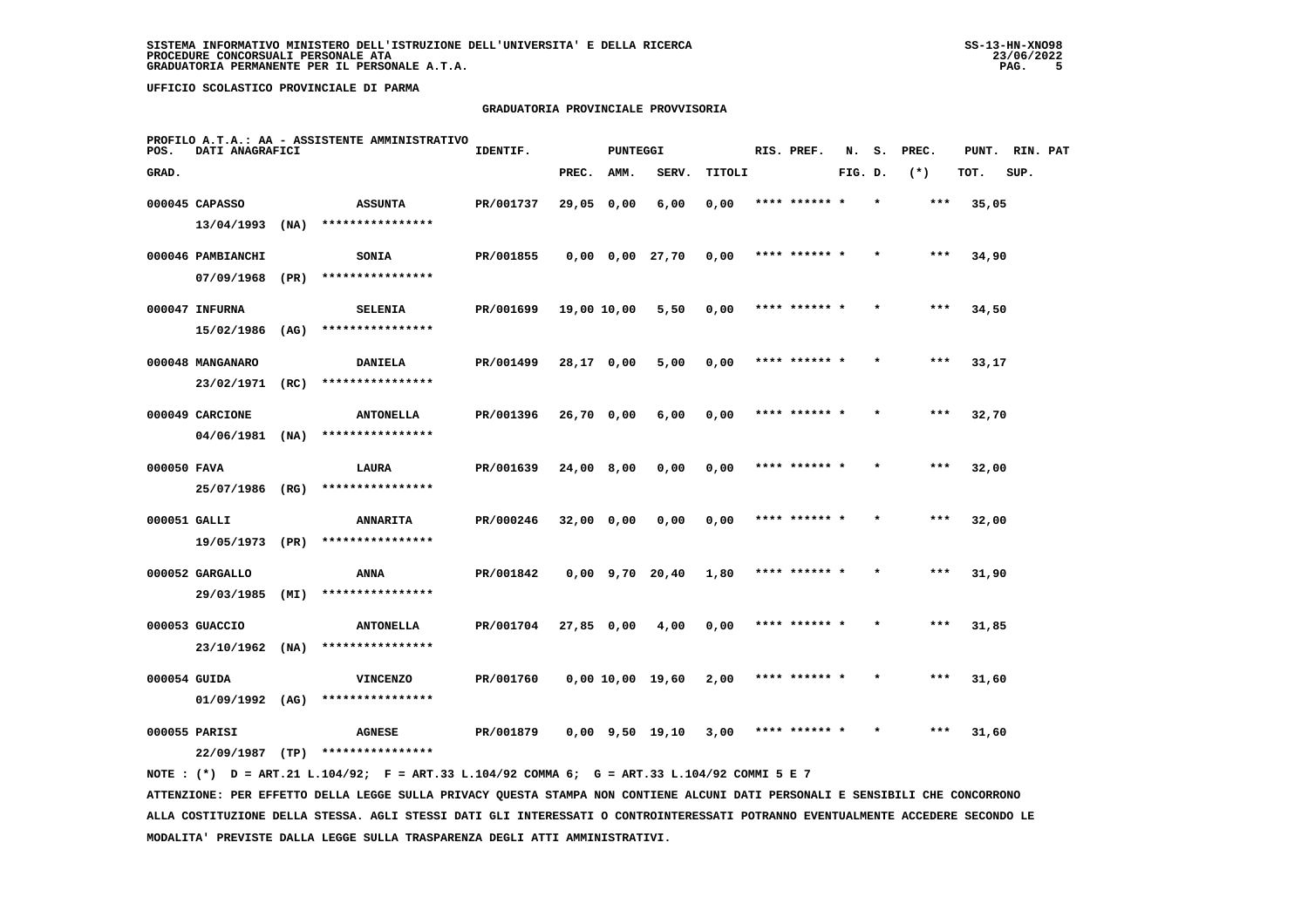## **GRADUATORIA PROVINCIALE PROVVISORIA**

| POS.  | DATI ANAGRAFICI   |      | PROFILO A.T.A.: AA - ASSISTENTE AMMINISTRATIVO | IDENTIF.  |              | <b>PUNTEGGI</b> |                               |        |      | RIS. PREF.    | N.      | s. | PREC. | PUNT. | RIN. PAT |  |
|-------|-------------------|------|------------------------------------------------|-----------|--------------|-----------------|-------------------------------|--------|------|---------------|---------|----|-------|-------|----------|--|
| GRAD. |                   |      |                                                |           | PREC.        | AMM.            | SERV.                         | TITOLI |      |               | FIG. D. |    | $(*)$ | TOT.  | SUP.     |  |
|       | 000056 PRESTI     |      | GIUSY                                          | PR/001871 |              |                 | $0,00 \quad 6,40 \quad 24,10$ | 1,00   |      |               |         |    | $***$ | 31,50 |          |  |
|       | $06/10/1990$ (AG) |      | ****************                               |           |              |                 |                               |        |      |               |         |    |       |       |          |  |
|       | 000057 CAVAGNI    |      | <b>VALENTINA</b>                               | PR/001791 |              |                 | $0,00$ 9,80 17,90             | 3,50   |      | **** ****** * |         |    | ***   | 31,20 |          |  |
|       | $12/04/1984$ (MS) |      | ****************                               |           |              |                 |                               |        |      |               |         |    |       |       |          |  |
|       | 000058 VASSALLO   |      | VALERIA FLAMINA PR/001514                      |           | 29,10 0,00   |                 | 2,00                          | 0,00   |      | **** ****** * |         |    | $***$ | 31,10 |          |  |
|       | $04/03/1984$ (CL) |      | ****************                               |           |              |                 |                               |        |      |               |         |    |       |       |          |  |
|       | 000059 ORLANDO    |      | MARIAGRAZIA                                    | PR/001625 |              | 25,80 0,00      | 5,00                          | 0,00   |      | **** ****** * |         |    | $***$ | 30,80 |          |  |
|       | 24/04/1982 (PA)   |      | ****************                               |           |              |                 |                               |        |      |               |         |    |       |       |          |  |
|       | 000060 ATTARDO    |      | MARIA                                          | PR/001815 |              |                 | $0,00$ 8,00 21,65             | 1,00   |      | **** ****** * |         |    | $***$ | 30,65 |          |  |
|       | $13/02/1969$ (AG) |      | ****************                               |           |              |                 |                               |        |      |               |         |    |       |       |          |  |
|       | 000061 MASSARO    |      | <b>ROSALIA</b>                                 | PR/001795 |              |                 | 0,00 10,00 17,60              | 3,00   |      | **** ******   |         |    | $***$ | 30,60 |          |  |
|       | 19/02/1988 (AG)   |      | ****************                               |           |              |                 |                               |        |      |               |         |    |       |       |          |  |
|       | 000062 CIRILLO    |      | <b>ROSSELLA</b>                                | PR/001778 |              |                 | $0,00$ 8,00 19,30             | 3,00   |      | **** ******   |         |    | ***   | 30,30 |          |  |
|       | $15/09/1985$ (SA) |      | ****************                               |           |              |                 |                               |        |      |               |         |    |       |       |          |  |
|       | 000063 PITARRESI  |      | <b>ANTONELLA</b>                               | PR/001659 | $27,40$ 0,00 |                 | 2,80                          | 0,00   |      | **** ****** * |         |    | $***$ | 30,20 |          |  |
|       | 06/07/1979        | (AG) | ****************                               |           |              |                 |                               |        |      |               |         |    |       |       |          |  |
|       | 000064 FULGONI    |      | <b>NADIA</b>                                   | PR/001689 | $24,20$ 0,00 |                 | 6,00                          | 0,00   |      | **** ****** * |         |    | ***   | 30,20 |          |  |
|       | 12/08/1969        | (PR) | ****************                               |           |              |                 |                               |        |      |               |         |    |       |       |          |  |
|       | 000065 RENZULLI   |      | ARCANGELA DIOMIR PR/001827                     |           |              |                 | $0,00 \quad 6,00 \quad 23,20$ | 1,00   |      | **** ****** * |         |    | $***$ | 30,20 |          |  |
|       | 31/08/1962 (FG)   |      | ****************                               |           |              |                 |                               |        |      |               |         |    |       |       |          |  |
|       | 000066 GRANDE     |      | CARMELA                                        | PR/001844 |              |                 | 0,00 10,00 17,10              | 3,00   | **** |               |         |    | ***   | 30,10 |          |  |
|       | 18/05/1987        | (CE) | ****************                               |           |              |                 |                               |        |      |               |         |    |       |       |          |  |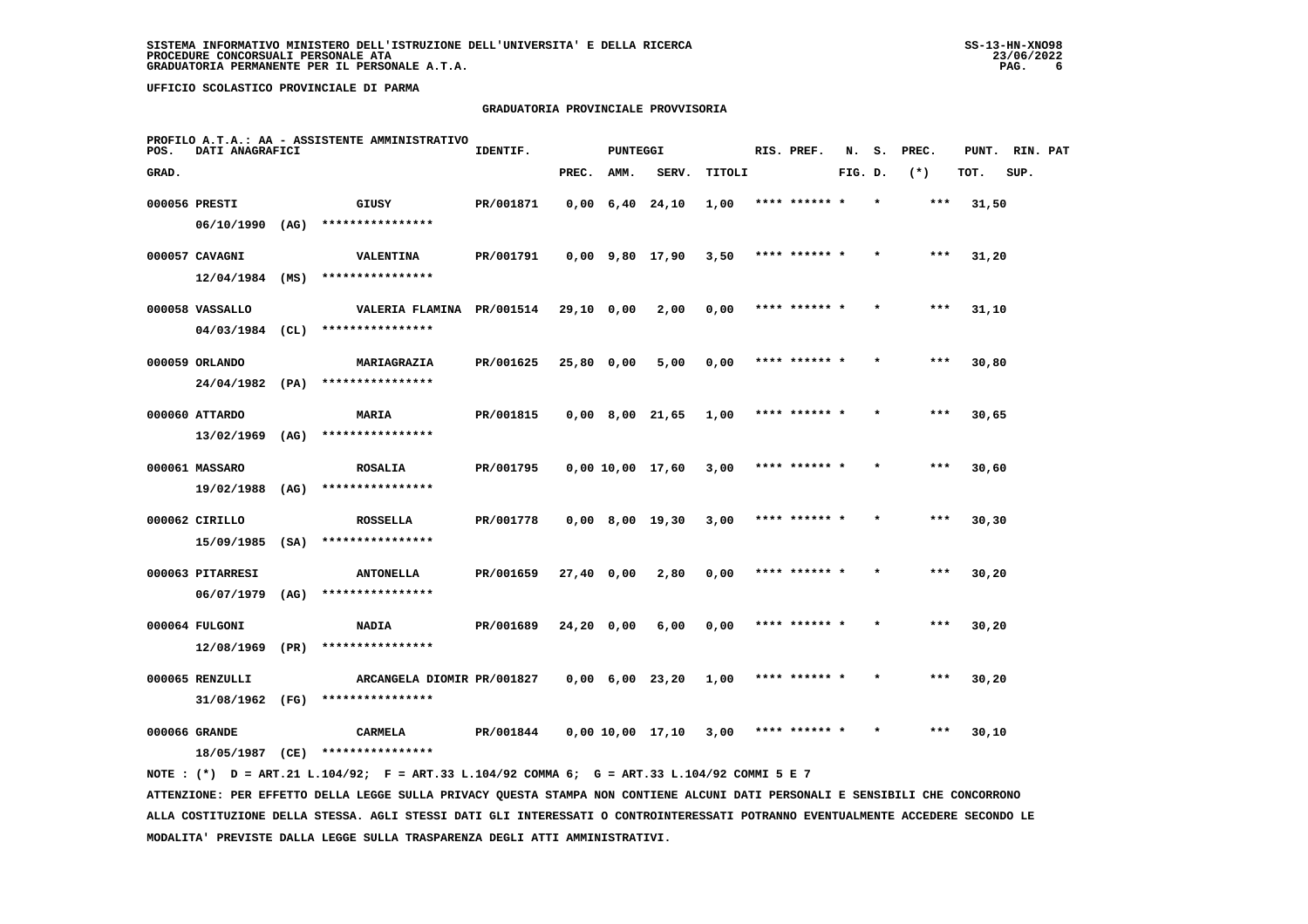## **GRADUATORIA PROVINCIALE PROVVISORIA**

| POS.         | DATI ANAGRAFICI     |      | PROFILO A.T.A.: AA - ASSISTENTE AMMINISTRATIVO | IDENTIF.  |            | PUNTEGGI |                       |               | RIS. PREF.    | N.      | s. | PREC. | PUNT.   | RIN. PAT |  |
|--------------|---------------------|------|------------------------------------------------|-----------|------------|----------|-----------------------|---------------|---------------|---------|----|-------|---------|----------|--|
| GRAD.        |                     |      |                                                |           | PREC.      | AMM.     | SERV.                 | <b>TITOLI</b> |               | FIG. D. |    | $(*)$ | TOT.    | SUP.     |  |
|              | 000067 STANGHELLINI |      | <b>PAOLA</b>                                   | PR/001865 |            |          | $0,00$ $9,67$ $16,80$ | 3,00          | **** ****** * |         |    | $***$ | 29,47   |          |  |
|              | 18/04/1973 (PR)     |      | ****************                               |           |            |          |                       |               |               |         |    |       |         |          |  |
|              | 000068 GANDOLFO     |      | <b>ANGELA</b>                                  | PR/001840 |            |          | $0,00$ $9,82$ $17,70$ | 1,80          | **** ****** * |         |    | $***$ | 29,32   |          |  |
|              | $16/12/1987$ (PA)   |      | ****************                               |           |            |          |                       |               |               |         |    |       |         |          |  |
|              | 000069 TRIPODI      |      | <b>CATERINA</b>                                | PR/001387 | 23,30 0,00 |          | 5,00                  | 1,00          | **** ****** * |         |    | ***   | 29,30   |          |  |
|              | 16/01/1978          | (RC) | ****************                               |           |            |          |                       |               |               |         |    |       |         |          |  |
| 000070 LANDI |                     |      | <b>GIUSEPPE</b>                                | PR/001696 | 16,30 7,80 |          | 5,00                  | 0,00          | **** ****** * |         |    | ***   | 29,10   |          |  |
|              | $17/10/1990$ (SA)   |      | ****************                               |           |            |          |                       |               |               |         |    |       |         |          |  |
|              | 000071 PIAZZA       |      | GIULIA                                         | PR/001876 |            |          | $0,00$ 8,80 20,10     | 0,00          | **** ****** * |         |    | $***$ | 28,90 X |          |  |
|              | 05/05/1994 (AG)     |      | ****************                               |           |            |          |                       |               |               |         |    |       |         |          |  |
|              | 000072 BORRINI      |      | <b>NADIA</b>                                   | PR/000491 | 28,84 0,00 |          | 0.00                  | 0,00          | **** ****** * |         |    | $***$ | 28,84   |          |  |
|              | 15/05/1961          | (PR) | ****************                               |           |            |          |                       |               |               |         |    |       |         |          |  |
|              | 000073 DI MARTINO   |      | MARIA                                          | PR/001824 |            |          | $0,00$ 7,00 20,30     | 1,00          | **** ****** * |         |    | ***   | 28,30   |          |  |
|              | 27/11/1983          | (AG) | ****************                               |           |            |          |                       |               |               |         |    |       |         |          |  |
|              | 000074 RASCHIATORE  |      | <b>ROBERTA</b>                                 | PR/001838 |            |          | $0,00$ $8,50$ $17,75$ | 2,00          | **** ******   |         |    | ***   | 28,25   |          |  |
|              | $02/10/1980$ (AQ)   |      | ****************                               |           |            |          |                       |               |               |         |    |       |         |          |  |
|              | 000075 RINALDI      |      | <b>FEDERICA</b>                                | PR/001874 |            |          | $0,00$ 9,70 15,60     | 2,80          | **** ****** * |         |    | $***$ | 28,10   |          |  |
|              | 14/11/1980          | (PR) | ****************                               |           |            |          |                       |               |               |         |    |       |         |          |  |
|              | 000076 PONTIERI     |      | PIERA                                          | PR/001848 |            |          | $0,00$ $0,00$ $13,50$ | 4,50          | **** ****** * |         |    | $***$ | 28,00   |          |  |
|              | 09/06/1978          | (KR) | ****************                               |           |            |          |                       |               |               |         |    |       |         |          |  |
|              | 000077 PENDOLA      |      | <b>FRANCESCA</b>                               | PR/001768 |            |          | 0,00 10,00 16,70      | 1,00          |               |         |    | ***   | 27,70   |          |  |
|              | 02/05/1983          | (AG) | ****************                               |           |            |          |                       |               |               |         |    |       |         |          |  |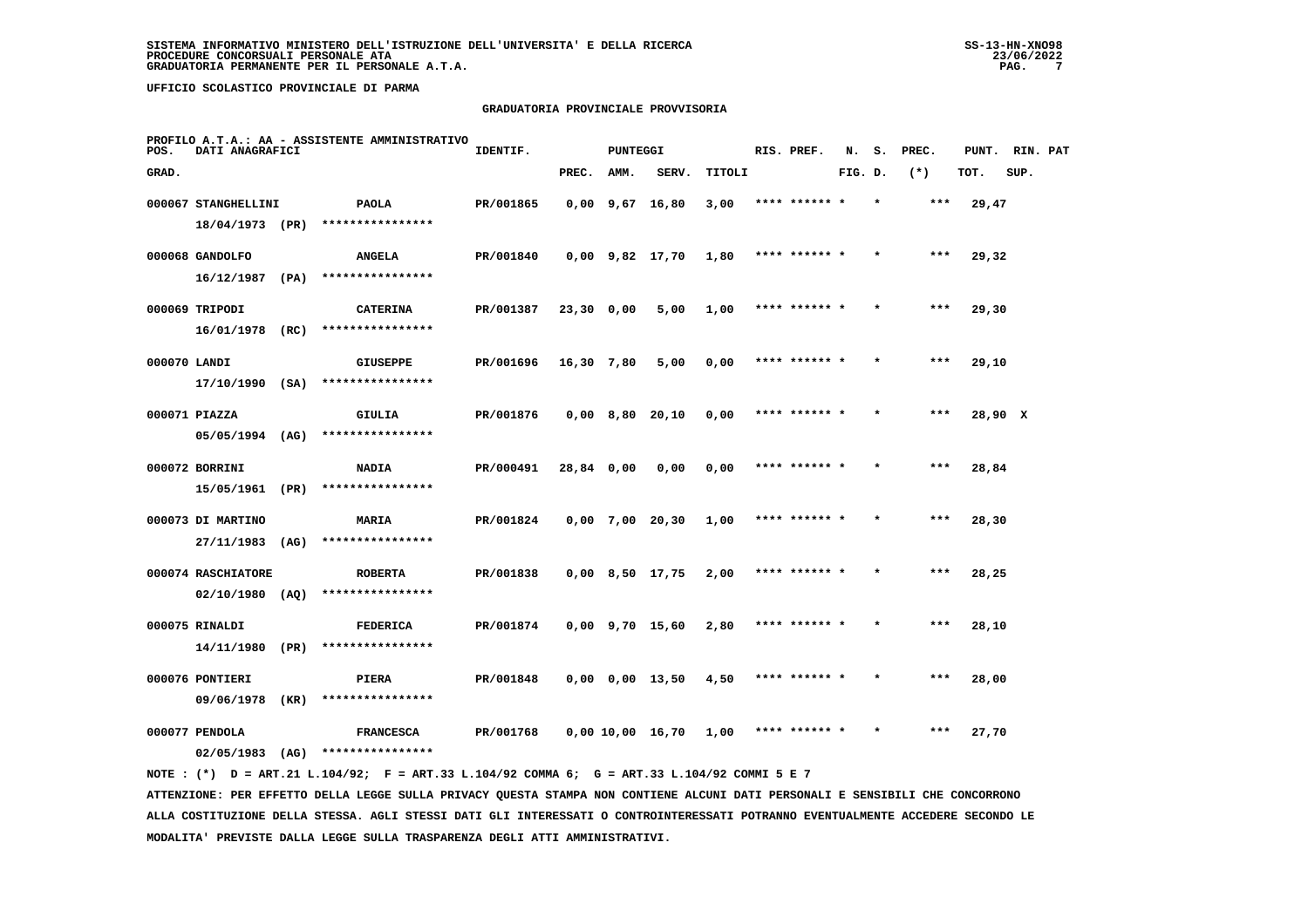## **GRADUATORIA PROVINCIALE PROVVISORIA**

| POS.        | DATI ANAGRAFICI                   |      | PROFILO A.T.A.: AA - ASSISTENTE AMMINISTRATIVO | IDENTIF.  |              | <b>PUNTEGGI</b> |                   |        | RIS. PREF.    | N.      | s.      | PREC.  | PUNT. | RIN. PAT |  |
|-------------|-----------------------------------|------|------------------------------------------------|-----------|--------------|-----------------|-------------------|--------|---------------|---------|---------|--------|-------|----------|--|
| GRAD.       |                                   |      |                                                |           | PREC.        | AMM.            | SERV.             | TITOLI |               | FIG. D. |         | $(* )$ | TOT.  | SUP.     |  |
|             | 000078 BERTIN                     |      | <b>FRANCESCA</b><br>****************           | PR/001706 | 24,60 0,00   |                 | 2,90              | 0,00   |               |         |         |        | 27,50 |          |  |
|             | 01/03/1982 (PR)<br>000079 BARBERI |      | <b>MARIELLA</b>                                | PR/001656 | $21,30$ 0,00 |                 | 6,00              | 0,00   | **** ****** * |         |         | $***$  | 27,30 |          |  |
|             | 30/10/1985                        | (RC) | ****************                               |           |              |                 |                   |        |               |         |         |        |       |          |  |
|             | 000080 RINALDONI<br>13/04/1957    | (AN) | <b>GIANLUCA</b><br>****************            | PR/001513 | 27,30 0,00   |                 | 0,00              | 0,00   | **** ****** * |         | $\star$ | $***$  | 27,30 |          |  |
|             | 000081 GOTELLI                    |      | <b>ANGELA</b>                                  | PR/001846 |              |                 | $0,00$ 8,00 17,20 | 2,00   | **** ****** * |         |         | $***$  | 27,20 |          |  |
|             | 16/12/1968 (PR)                   |      | ****************                               |           |              |                 |                   |        | **** ****** * |         |         | $***$  |       |          |  |
|             | 000082 PALERMO<br>13/08/1984 (CL) |      | <b>VALENTINA</b><br>****************           | PR/001797 |              |                 | $0,00$ 8,40 16,00 | 2,80   |               |         |         |        | 27,20 |          |  |
|             | 000083 MASONI<br>25/04/1982       | (RE) | <b>ALESSIA</b><br>****************             | PR/001878 |              |                 | 0,00 10,00 15,10  | 1,80   | **** ****** * |         |         | $***$  | 26,90 |          |  |
|             | 000084 DEL PRETE                  |      | <b>FRANCESCA</b>                               | PR/001641 | 20,80 0,00   |                 | 6,00              | 0,00   | **** ****** * |         |         | ***    | 26,80 |          |  |
|             | 04/02/1982<br>000085 OLIVERIO     | (CE) | ****************<br><b>FELICETTA</b>           | PR/001731 | 20,70 0,00   |                 | 6,00              | 0,00   | **** ****** * |         |         | ***    | 26,70 |          |  |
|             | 28/06/1972                        | (KR) | ****************                               |           |              |                 |                   |        |               |         |         |        |       |          |  |
| 000086 DEDE | 19/12/1989                        | (PZ) | <b>MARIA TERESA</b><br>****************        | PR/001743 | 20,90 0,00   |                 | 5,60              | 0,00   | **** ****** * |         |         | $***$  | 26,50 |          |  |
|             | 000087 PELLACINI                  |      | <b>ANNA MARIA</b>                              | PR/000454 | 26,50 0,00   |                 | 0,00              | 0,00   | **** ****** * |         |         | $***$  | 26,50 |          |  |
|             | 09/01/1958<br>000088 SERPICO      | (PR) | ****************<br><b>CLEMENTE</b>            | PR/001587 | 20,10 0,00   |                 | 6,00              | 0,00   | **** ****** * |         |         | ***    | 26,10 |          |  |
|             | 22/12/1973                        | (NA) | ****************                               |           |              |                 |                   |        |               |         |         |        |       |          |  |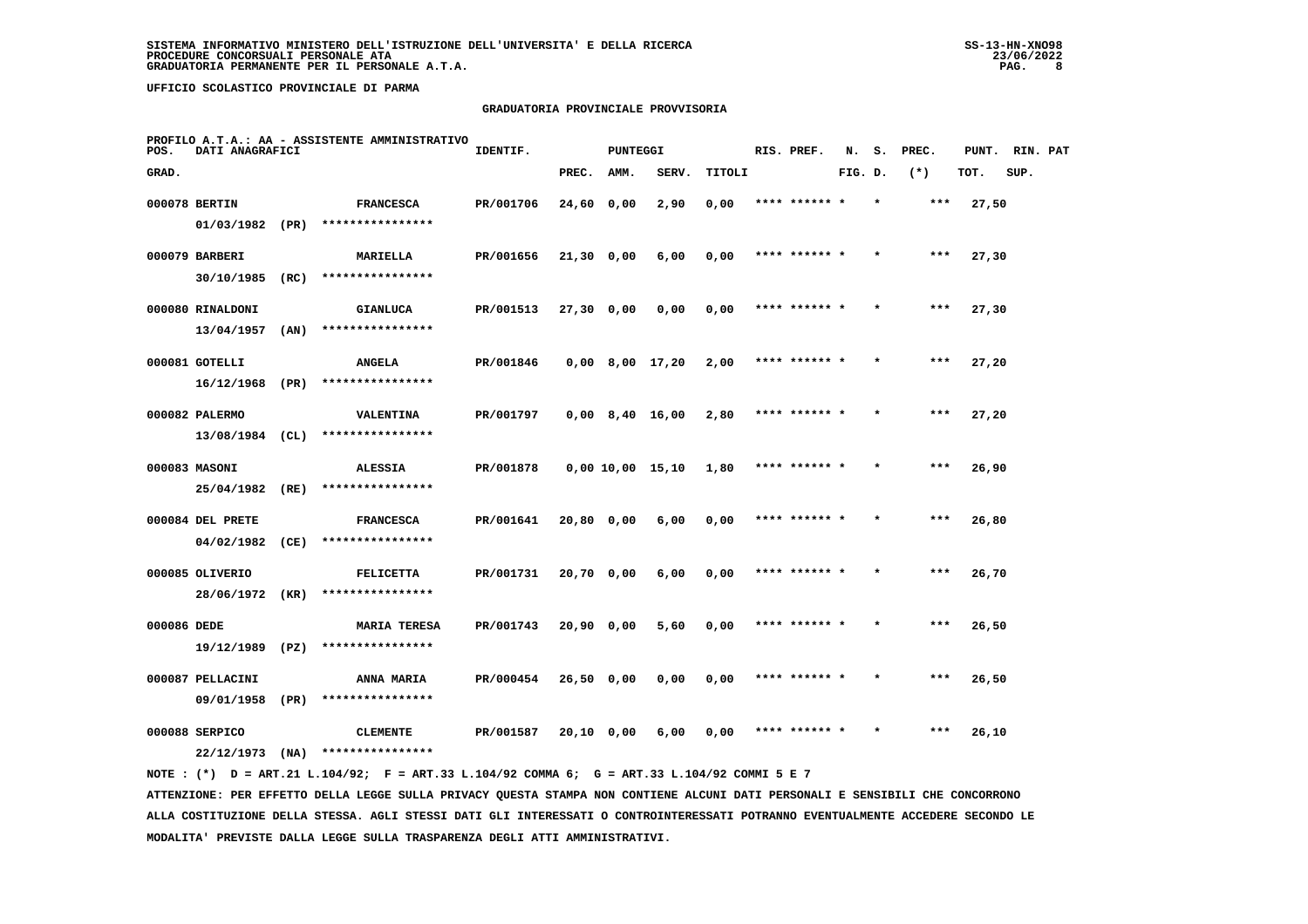## **GRADUATORIA PROVINCIALE PROVVISORIA**

| POS.  | DATI ANAGRAFICI                       |      | PROFILO A.T.A.: AA - ASSISTENTE AMMINISTRATIVO | IDENTIF.  |              | <b>PUNTEGGI</b> |                               |        | RIS. PREF.    | N.      | s. | PREC. | PUNT. | RIN. PAT |  |
|-------|---------------------------------------|------|------------------------------------------------|-----------|--------------|-----------------|-------------------------------|--------|---------------|---------|----|-------|-------|----------|--|
| GRAD. |                                       |      |                                                |           | PREC.        | AMM.            | SERV.                         | TITOLI |               | FIG. D. |    | $(*)$ | TOT.  | SUP.     |  |
|       | 000089 TARTAGLIONE<br>14/02/1992 (CE) |      | <b>RAFFAELLA</b><br>****************           | PR/001600 | 21,05 0,00   |                 | 5,00                          | 0,00   | **** ****** * |         |    | ***   | 26,05 |          |  |
|       | 000090 CASTRIOTTA<br>27/09/1989 (VI)  |      | MICHELE<br>****************                    | PR/001394 | $25,80$ 0,00 |                 | 0,00                          | 0,00   | **** ****** * |         |    | ***   | 25,80 |          |  |
|       | 000091 VAZZANA<br>$02/06/1968$ (RC)   |      | MARCELLO DEMETRI PR/001826<br>**************** |           |              |                 | $0,00$ 9,00 13,60             | 3,00   | **** ****** * |         |    | $***$ | 25,60 |          |  |
|       | 000092 FRANCO<br>13/12/1985           | (RC) | <b>FEDERICA</b><br>****************            | PR/001783 |              |                 | 0,00 10,00 12,50              | 2,80   | **** ****** * |         |    | ***   | 25,30 |          |  |
|       | 000093 SALSI<br>23/02/1983 (PR)       |      | <b>CATERINA</b><br>****************            | PR/001665 | 19,00 0,00   |                 | 5,00                          | 1,00   | **** ****** * |         |    | ***   | 25,00 |          |  |
|       | 000094 DE MARCO<br>30/10/1978         | (NA) | <b>TERESA</b><br>****************              | PR/001707 | 19,80 0,00   |                 | 5,00                          | 0,00   | **** ****** * |         |    | ***   | 24,80 |          |  |
|       | 000095 BENCIVENGA<br>13/07/1993       | (CE) | <b>ROSSELLA</b><br>****************            | PR/001603 | 18,45 0,00   |                 | 6,00                          | 0,00   | **** ****** * |         |    | ***   | 24,45 |          |  |
|       | 000096 GRAFFEO<br>23/08/1989 (AG)     |      | VALERIA<br>****************                    | PR/001661 | 18,30 0,00   |                 | 6,00                          | 0,00   | **** ****** * |         |    | ***   | 24,30 |          |  |
|       | 000097 CASELLI<br>15/09/1986 (PI)     |      | <b>VANESSA</b><br>****************             | PR/001788 |              |                 | $0,00 \quad 6,00 \quad 16,00$ | 2,00   | **** ****** * |         |    | ***   | 24,00 |          |  |
|       | 000098 GAETANO<br>08/10/1990 (PR)     |      | <b>MARIA</b><br>****************               | PR/001705 | 19,00 0,00   |                 | 5,00                          | 0,00   | **** ****** * |         |    | $***$ | 24,00 |          |  |
|       | 000099 MANFREDONIA<br>24/02/1986      | (NA) | <b>MARIA ELEONORA</b><br>****************      | PR/001814 |              |                 | $0,00 \quad 6,10 \quad 16,50$ | 1,00   | **** ****** * |         |    | ***   | 23,60 |          |  |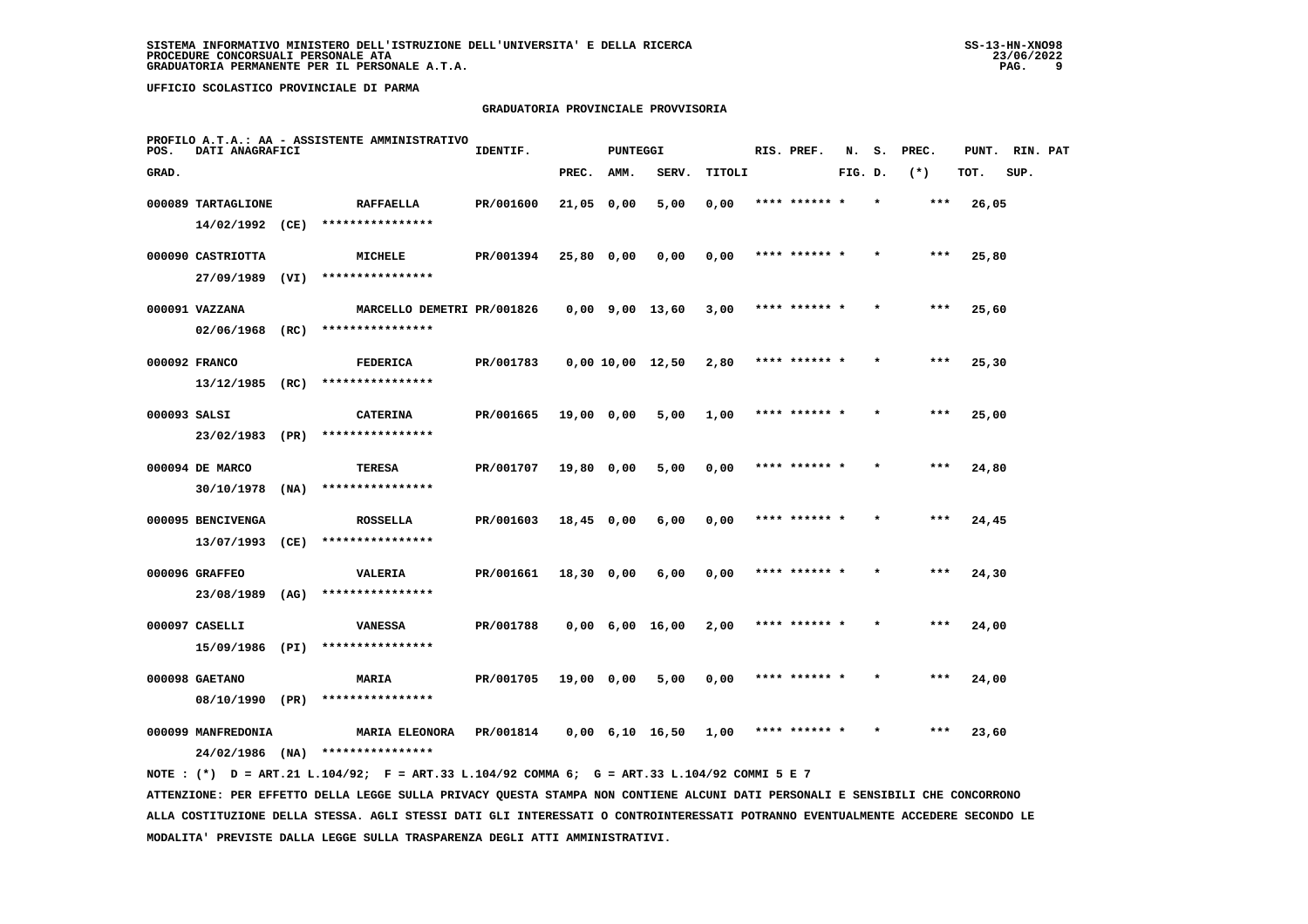## **GRADUATORIA PROVINCIALE PROVVISORIA**

| POS.        | DATI ANAGRAFICI      |      | PROFILO A.T.A.: AA - ASSISTENTE AMMINISTRATIVO                                                                                | IDENTIF.                  |            | <b>PUNTEGGI</b> |                      |           | RIS. PREF.      |         |         | N. S. PREC. | PUNT. RIN. PAT |      |  |
|-------------|----------------------|------|-------------------------------------------------------------------------------------------------------------------------------|---------------------------|------------|-----------------|----------------------|-----------|-----------------|---------|---------|-------------|----------------|------|--|
| GRAD.       |                      |      |                                                                                                                               |                           | PREC. AMM. |                 | SERV.                | TITOLI    |                 | FIG. D. |         | $(* )$      | TOT.           | SUP. |  |
|             | 000100 MARIA NASONTE |      | CRISTINA                                                                                                                      | PR/001877                 |            |                 | 0,00 8,20 13,50 1,80 |           | **** ****** * * |         |         | ***         | 23,50          |      |  |
|             | 25/01/1988 (AG)      |      | ****************                                                                                                              |                           |            |                 |                      |           |                 |         |         |             |                |      |  |
|             | 000101 FERDENZI      |      | CRISTINA                                                                                                                      | PR/001835                 |            |                 | 0,00 7,67 14,00 1,80 |           | **** ****** *   |         | $\star$ | $***$       | 23,47          |      |  |
|             | $16/11/1967$ (PR)    |      | ****************                                                                                                              |                           |            |                 |                      |           |                 |         |         |             |                |      |  |
| 000102 SEPE |                      |      | PRUDENZA PATRIZI PR/001631 17,00 0,00                                                                                         |                           |            |                 | 6,00                 | 0.00      | **** ****** *   |         | $\star$ | ***         | 23,00          |      |  |
|             | 14/03/1990           | (AV) | ****************                                                                                                              |                           |            |                 |                      |           |                 |         |         |             |                |      |  |
|             | 000103 DI SALVO      |      | <b>SALVATORE</b>                                                                                                              | PR/001609                 | 20,75 0,00 |                 | 2,20                 | 0.00      | **** ****** *   |         | $\star$ | $***$       | 22,95          |      |  |
|             | 14/06/1986           | (ME) | ****************                                                                                                              |                           |            |                 |                      |           |                 |         |         |             |                |      |  |
|             | 000104 ROMAGNOLI     |      | <b>VALENTINA</b>                                                                                                              | PR/001608 15,75 0,00 4,00 |            |                 |                      | 1,00      | **** ****** *   |         | $\star$ | $***$       | 20,75          |      |  |
|             | 01/05/1975 (RM)      |      | ****************                                                                                                              |                           |            |                 |                      |           |                 |         |         |             |                |      |  |
|             | 000105 GIULIANOTTI   |      | <b>ENRICA</b>                                                                                                                 | PR/000900                 | 20,60 0,00 |                 | 0.00                 | 0.00      | **** ****** *   |         | $\star$ | ***         | 20,60          |      |  |
|             | 21/12/1982 (PR)      |      | ****************                                                                                                              |                           |            |                 |                      |           |                 |         |         |             |                |      |  |
|             | 000106 VITALE        |      | <b>ANNA</b>                                                                                                                   | PR/001585                 | 20,50 0,00 |                 |                      | 5,00 1,50 | **** ****** *   |         | $\star$ | ***         | 6,50           |      |  |
|             | 23/10/1988 (CE)      |      | ****************                                                                                                              |                           |            |                 |                      |           |                 |         |         |             |                |      |  |
|             |                      |      | NOTE: (*) D = ART.21 L.104/92; F = ART.33 L.104/92 COMMA 6; G = ART.33 L.104/92 COMMI 5 E 7                                   |                           |            |                 |                      |           |                 |         |         |             |                |      |  |
|             |                      |      | ATTENZIONE: PER EFFETTO DELLA LEGGE SULLA PRIVACY QUESTA STAMPA NON CONTIENE ALCUNI DATI PERSONALI E SENSIBILI CHE CONCORRONO |                           |            |                 |                      |           |                 |         |         |             |                |      |  |

 **ALLA COSTITUZIONE DELLA STESSA. AGLI STESSI DATI GLI INTERESSATI O CONTROINTERESSATI POTRANNO EVENTUALMENTE ACCEDERE SECONDO LE MODALITA' PREVISTE DALLA LEGGE SULLA TRASPARENZA DEGLI ATTI AMMINISTRATIVI.**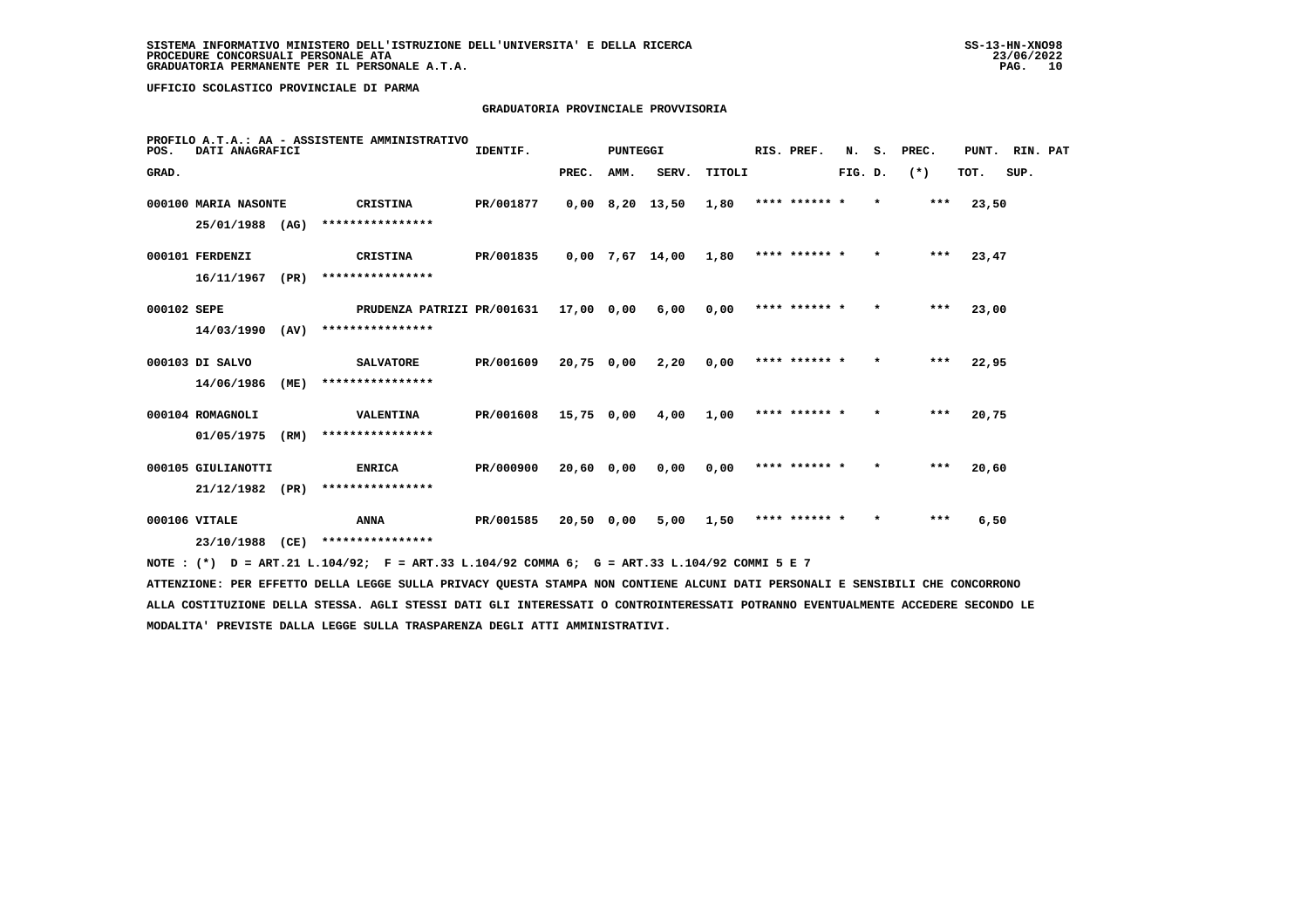#### **GRADUATORIA PROVINCIALE PROVVISORIA**

| POS.        | DATI ANAGRAFICI                       | PROFILO A.T.A.: AT - ASSISTENTE TECNICO                                                                                       | IDENTIF.                                      |            | PUNTEGGI          |                              |        | RIS. PREF.    | N.      | s. | PREC. | PUNT. | RIN. PAT |  |
|-------------|---------------------------------------|-------------------------------------------------------------------------------------------------------------------------------|-----------------------------------------------|------------|-------------------|------------------------------|--------|---------------|---------|----|-------|-------|----------|--|
| GRAD.       |                                       |                                                                                                                               |                                               | PREC. AMM. |                   | SERV.                        | TITOLI |               | FIG. D. |    | $(*)$ | TOT.  | SUP.     |  |
|             | 000001 PIANTADOSI                     | GIOVANNI                                                                                                                      | PR/001873                                     |            | $0,00$ 6,00 44,80 |                              | 0.00   | **** ****** * |         |    | ***   | 50,80 |          |  |
|             | 13/11/1965 (EE)                       | ****************                                                                                                              | AREE DI LABORATORIO POSSEDUTE: AR02 AR08      |            |                   |                              |        |               |         |    |       |       |          |  |
|             | 000002 FERRARO                        | <b>DOMENICO</b>                                                                                                               | PR/000769                                     |            | 47,07 0,00        | 0,80                         | 0,00   | **** ****** * |         |    | $***$ | 47,87 |          |  |
|             | 18/08/1975 (KR)                       | ****************                                                                                                              | AREE DI LABORATORIO POSSEDUTE: AR18 AR21      |            |                   |                              |        |               |         |    |       |       |          |  |
|             | 000003 LABITA                         | <b>DONATELLA</b>                                                                                                              | PR/000997                                     |            | 39,73 0,00        | 0,00                         | 0,00   | **** ****** * |         |    | ***   | 39,73 |          |  |
|             | 17/05/1973 (PA)                       | ****************                                                                                                              | AREE DI LABORATORIO POSSEDUTE: AR18 AR20 AR21 |            |                   |                              |        |               |         |    |       |       |          |  |
|             | 000004 RAMONDO                        | <b>FABIO</b>                                                                                                                  | PR/001508                                     |            | 29,50 0,00        | 3,00                         | 0,00   | **** ****** * |         |    | $***$ | 32,50 |          |  |
|             | 26/06/1989 (CH)                       | ****************                                                                                                              | AREE DI LABORATORIO POSSEDUTE: AR23 AR28 AR38 |            |                   |                              |        |               |         |    |       |       |          |  |
| 000005 ROSI |                                       | <b>FRANCO</b>                                                                                                                 | PR/001862                                     |            |                   | 0,00 9,00 22,20              | 0,00   | **** ****** * |         |    | ***   | 31,20 |          |  |
|             | 03/06/1959 (PR)                       | ****************                                                                                                              | AREE DI LABORATORIO POSSEDUTE: AR02 AR08      |            |                   |                              |        |               |         |    |       |       |          |  |
|             | O00006 JPPOLITO                       | <b>NICOLA</b>                                                                                                                 | PR/001832                                     |            |                   | 0,00 9,17 21,80              | 0,00   | **** ****** * |         |    | $***$ | 30,97 |          |  |
|             | 30/01/1976 (PA)                       | ****************                                                                                                              | AREE DI LABORATORIO POSSEDUTE: AR10           |            |                   |                              |        |               |         |    |       |       |          |  |
|             |                                       |                                                                                                                               |                                               |            |                   |                              |        |               |         |    |       |       |          |  |
|             | 000007 PONGHELLINI<br>26/01/1989 (PR) | <b>ANDREA</b><br>****************                                                                                             | PR/001856                                     |            |                   | $0,00$ 8,50 19,60 1,80       |        | **** ****** * |         |    |       | 29,90 |          |  |
|             |                                       |                                                                                                                               | AREE DI LABORATORIO POSSEDUTE: AR23 AR28 AR38 |            |                   |                              |        |               |         |    |       |       |          |  |
|             | 000008 BORTESI                        | <b>FRANCESCA</b>                                                                                                              | PR/001651                                     |            | 14,80 7,20        | 5,00                         | 0,00   | **** ****** * |         |    |       | 27,00 |          |  |
|             | 19/01/1983 (RE)                       | ****************                                                                                                              | AREE DI LABORATORIO POSSEDUTE: AR23 AR28 AR38 |            |                   |                              |        |               |         |    |       |       |          |  |
|             | 000009 MALTEMPO                       | GIUSEPPE                                                                                                                      | PR/001860                                     |            | $0,00$ 8,20 15,50 |                              | 2,00   | **** ****** * |         |    | ***   | 25,70 |          |  |
|             | $05/09/1984$ (SA)                     | ****************                                                                                                              | AREE DI LABORATORIO POSSEDUTE: AR23 AR28 AR38 |            |                   |                              |        |               |         |    |       |       |          |  |
|             | 000010 SALZILLO                       | GIUSEPPE                                                                                                                      | PR/001868                                     |            |                   | $0,00$ $0,00$ $14,70$ $1,80$ |        | **** ****** * |         |    | $***$ | 25,50 |          |  |
|             | 29/10/1986 (CE)                       | ****************                                                                                                              | AREE DI LABORATORIO POSSEDUTE: AR01 AR07 AR08 |            |                   |                              |        |               |         |    |       |       |          |  |
|             | 000011 TERRAZZANO                     | <b>FRANCESCO</b>                                                                                                              | PR/001812                                     |            |                   | 0,00 6,50 18,15              | 0.00   | **** ****** * |         |    | ***   | 24,65 |          |  |
|             |                                       | $11/04/1985$ (CE) ****************                                                                                            | AREE DI LABORATORIO POSSEDUTE: AR01 AR08      |            |                   |                              |        |               |         |    |       |       |          |  |
|             |                                       | NOTE : $(*)$ D = ART.21 L.104/92; F = ART.33 L.104/92 COMMA 6; G = ART.33 L.104/92 COMMI 5 E 7                                |                                               |            |                   |                              |        |               |         |    |       |       |          |  |
|             |                                       | ATTENZIONE: PER EFFETTO DELLA LEGGE SULLA PRIVACY QUESTA STAMPA NON CONTIENE ALCUNI DATI PERSONALI E SENSIBILI CHE CONCORRONO |                                               |            |                   |                              |        |               |         |    |       |       |          |  |

 **ALLA COSTITUZIONE DELLA STESSA. AGLI STESSI DATI GLI INTERESSATI O CONTROINTERESSATI POTRANNO EVENTUALMENTE ACCEDERE SECONDO LE MODALITA' PREVISTE DALLA LEGGE SULLA TRASPARENZA DEGLI ATTI AMMINISTRATIVI.**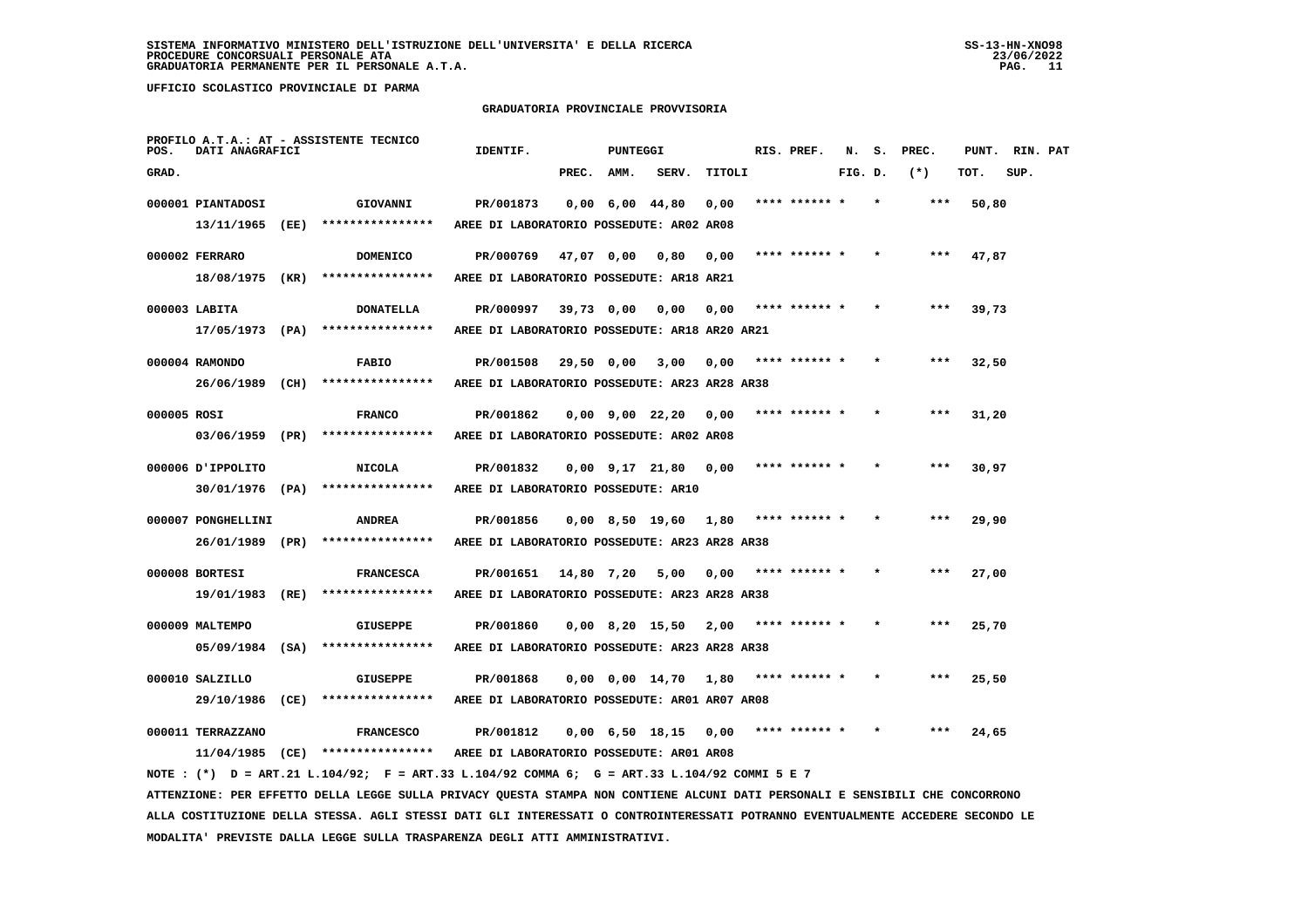## **GRADUATORIA PROVINCIALE PROVVISORIA**

| POS.  | DATI ANAGRAFICI   |      | PROFILO A.T.A.: AT - ASSISTENTE TECNICO                                                                                         | IDENTIF.                                 |       | PUNTEGGI |                                          |        | RIS. PREF.    |         |           | N. S. PREC. | PUNT. | RIN. PAT |   |
|-------|-------------------|------|---------------------------------------------------------------------------------------------------------------------------------|------------------------------------------|-------|----------|------------------------------------------|--------|---------------|---------|-----------|-------------|-------|----------|---|
| GRAD. |                   |      |                                                                                                                                 |                                          | PREC. | AMM.     | SERV.                                    | TITOLI |               | FIG. D. |           | $(*)$       | TOT.  | SUP.     |   |
|       | 000012 CASABLANCA |      | NUNZIO                                                                                                                          | PR/001786                                |       |          | $0,00 \quad 6,50 \quad 14,40 \quad 2,00$ |        | **** ****** * | $\star$ |           | $***$       | 22,90 |          |   |
|       | 06/12/1986        | (ME) | ****************                                                                                                                | AREE DI LABORATORIO POSSEDUTE: AR02 AR08 |       |          |                                          |        |               |         |           |             |       |          |   |
|       | 000013 SALERNO    |      | GABRIELE                                                                                                                        | PR/001781                                |       |          | $0,00$ 9,30 13,00 0,00                   |        | **** ****** * |         | $\bullet$ | $***$       | 22,30 |          |   |
|       | 30/04/1998        | (PA) | ****************                                                                                                                | AREE DI LABORATORIO POSSEDUTE: AR02 AR08 |       |          |                                          |        |               |         |           |             |       |          |   |
|       | 000014 CIVILETTI  |      | <b>MARIO</b>                                                                                                                    | PR/001685                                |       |          | 15,00 0,00 5,00 0,00                     |        | **** ****** * |         | $\star$   | ***         | 20,00 |          | D |
|       | 13/03/1964        | (PA) | ****************                                                                                                                | AREE DI LABORATORIO POSSEDUTE: AR01 AR08 |       |          |                                          |        |               |         |           |             |       |          |   |
|       | 000015 COMATI     |      | LUCA                                                                                                                            | PR/001693                                |       |          | 13,50 0,00 5,00 0,00                     |        | **** ****** * |         | $\star$   | ***         | 18,50 |          |   |
|       |                   |      | 10/03/1977 (PR) **************** AREE DI LABORATORIO POSSEDUTE: AR01 AR08                                                       |                                          |       |          |                                          |        |               |         |           |             |       |          |   |
|       |                   |      | NOTE: (*) D = ART.21 L.104/92; F = ART.33 L.104/92 COMMA 6; G = ART.33 L.104/92 COMMI 5 E 7                                     |                                          |       |          |                                          |        |               |         |           |             |       |          |   |
|       |                   |      | ATTENZIONE: PER EFFETTO DELLA LEGGE SULLA PRIVACY QUESTA STAMPA NON CONTIENE ALCUNI DATI PERSONALI E SENSIBILI CHE CONCORRONO   |                                          |       |          |                                          |        |               |         |           |             |       |          |   |
|       |                   |      | ALLA COSTITUZIONE DELLA STESSA. AGLI STESSI DATI GLI INTERESSATI O CONTROINTERESSATI POTRANNO EVENTUALMENTE ACCEDERE SECONDO LE |                                          |       |          |                                          |        |               |         |           |             |       |          |   |
|       |                   |      | MODALITA' PREVISTE DALLA LEGGE SULLA TRASPARENZA DEGLI ATTI AMMINISTRATIVI.                                                     |                                          |       |          |                                          |        |               |         |           |             |       |          |   |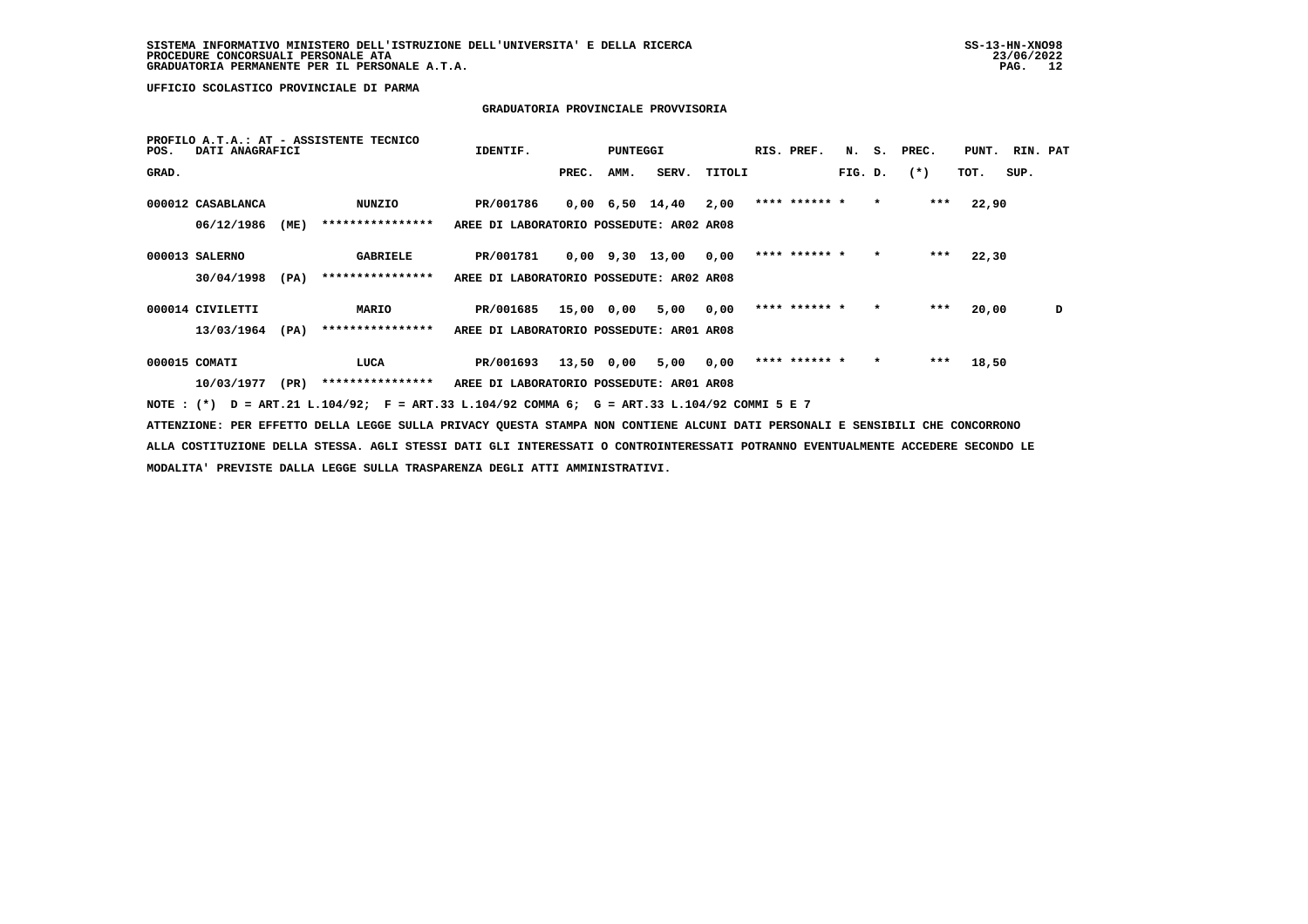#### **GRADUATORIA PROVINCIALE PROVVISORIA**

| POS.        | PROFILO A.T.A.: CO - CUOCO<br>DATI ANAGRAFICI |      |                                     | IDENTIF.  |              | PUNTEGGI |       |        | RIS. PREF.    | N.      | s.      | PREC. | PUNT. | RIN. PAT |  |
|-------------|-----------------------------------------------|------|-------------------------------------|-----------|--------------|----------|-------|--------|---------------|---------|---------|-------|-------|----------|--|
| GRAD.       |                                               |      |                                     |           | PREC.        | AMM.     | SERV. | TITOLI |               | FIG. D. |         | $(*)$ | TOT.  | SUP.     |  |
|             | 000001 MENALE<br>23/07/1980                   | (CE) | <b>STEFANO</b><br>****************  | PR/001507 | $30,10$ 0,00 |          | 6,00  | 0,00   | **** ****** * |         | $\star$ | ***   | 36,10 |          |  |
|             | 000002 RIGNANESE<br>03/06/1961                | (FG) | <b>PASQUALE</b><br>**************** | PR/001491 | 29,50 0,00   |          | 6,00  | 0,00   | **** ****** * |         | $\star$ | ***   | 35,50 |          |  |
| 000003 ASCO | 28/01/1987                                    | (NA) | MICHELE<br>****************         | PR/001807 | 0,00         | 7,30     | 15,80 | 0,00   | **** ****** * |         | $\star$ | ***   | 23,10 |          |  |

 **NOTE : (\*) D = ART.21 L.104/92; F = ART.33 L.104/92 COMMA 6; G = ART.33 L.104/92 COMMI 5 E 7**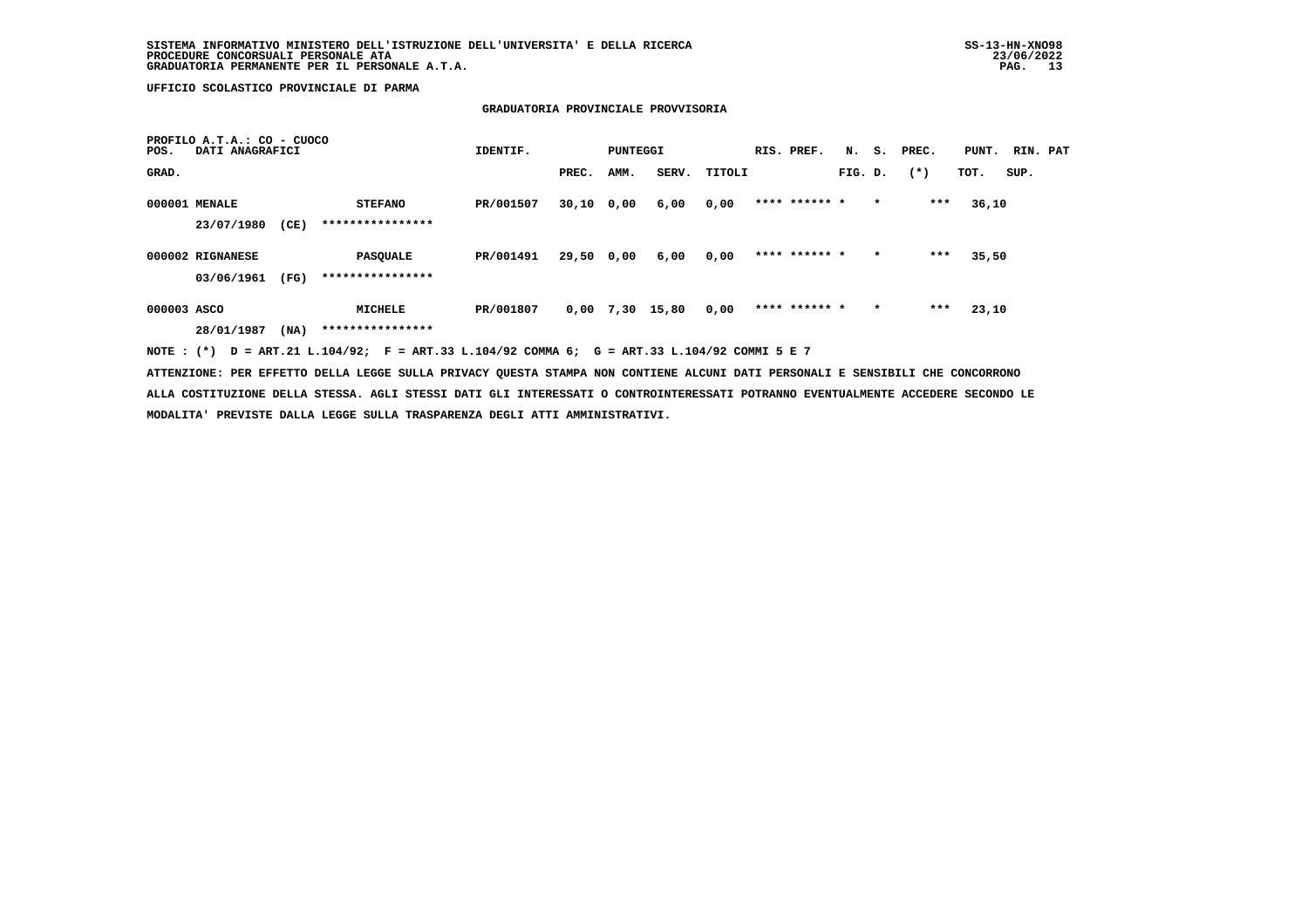#### **GRADUATORIA PROVINCIALE PROVVISORIA**

| POS.         | DATI ANAGRAFICI         |      | PROFILO A.T.A.: CR - COLLABORATORE SCOLASTICO TECNICO (ADDETTO AZIENDE AGRARIE) | IDENTIF.  |              | PUNTEGGI |                   |        | RIS. PREF.    |         |         | N. S. PREC. | PUNT. RIN. PAT |      |  |
|--------------|-------------------------|------|---------------------------------------------------------------------------------|-----------|--------------|----------|-------------------|--------|---------------|---------|---------|-------------|----------------|------|--|
| GRAD.        |                         |      |                                                                                 |           | PREC.        | AMM.     | SERV.             | TITOLI |               | FIG. D. |         | $(*)$       | TOT.           | SUP. |  |
|              | 000001 CASTELLUCCIO     |      | <b>SALVATORE</b>                                                                | PR/001353 | 28,00 0,00   |          | 0,00              | 0,00   | **** ****** * |         | $\star$ | $***$       | 28,00          |      |  |
|              | 29/05/1980              | (PZ) | ****************                                                                |           |              |          |                   |        |               |         |         |             |                |      |  |
|              | 000002 ISABELLA VALENZI |      | <b>GINA</b>                                                                     | PR/001632 | $16,00$ 2,50 |          | 5,00              | 0,00   | **** ****** * |         |         | $***$       | 23,50          |      |  |
|              | $01/07/1972$ (CZ)       |      | ****************                                                                |           |              |          |                   |        |               |         |         |             |                |      |  |
| 000003 LOTTI |                         |      | ALDO                                                                            | PR/001858 |              |          | $0,00$ 2,50 17,00 | 3,00   | **** ****** * |         | $\star$ | $***$       | 22,50          |      |  |
|              | 08/10/1991              | (CB) | ****************                                                                |           |              |          |                   |        |               |         |         |             |                |      |  |
|              | 000004 BUSCEMI          |      | <b>CHIARA</b>                                                                   | PR/001766 |              |          | $0,00$ 2,50 15,50 | 3,00   | **** ****** * |         | $\star$ | $***$       | 21,00          |      |  |
|              | 24/07/1995              | (CL) | ****************                                                                |           |              |          |                   |        |               |         |         |             |                |      |  |
|              | 000005 PONGHELLINI      |      | <b>ANDREA</b>                                                                   | PR/001191 | 19,70 0,00   |          | 0,00              | 0,00   | **** ****** * |         | $\star$ | ***         | 19,70          |      |  |
|              | 26/01/1989              | (PR) | ****************                                                                |           |              |          |                   |        |               |         |         |             |                |      |  |
|              | 000006 PROTOPAPA        |      | <b>SALVATORE</b>                                                                | PR/001845 |              |          | $0,00$ 2,50 12,00 | 3,00   | **** ****** * |         | $\star$ | $***$       | 17,50          |      |  |
|              | 28/12/1987              | (ME) | ****************                                                                |           |              |          |                   |        |               |         |         |             |                |      |  |

 **NOTE : (\*) D = ART.21 L.104/92; F = ART.33 L.104/92 COMMA 6; G = ART.33 L.104/92 COMMI 5 E 7**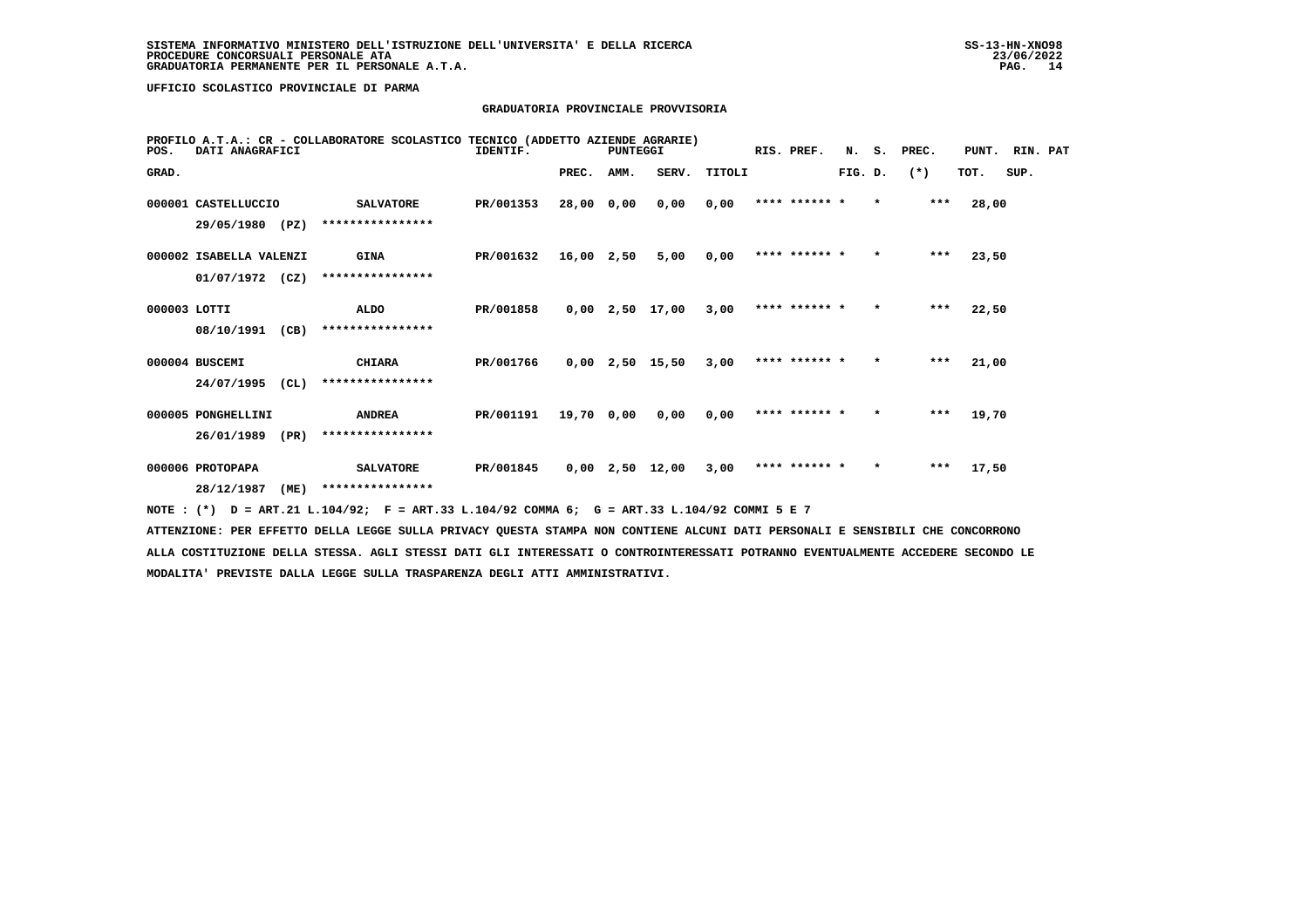## **GRADUATORIA PROVINCIALE PROVVISORIA**

| POS.         | DATI ANAGRAFICI               |      | PROFILO A.T.A.: CS - COLLABORATORE SCOLASTICO | IDENTIF.  |              | <b>PUNTEGGI</b> |                   |        | RIS. PREF.    | N.      | s.      | PREC.  | PUNT. | RIN. PAT |  |
|--------------|-------------------------------|------|-----------------------------------------------|-----------|--------------|-----------------|-------------------|--------|---------------|---------|---------|--------|-------|----------|--|
| GRAD.        |                               |      |                                               |           | PREC.        | AMM.            | SERV.             | TITOLI |               | FIG. D. |         | $(* )$ | TOT.  | SUP.     |  |
|              | 000001 SPATARO                |      | GABRIELLA                                     | PR/001841 |              |                 | $0,00$ 2,00 80,35 | 0,00   | **** ****** * |         | $\star$ | $***$  | 82,35 |          |  |
|              | $31/10/1965$ (TA)             |      | ****************                              |           |              |                 |                   |        |               |         |         |        |       |          |  |
|              | 000002 IACONO                 |      | <b>ETTORE</b>                                 | PR/001388 | $21,50$ 0,00 |                 | 6,00              | 0,00   |               |         |         | ***    | 27,50 |          |  |
|              | 12/11/1970 (ME)               |      | ****************                              |           |              |                 |                   |        |               |         |         |        |       |          |  |
|              | 000003 MONTESANO              |      | MARIA ELISA                                   | PR/001484 | 21,20 0,00   |                 | 6,00              | 0,00   | **** ****** * |         |         | ***    | 27,20 |          |  |
|              | 05/02/1973                    | (CO) | ****************                              |           |              |                 |                   |        |               |         |         |        |       |          |  |
|              | 000004 MACRI                  |      | MASSIMO                                       | PR/001771 |              |                 | $0,00$ 2,00 25,00 | 0,00   | **** ****** * |         |         | $***$  | 27,00 |          |  |
|              | $14/06/1965$ (PS)             |      | ****************                              |           |              |                 |                   |        |               |         |         |        |       |          |  |
|              | 000005 GHIRARDINI             |      | <b>RAFFAELLA</b>                              | PR/000715 | 20,50 0,00   |                 | 6,00              | 0,00   | **** ****** * |         |         | ***    | 26,50 |          |  |
|              | 11/11/1973                    | (PR) | ****************                              |           |              |                 |                   |        |               |         |         |        |       |          |  |
|              | 000006 FORESTA                |      | <b>CONCETTA</b><br>****************           | PR/001422 | 20,50 0,00   |                 | 6,00              | 0,00   | **** ****** * |         |         | ***    | 26,50 |          |  |
|              | 07/06/1967                    | (ME) |                                               |           |              |                 |                   |        |               |         |         |        |       |          |  |
|              | 000007 GIORDANO<br>02/03/1987 | (NA) | <b>ROSSELLA</b><br>****************           | PR/001392 | 20,50 0,00   |                 | 6,00              | 0,00   | **** ****** * |         |         | $***$  | 26,50 |          |  |
|              |                               |      |                                               |           |              |                 |                   |        |               |         |         |        |       |          |  |
|              | 000008 PUGLIESE<br>12/08/1963 | (TP) | <b>MARIA</b><br>****************              | PR/001455 | 21,50 0,00   |                 | 5,00              | 0,00   | **** ****** * |         |         | ***    | 26,50 |          |  |
|              | 000009 CAVAGNUOLO             |      | ANTONIO GIANLUIG PR/001473                    |           | 21,10 0,00   |                 | 5,00              | 0,00   | **** ****** * |         |         | $***$  | 26,10 |          |  |
|              | 05/11/1990                    | (CE) | ****************                              |           |              |                 |                   |        |               |         |         |        |       |          |  |
| 000010 GALLO |                               |      | <b>NICOLA</b>                                 | PR/001437 | 20,00 0,00   |                 | 6,00              | 0,00   | **** ****** * |         |         | ***    | 26,00 |          |  |
|              | $05/02/1971$ (NA)             |      | ****************                              |           |              |                 |                   |        |               |         |         |        |       |          |  |
|              | 000011 CILONA                 |      | CARMELINA                                     | PR/001463 | 20,50 0,00   |                 | 5,50              | 0,00   | **** ****** * |         |         | ***    | 26,00 |          |  |
|              | $23/11/1968$ (AG)             |      | ****************                              |           |              |                 |                   |        |               |         |         |        |       |          |  |
|              |                               |      |                                               |           |              |                 |                   |        |               |         |         |        |       |          |  |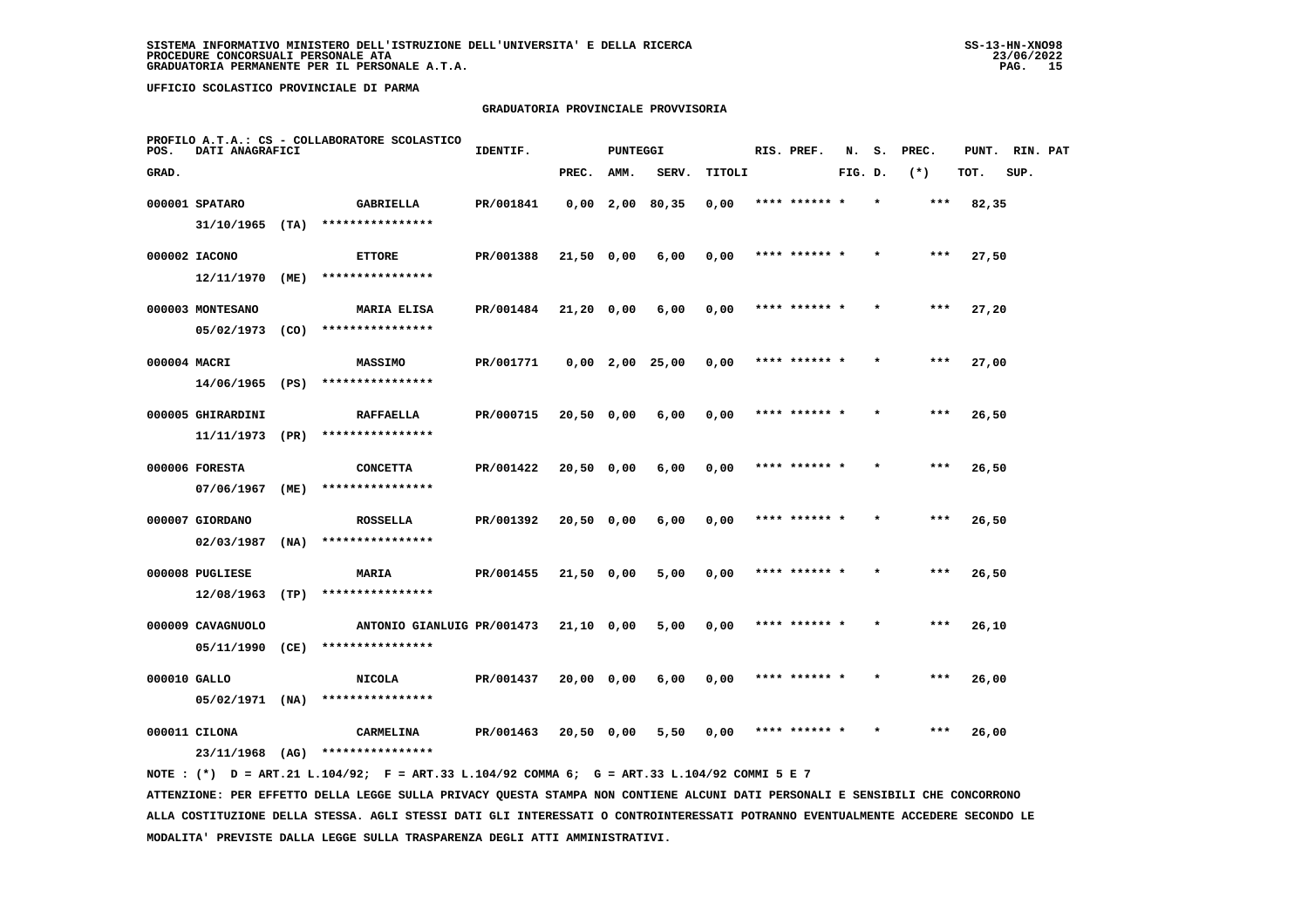## **GRADUATORIA PROVINCIALE PROVVISORIA**

| POS.  | DATI ANAGRAFICI                       |      | PROFILO A.T.A.: CS - COLLABORATORE SCOLASTICO  | IDENTIF.  |              | <b>PUNTEGGI</b> |       |        | RIS. PREF.    | N.      | s. | PREC. | PUNT. RIN. PAT |      |  |
|-------|---------------------------------------|------|------------------------------------------------|-----------|--------------|-----------------|-------|--------|---------------|---------|----|-------|----------------|------|--|
| GRAD. |                                       |      |                                                |           | PREC.        | AMM.            | SERV. | TITOLI |               | FIG. D. |    | $(*)$ | TOT.           | SUP. |  |
|       | 000012 SEMERARO<br>21/04/1989 (BR)    |      | LETIZIA LUCIA<br>****************              | PR/001429 | 21,00 0,00   |                 | 5,00  | 0,00   | **** ******   |         |    | ***   | 26,00          |      |  |
|       | 000013 CERRETTELLI<br>22/05/1965 (PR) |      | <b>MARIA RITA</b><br>****************          | PR/001228 | $21,00$ 0,00 |                 | 5,00  | 0,00   | **** ****** * |         |    | $***$ | 26,00          |      |  |
|       | 000014 CARDAMONE<br>$21/12/1965$ (CS) |      | CARLA<br>****************                      | PR/001400 | $20,50$ 0,00 |                 | 5,00  | 0,00   | **** ****** * |         |    | $***$ | 25,50          |      |  |
|       | 000015 D'ELIA<br>07/01/1982           | (EE) | CATERINA FRANCIS PR/001390<br>**************** |           | $20,50$ 0,00 |                 | 5,00  | 0,00   | **** ****** * |         |    | ***   | 25,50          |      |  |
|       | 000016 ARENA<br>29/05/1986 (EN)       |      | <b>GIUSEPPE</b><br>****************            | PR/001462 | $21,10$ 0,00 |                 | 4,00  | 0,00   | **** ****** * |         |    | $***$ | 25,10          |      |  |
|       | 000017 BIOLZI<br>11/05/1984 (PR)      |      | <b>FRANCESCA</b><br>****************           | PR/001391 | 20,00 0,00   |                 | 5,00  | 0,00   | **** ****** * |         |    | ***   | 25,00          |      |  |
|       | 000018 CAGNONI<br>25/07/1977 (MS)     |      | <b>MARIA</b><br>****************               | PR/001488 | 20,00 0,00   |                 | 5,00  | 0,00   | **** ****** * |         |    | ***   | 25,00          |      |  |
|       | 000019 CATALANO<br>22/02/1984 (AG)    |      | MILENA<br>****************                     | PR/001416 | 18,65 0,00   |                 | 6,00  | 0,00   |               |         |    | ***   | 24,65          |      |  |
|       | 000020 BAFFI<br>04/04/1971 (RM)       |      | <b>ANGELA</b><br>****************              | PR/001581 | 14,50 3,50   |                 | 6,00  | 0,00   | **** ****** * |         |    | ***   | 24,00          |      |  |
|       | 000021 FRATI<br>11/12/1974 (PR)       |      | <b>ANDREA</b><br>****************              | PR/001408 | 18,75 0,00   |                 | 5,00  | 0,00   | **** ****** * |         |    | $***$ | 23,75          |      |  |
|       | 000022 CAPASSO<br>27/02/1991          | (NA) | <b>IMMACOLATA</b><br>****************          | PR/001729 | 18,75 0,00   |                 | 5,00  | 0,00   | **** ****** * |         |    | ***   | 23,75          |      |  |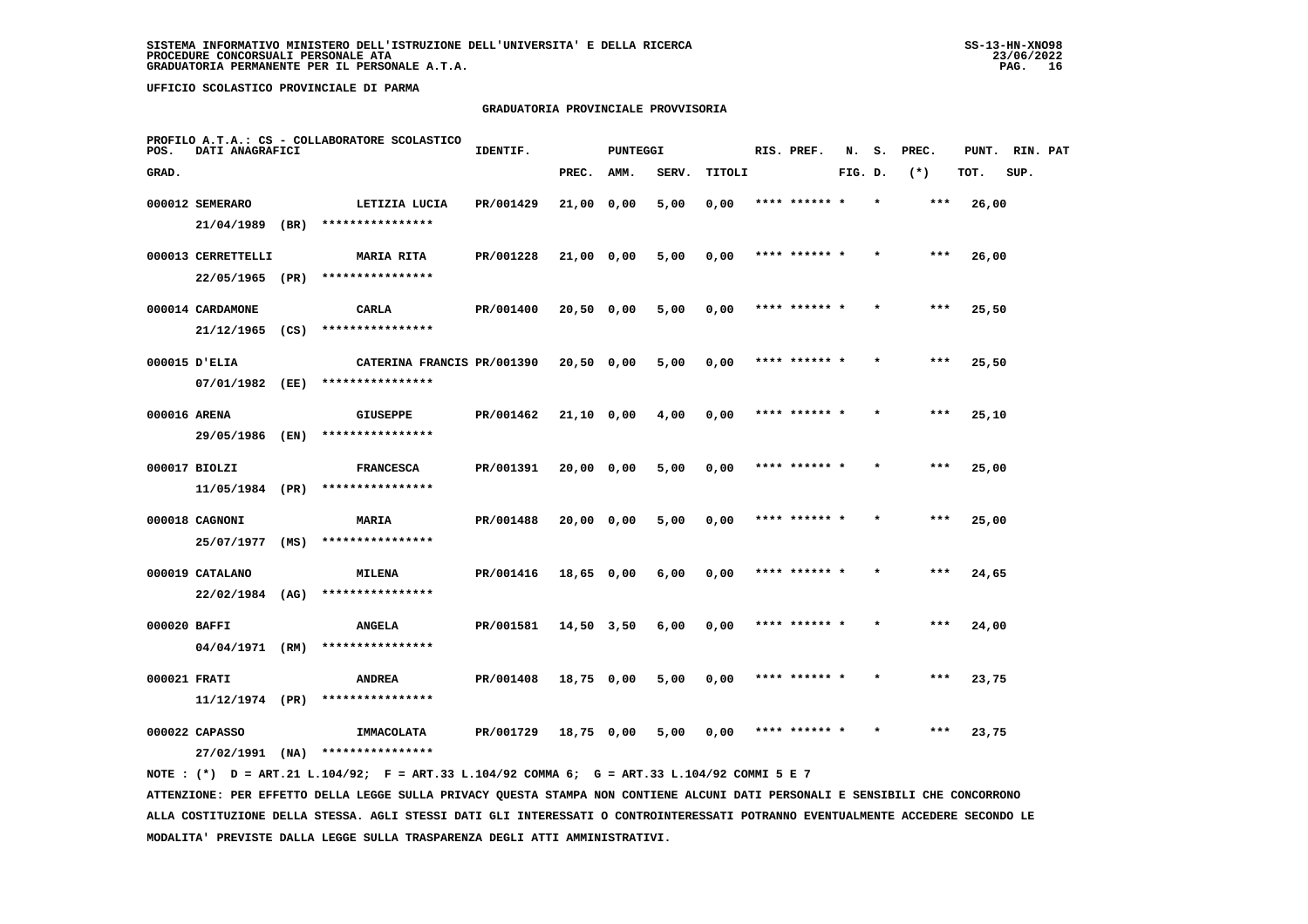## **GRADUATORIA PROVINCIALE PROVVISORIA**

| POS.         | DATI ANAGRAFICI  | PROFILO A.T.A.: CS - COLLABORATORE SCOLASTICO                                                     | IDENTIF.                  |            | PUNTEGGI |       |                      | RIS. PREF.    |         |         | N. S. PREC. | PUNT. RIN. PAT |      |  |
|--------------|------------------|---------------------------------------------------------------------------------------------------|---------------------------|------------|----------|-------|----------------------|---------------|---------|---------|-------------|----------------|------|--|
| GRAD.        |                  |                                                                                                   |                           | PREC. AMM. |          | SERV. | TITOLI               |               | FIG. D. |         | $(*)$       | TOT.           | SUP. |  |
|              | 000023 NOTARO    | <b>SABATO</b><br>14/03/1993 (SA) ****************                                                 | PR/001605                 | 18,50 0,00 |          | 5,00  | 0,00                 | **** ****** * |         | $\star$ | ***         | 23,50          |      |  |
|              | 000024 ITALIANO  | MAURIZIO                                                                                          | PR/001734 15,85 2,50 5,00 |            |          |       | 0,00                 | **** ****** * |         | $\star$ | ***         | 23,35          |      |  |
|              |                  | 29/06/1970 (RC) ****************                                                                  |                           |            |          |       |                      |               |         |         |             |                |      |  |
|              | 000025 ABATE     | <b>SARA</b><br>04/12/1997 (LT) ****************                                                   | PR/001726 18,25 0,00 5,00 |            |          |       | 0,00                 | **** ****** * |         |         | $***$       | 23,25          |      |  |
|              | 000026 PRATICO'  | <b>PAOLA SUEMI</b>                                                                                | PR/001598 18,63 0,00 4,50 |            |          |       | 0,00                 | **** ****** * |         | $\star$ | $***$       | 23,13          |      |  |
|              |                  | 29/03/1984 (NA) ****************                                                                  |                           |            |          |       |                      |               |         |         |             |                |      |  |
|              | 000027 TRINGALI  | MAFALDA DANIELA PR/001794     0,00     3,00     20,00     0,00                                    |                           |            |          |       |                      | **** ****** * |         | $\star$ | ***         | 23,00          |      |  |
|              |                  | $16/12/1970$ (VV) ****************                                                                |                           |            |          |       |                      |               |         | $\star$ | $***$       |                |      |  |
|              | 000028 FAVASULI  | <b>MASSIMO</b><br>16/04/1975 (RC) ****************                                                | PR/001692 17,66 0,00 5,00 |            |          |       | 0.00                 | **** ****** * |         |         |             | 22,66          |      |  |
|              | 000029 BOZHINSKA | KAMELIYA OLEGOVA PR/001584 14,10 3,50 5,00                                                        |                           |            |          |       | 0,00                 | **** ****** * |         | $\star$ | ***         | 22,60          |      |  |
|              |                  | 04/10/1986 (EE) ****************                                                                  |                           |            |          |       |                      |               |         |         |             |                |      |  |
|              | 000030 VESSELLA  | GIOVANNI BATTIST PR/001594 17,50 0,00 5,00<br>23/12/1993 (NA) ****************                    |                           |            |          |       | $0,00$ **** ****** * |               |         |         | ***         | 22,50          |      |  |
| 000031 DEIAS |                  | <b>DANIELA</b>                                                                                    |                           |            |          |       |                      | **** ****** * |         | $\star$ | ***         | 22,10          |      |  |
|              |                  | $17/09/1969$ (PR) ****************                                                                |                           |            |          |       |                      |               |         |         |             |                |      |  |
|              | 000032 ROCCA     | <b>ROBERTO</b>                                                                                    | PR/001683 17,10 0,00 5,00 |            |          |       | $0,00$ **** ****** * |               |         |         | ***         | 22,10          |      |  |
|              |                  | 26/06/1989 (CZ) ****************                                                                  |                           |            |          |       |                      |               |         | $\star$ | ***         |                |      |  |
|              | 000033 GAROFALO  | ANTONINO LORENZO PR/001682 17,10 0,00 5,00 0,00 **** ****** *<br>13/08/1983 (EE) **************** |                           |            |          |       |                      |               |         |         |             | 22,10          |      |  |
|              |                  | NOTE: (*) D = ART.21 L.104/92; F = ART.33 L.104/92 COMMA 6; G = ART.33 L.104/92 COMMI 5 E 7       |                           |            |          |       |                      |               |         |         |             |                |      |  |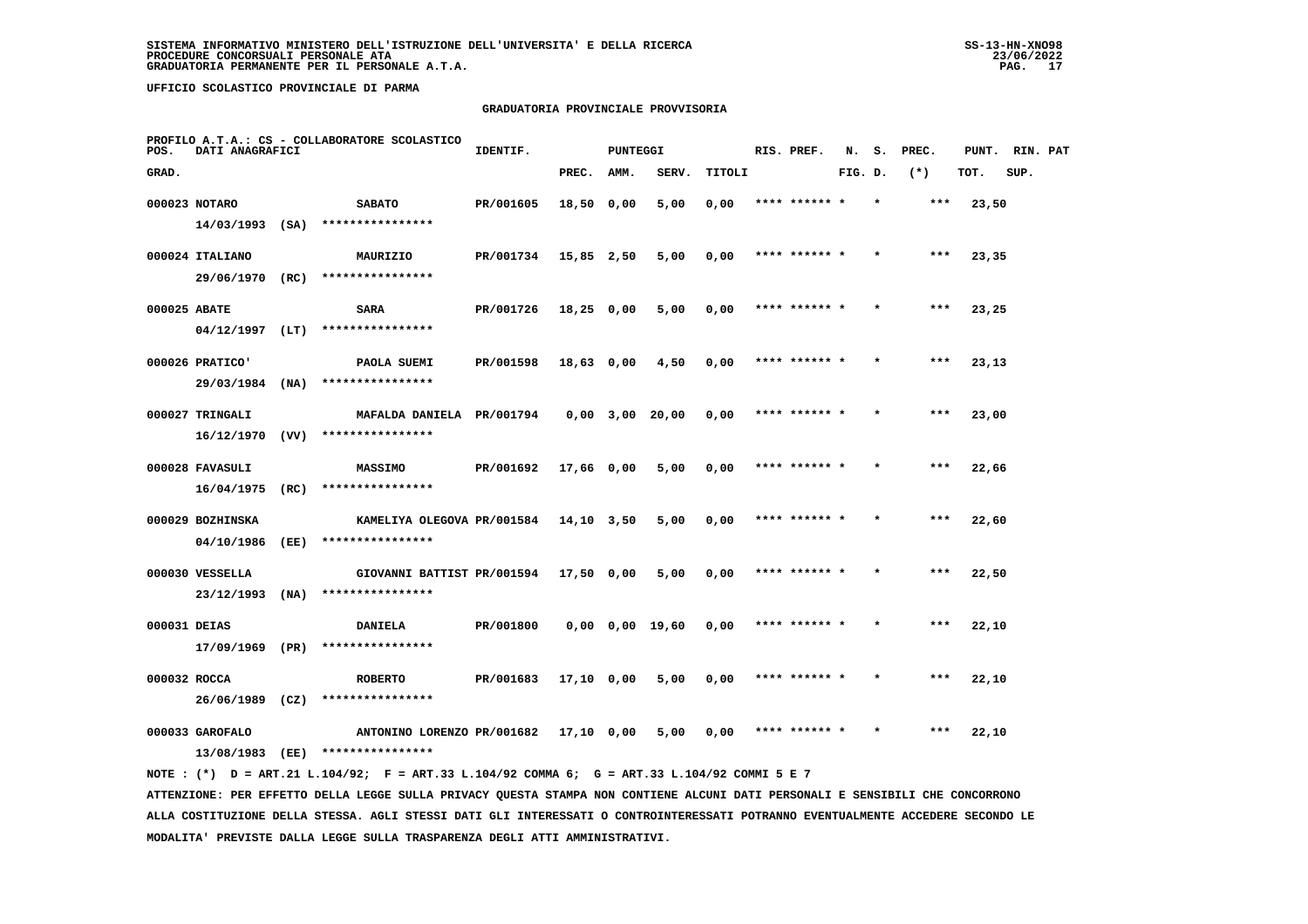## **GRADUATORIA PROVINCIALE PROVVISORIA**

| POS.  | DATI ANAGRAFICI   |      | PROFILO A.T.A.: CS - COLLABORATORE SCOLASTICO | IDENTIF.  |                | <b>PUNTEGGI</b> |       |        | RIS. PREF.    | N.      | s. | PREC. | PUNT. | RIN. PAT |  |
|-------|-------------------|------|-----------------------------------------------|-----------|----------------|-----------------|-------|--------|---------------|---------|----|-------|-------|----------|--|
| GRAD. |                   |      |                                               |           | PREC.          | AMM.            | SERV. | TITOLI |               | FIG. D. |    | $(*)$ | TOT.  | SUP.     |  |
|       | 000034 NOTARO     |      | <b>MARIA</b>                                  | PR/001271 | 20,65 0,00     |                 | 1,20  | 0,00   | **** ****** * |         |    | ***   | 21,85 |          |  |
|       | $06/03/1981$ (CZ) |      | ****************                              |           |                |                 |       |        |               |         |    |       |       |          |  |
|       | 000035 PAMBIANCHI |      | SONIA                                         | PR/001296 | $20,50$ 0,00   |                 | 0,00  | 0,00   | **** ****** * |         |    | $***$ | 21,70 |          |  |
|       | 07/09/1968        | (PR) | ****************                              |           |                |                 |       |        |               |         |    |       |       |          |  |
|       | 000036 BALZANO    |      | <b>ROBERTO</b>                                | PR/001602 | $16,60$ 0,00   |                 | 5,00  | 0,00   | **** ****** * |         |    | $***$ | 21,60 |          |  |
|       | 18/02/1973        | (NA) | ****************                              |           |                |                 |       |        |               |         |    |       |       |          |  |
|       | 000037 PERRELLA   |      | LUCIA                                         | PR/001649 | 13,50 0,00     |                 | 8,00  | 0,00   | **** ****** * |         |    | $***$ | 21,50 |          |  |
|       | 13/06/1978        | (NA) | ****************                              |           |                |                 |       |        |               |         |    |       |       |          |  |
|       | 000038 SABINI     |      | ILENIA                                        | PR/001681 | 13,50 3,50     |                 | 4,50  | 0,00   | **** ****** * |         |    | ***   | 21,50 |          |  |
|       | 07/12/1995        | (PR) | ****************                              |           |                |                 |       |        |               |         |    |       |       |          |  |
|       | 000039 IERVOLINO  |      | <b>NOEMI</b>                                  | PR/001628 | $13,00$ $3,50$ |                 | 5,00  | 0,00   | **** ****** * |         |    | $***$ | 21,50 |          |  |
|       | 03/05/1995        | (NA) | ****************                              |           |                |                 |       |        |               |         |    |       |       |          |  |
|       | 000040 MAURIELLO  |      | <b>ANGELO</b>                                 | PR/001695 | $16,50$ 0,00   |                 | 5,00  | 0,00   | **** ****** * |         |    | ***   | 21,50 |          |  |
|       | 26/06/1994        | (BN) | ****************                              |           |                |                 |       |        |               |         |    |       |       |          |  |
|       | 000041 OLIVER     |      | <b>SAVERIO</b>                                | PR/001710 | 16,50 0,00     |                 | 5,00  | 0,00   | **** ****** * |         |    | ***   | 21,50 |          |  |
|       | 03/01/1987        | (CE) | ****************                              |           |                |                 |       |        |               |         |    |       |       |          |  |
|       | 000042 DE SANTIS  |      | PATRIZIA                                      | PR/001314 | 21,50 0,00     |                 | 0,00  | 0,00   | **** ****** * |         |    | ***   | 21,50 |          |  |
|       | 14/02/1979        | (BZ) | ****************                              |           |                |                 |       |        |               |         |    |       |       |          |  |
|       | 000043 RINALDI    |      | CAROLINA                                      | PR/000230 | $21,50$ 0,00   |                 | 0,00  | 0,00   | **** ****** * |         |    | ***   | 21,50 |          |  |
|       | $01/09/1974$ (AV) |      | ****************                              |           |                |                 |       |        |               |         |    |       |       |          |  |
|       | 000044 VADACCA    |      | <b>ANTONIO</b>                                | PR/001660 | 16,00 0,00     |                 | 5,50  | 0,00   |               |         |    | ***   | 21,50 |          |  |
|       | 16/03/1966 (LE)   |      | ****************                              |           |                |                 |       |        |               |         |    |       |       |          |  |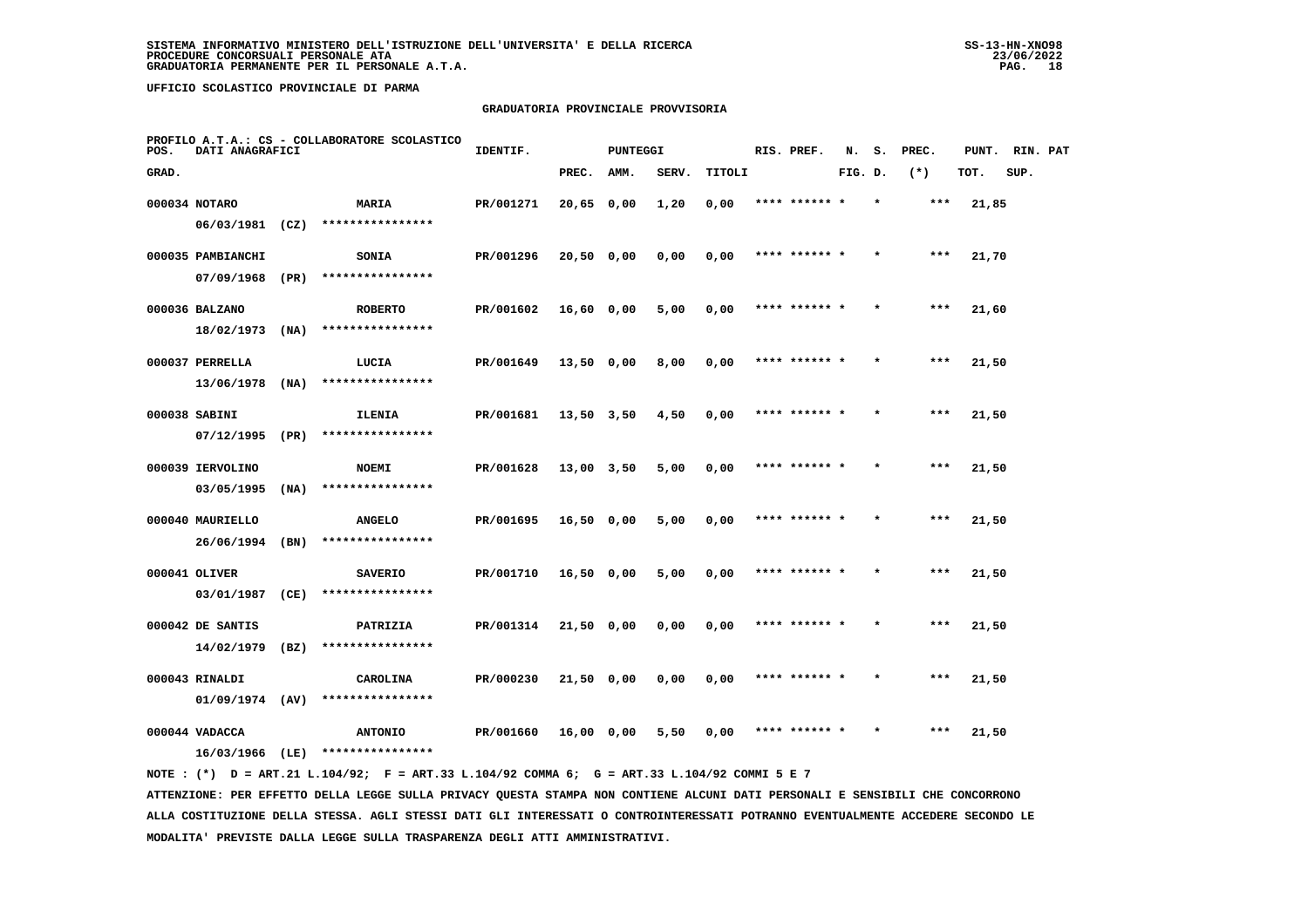## **GRADUATORIA PROVINCIALE PROVVISORIA**

| POS.         | DATI ANAGRAFICI   |      | PROFILO A.T.A.: CS - COLLABORATORE SCOLASTICO | IDENTIF.  |              | <b>PUNTEGGI</b> |                       |        | RIS. PREF.    | N.      | s.      | PREC. | PUNT. RIN. PAT |      |  |
|--------------|-------------------|------|-----------------------------------------------|-----------|--------------|-----------------|-----------------------|--------|---------------|---------|---------|-------|----------------|------|--|
| GRAD.        |                   |      |                                               |           | PREC.        | AMM.            | SERV.                 | TITOLI |               | FIG. D. |         | $(*)$ | TOT.           | SUP. |  |
|              | 000045 SPAGNOLI   |      | <b>ANGELO</b>                                 | PR/001414 | 21,00 0,00   |                 | 0,50                  | 0,00   |               |         |         | ***   | 21,50          |      |  |
|              | 22/09/1956 (PR)   |      | ****************                              |           |              |                 |                       |        |               |         |         |       |                |      |  |
|              | 000046 VISIOLI    |      | VIRGINIA                                      | PR/001624 | 13,90 3,50   |                 | 4,00                  | 0,00   | **** ****** * |         |         | ***   | 21,40          |      |  |
|              | 13/03/1995 (LE)   |      | ****************                              |           |              |                 |                       |        |               |         |         |       |                |      |  |
|              | 000047 RUFINO     |      | <b>GAETANO</b>                                | PR/001638 | 17,00 0,00   |                 | 4,40                  | 0,00   | **** ****** * |         | $\star$ | ***   | 21,40          |      |  |
|              | 13/08/1984        | (NA) | ****************                              |           |              |                 |                       |        |               |         |         |       |                |      |  |
|              | 000048 QUAGLIANO  |      | LUCIANO                                       | PR/001702 | $16,35$ 0,00 |                 | 5,00                  | 0,00   | **** ****** * |         |         | $***$ | 21,35          |      |  |
|              | 09/07/1982        | (SA) | ****************                              |           |              |                 |                       |        |               |         |         |       |                |      |  |
|              | 000049 LETTIERI   |      | <b>ARMANDO</b>                                | PR/001586 | $16,10$ 0,00 |                 | 5,00                  | 0,00   | **** ****** * |         |         | $***$ | 21,10          |      |  |
|              | 15/12/1970        | (NA) | ****************                              |           |              |                 |                       |        |               |         |         |       |                |      |  |
|              | 000050 FEDERICO   |      | MARIA LUISA                                   | PR/001713 | 15,00 0,00   |                 | 6,05                  | 0,00   | **** ****** * |         |         | $***$ | 21,05          |      |  |
|              | 25/10/1979 (CO)   |      | ****************                              |           |              |                 |                       |        |               |         |         |       |                |      |  |
|              | 000051 ALONGI     |      | MARIA FRANCESCA PR/001708                     |           | 16,05 0,00   |                 | 5,00                  | 0,00   | **** ****** * |         |         | $***$ | 21,05          |      |  |
|              | 04/10/1964 (AG)   |      | ****************                              |           |              |                 |                       |        |               |         |         |       |                |      |  |
|              | 000052 TUBERTI    |      | <b>ANTONELLA</b>                              | PR/001622 | 16,05 0,00   |                 | 5,00                  | 0,00   | **** ****** * |         |         | ***   | 21,05          |      |  |
|              | $11/12/1955$ (PR) |      | ****************                              |           |              |                 |                       |        |               |         |         |       |                |      |  |
|              | 000053 PAGANO     |      | LUIGI                                         | PR/001690 | $15,00$ 0,00 |                 | 6,00                  | 0,00   | **** ****** * |         |         | $***$ | 21,00          |      |  |
|              | 23/12/1990        | (NA) | ****************                              |           |              |                 |                       |        |               |         |         |       |                |      |  |
|              | 000054 FERRIERI   |      | <b>FRANCESCA</b>                              | PR/001834 |              |                 | $0,00$ $3,00$ $18,00$ | 0,00   | **** ****** * |         |         | $***$ | 21,00          |      |  |
|              | 18/09/1997        | (PR) | ****************                              |           |              |                 |                       |        |               |         |         |       |                |      |  |
| 000055 MAURO |                   |      | FELICIA                                       | PR/001308 | 21,00 0,00   |                 | 0,00                  | 0,00   |               |         |         | ***   | 21,00          |      |  |
|              | 25/05/1987        | (KR) | ****************                              |           |              |                 |                       |        |               |         |         |       |                |      |  |
|              |                   |      |                                               |           |              |                 |                       |        |               |         |         |       |                |      |  |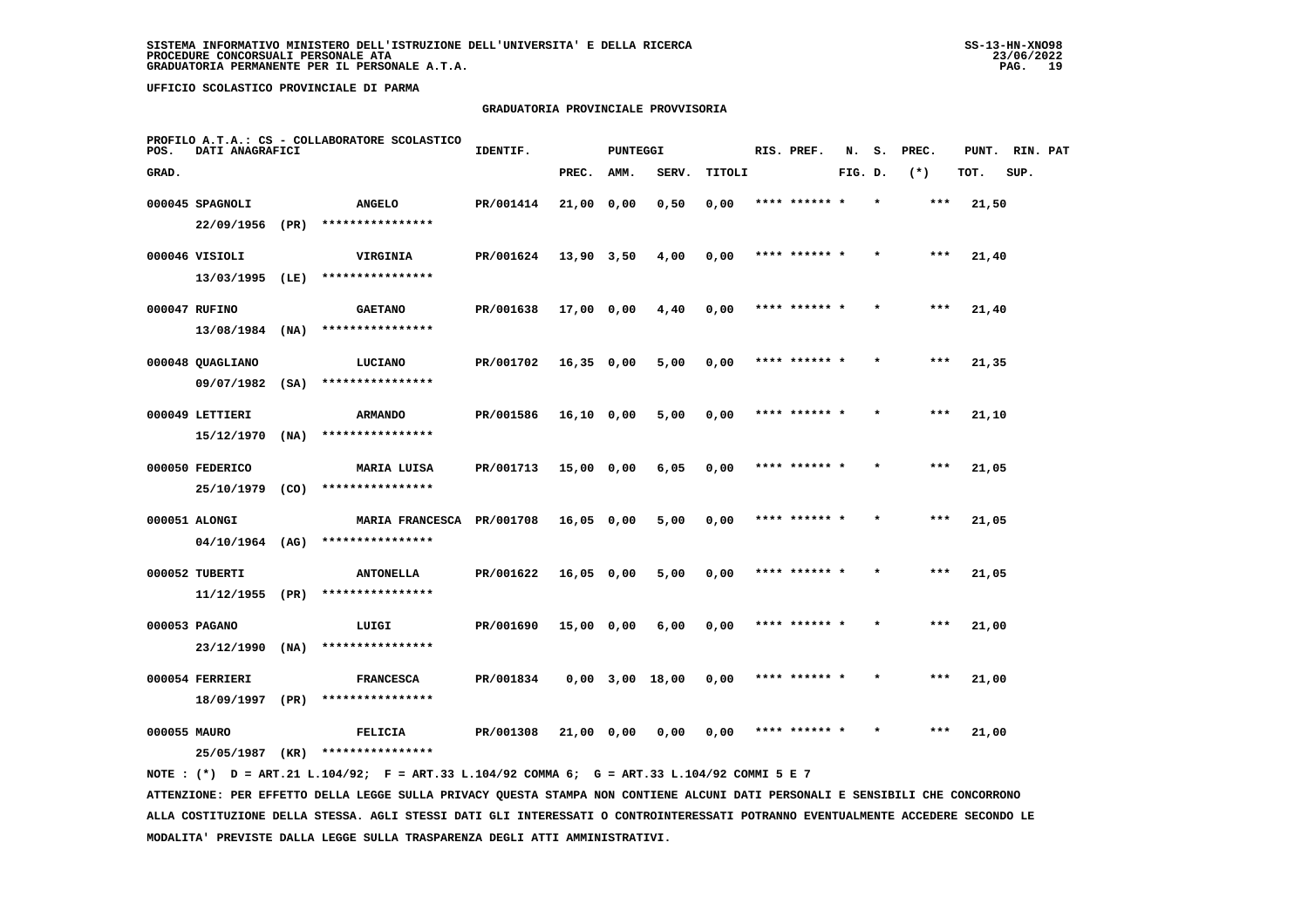## **GRADUATORIA PROVINCIALE PROVVISORIA**

| POS.  | DATI ANAGRAFICI   |      | PROFILO A.T.A.: CS - COLLABORATORE SCOLASTICO | IDENTIF.  |              | <b>PUNTEGGI</b> |                       |        | RIS. PREF.    | N.      | s. | PREC. | PUNT. | RIN. PAT |  |
|-------|-------------------|------|-----------------------------------------------|-----------|--------------|-----------------|-----------------------|--------|---------------|---------|----|-------|-------|----------|--|
| GRAD. |                   |      |                                               |           | PREC.        | AMM.            | SERV.                 | TITOLI |               | FIG. D. |    | $(*)$ | TOT.  | SUP.     |  |
|       | 000056 ORLANDO    |      | <b>FRANCESCO</b>                              | PR/000848 | 21,00 0,00   |                 | 0,00                  | 0,00   | **** ****** * |         |    | ***   | 21,00 |          |  |
|       | 31/05/1969        | (RC) | ****************                              |           |              |                 |                       |        |               |         |    |       |       |          |  |
|       | 000057 DI LUCCIO  |      | <b>GIANLUCA</b>                               | PR/001803 |              |                 | $0,00$ $3,50$ $17,40$ | 0,00   | **** ****** * |         |    | ***   | 20,90 |          |  |
|       | 24/02/1982        | (PR) | ****************                              |           |              |                 |                       |        |               |         |    |       |       |          |  |
|       | 000058 VERGARA    |      | IMMA                                          | PR/001671 | $15,75$ 0,00 |                 | 5,00                  | 0,00   | **** ****** * |         |    | $***$ | 20,75 |          |  |
|       | 24/06/1988        | (CE) | ****************                              |           |              |                 |                       |        |               |         |    |       |       |          |  |
|       | 000059 ZABELLI    |      | <b>MARIA TERESA</b>                           | PR/001503 | 19,20 0,00   |                 | 1,50                  | 0,00   | **** ****** * |         |    | $***$ | 20,70 |          |  |
|       | 20/01/1988        | (AG) | ****************                              |           |              |                 |                       |        |               |         |    |       |       |          |  |
|       | 000060 MAZZEO     |      | <b>ROBERTA</b>                                | PR/001828 |              |                 | $0,00$ 2,50 18,20     | 0,00   | **** ****** * |         |    | $***$ | 20,70 |          |  |
|       | 25/06/1984 (LE)   |      | ****************                              |           |              |                 |                       |        |               |         |    |       |       |          |  |
|       | 000061 INFURNA    |      | <b>SELENIA</b>                                | PR/001329 | 20,70 0,00   |                 | 0,00                  | 0,00   | **** ****** * |         |    | ***   | 20,70 |          |  |
|       | 15/02/1986 (AG)   |      | ****************                              |           |              |                 |                       |        |               |         |    |       |       |          |  |
|       | 000062 STAPANE    |      | COSIMO                                        | PR/001817 |              |                 | $0,00$ $3,50$ $17,10$ | 0,00   | **** ****** * |         |    | $***$ | 20,60 |          |  |
|       | 08/01/1971 (LE)   |      | ****************                              |           |              |                 |                       |        |               |         |    |       |       |          |  |
|       | 000063 PICCIOCCHI |      | <b>RAFFAELLA</b>                              | PR/001666 | 12,50 3,50   |                 | 4,50                  | 0,00   | **** ****** * |         |    | ***   | 20,50 |          |  |
|       | 29/01/1999        | (AV) | ****************                              |           |              |                 |                       |        |               |         |    |       |       |          |  |
|       | 000064 CHETRUSCA  |      | MARIANA                                       | PR/001630 | $15,50$ 0,00 |                 | 5,00                  | 0,00   | **** ****** * |         |    | $***$ | 20,50 |          |  |
|       | 04/08/1983        | (EE) | ****************                              |           |              |                 |                       |        |               |         |    |       |       |          |  |
|       | 000065 SIVIERI    |      | KATIUSCIA                                     | PR/001730 | $15,50$ 0,00 |                 | 5,00                  | 0,00   | **** ****** * |         |    | ***   | 20,50 |          |  |
|       | 20/11/1973        | (PR) | ****************                              |           |              |                 |                       |        |               |         |    |       |       |          |  |
|       | 000066 VINCENZI   |      | MONICA                                        | PR/001222 | 20,50 0,00   |                 | 0,00                  | 0,00   | **** ****** * |         |    | ***   | 20,50 |          |  |
|       | 27/08/1973        | (PR) | ****************                              |           |              |                 |                       |        |               |         |    |       |       |          |  |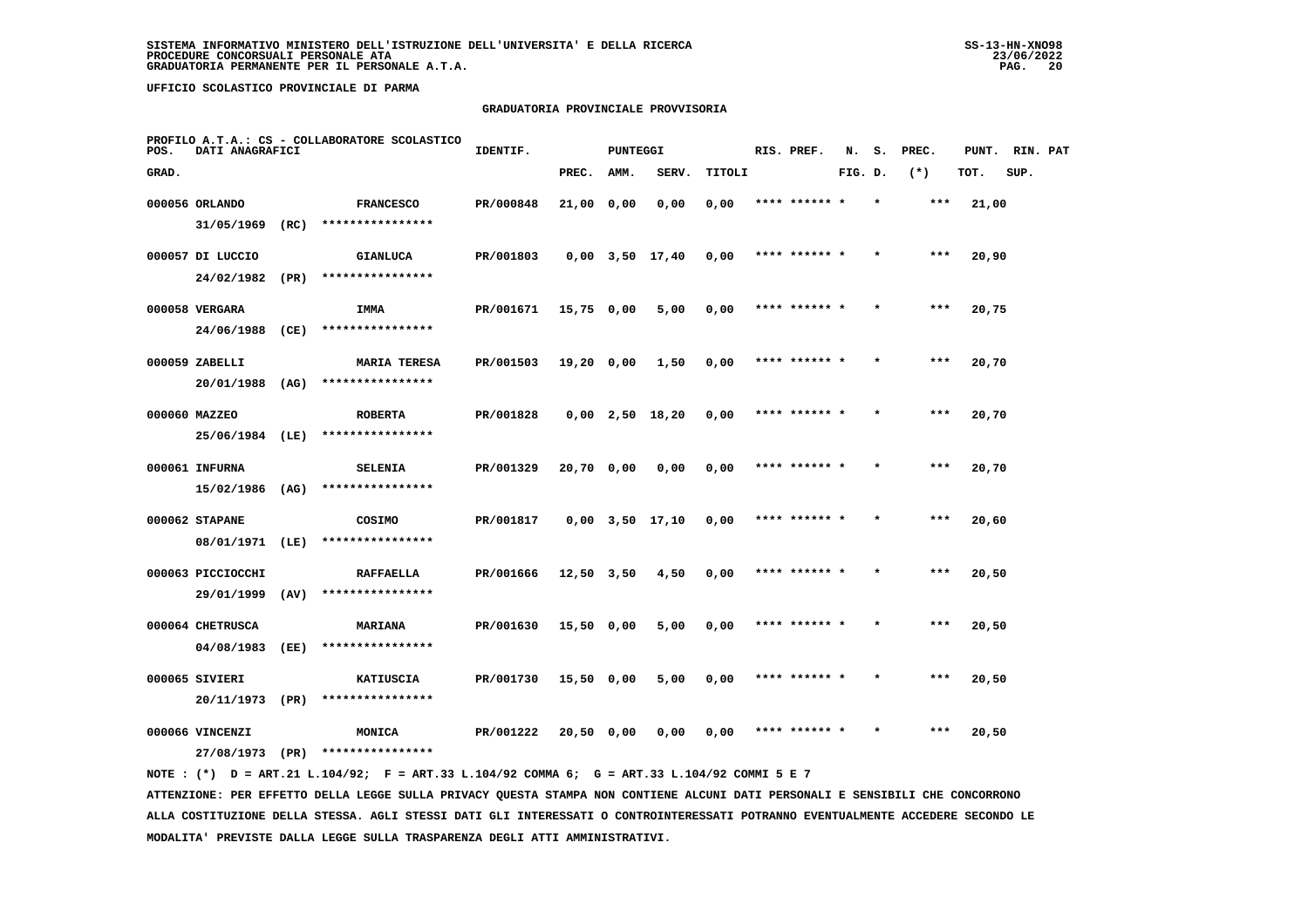## **GRADUATORIA PROVINCIALE PROVVISORIA**

| POS.  | DATI ANAGRAFICI                   |      | PROFILO A.T.A.: CS - COLLABORATORE SCOLASTICO | IDENTIF.  |              | <b>PUNTEGGI</b> |                       |        | RIS. PREF.    | N.      | s.      | PREC. | PUNT. | RIN. PAT |  |
|-------|-----------------------------------|------|-----------------------------------------------|-----------|--------------|-----------------|-----------------------|--------|---------------|---------|---------|-------|-------|----------|--|
| GRAD. |                                   |      |                                               |           | PREC.        | AMM.            | SERV.                 | TITOLI |               | FIG. D. |         | $(*)$ | TOT.  | SUP.     |  |
|       | 000067 LERRO                      |      | MARIA                                         | PR/001655 | $15,25$ 0,00 |                 | 5,00                  | 0,00   | **** ****** * |         | $\star$ | ***   | 20,25 |          |  |
|       | 29/07/1971 (NA)                   |      | ****************                              |           |              |                 |                       |        |               |         |         |       |       |          |  |
|       | 000068 PATTI                      |      | <b>GIUSEPPINA</b>                             | PR/001831 |              |                 | 0,00 3,50 16,70       | 0,00   | **** ****** * |         |         | ***   | 20,20 |          |  |
|       | 08/04/1977 (ME)                   |      | ****************                              |           |              |                 |                       |        |               |         |         |       |       |          |  |
|       | 000069 CAMPISI                    |      | <b>NICOLETTA</b>                              | PR/001317 | 19,00 0,00   |                 | 1,20                  | 0,00   | **** ****** * |         |         | $***$ | 20,20 |          |  |
|       | 27/06/1982 (CZ)                   |      | ****************                              |           |              |                 |                       |        |               |         |         |       |       |          |  |
|       | 000070 MINOLI                     |      | RITA                                          | PR/001849 |              |                 | $0,00$ $3,50$ $16,50$ | 0,00   | **** ****** * |         |         | ***   | 20,00 |          |  |
|       | 06/02/1993                        | (PR) | ****************                              |           |              |                 |                       |        |               |         |         |       |       |          |  |
|       | 000071 APUZZO                     |      | <b>MARIA PIA</b>                              | PR/001626 | 13,50 2,50   |                 | 0,00                  | 0,00   | **** ****** * |         |         | $***$ | 20,00 |          |  |
|       | $04/11/1996$ (NA)                 |      | ****************                              |           |              |                 |                       |        |               |         |         |       |       |          |  |
|       | 000072 FIORANI                    |      | ERIKA<br>****************                     | PR/001717 | 15,00 0,00   |                 | 5,00                  | 0,00   | **** ****** * |         |         | $***$ | 20,00 |          |  |
|       | 29/12/1995 (PR)                   |      |                                               |           |              |                 |                       |        |               |         |         |       |       |          |  |
|       | 000073 SAVINO<br>25/10/1995 (NA)  |      | ILARIA RITA<br>****************               | PR/001774 |              |                 | $0,00$ $3,50$ $16,50$ | 0,00   | **** ****** * |         |         | $***$ | 20,00 |          |  |
|       |                                   |      |                                               |           |              |                 |                       |        |               |         |         |       |       |          |  |
|       | 000074 MASSA<br>$27/04/1983$ (NA) |      | <b>GIUSEPPE</b><br>****************           | PR/001310 | 19,90 0,00   |                 | 0,00                  | 0,00   |               |         |         | ***   | 19,90 |          |  |
|       |                                   |      |                                               |           |              |                 |                       |        | **** ****** * |         |         | $***$ |       |          |  |
|       | 000075 MONCADA<br>28/07/1981 (PA) |      | DANIELE<br>****************                   | PR/001684 | 14,90 0,00   |                 | 5,00                  | 0,00   |               |         |         |       | 19,90 |          |  |
|       | 000076 CAVAGNI                    |      | VALENTINA                                     | PR/001498 | 18,35 0,00   |                 | 1,50                  | 0,00   | **** ****** * |         | $\star$ | ***   | 19,85 |          |  |
|       | $12/04/1984$ (MS)                 |      | ****************                              |           |              |                 |                       |        |               |         |         |       |       |          |  |
|       | 000077 MASSARO                    |      | <b>ROSALIA</b>                                | PR/001302 | 19,80 0,00   |                 | 0,00                  | 0,00   | **** ****** * |         |         | $***$ | 19,80 |          |  |
|       | 19/02/1988 (AG)                   |      | ****************                              |           |              |                 |                       |        |               |         |         |       |       |          |  |
|       |                                   |      |                                               |           |              |                 |                       |        |               |         |         |       |       |          |  |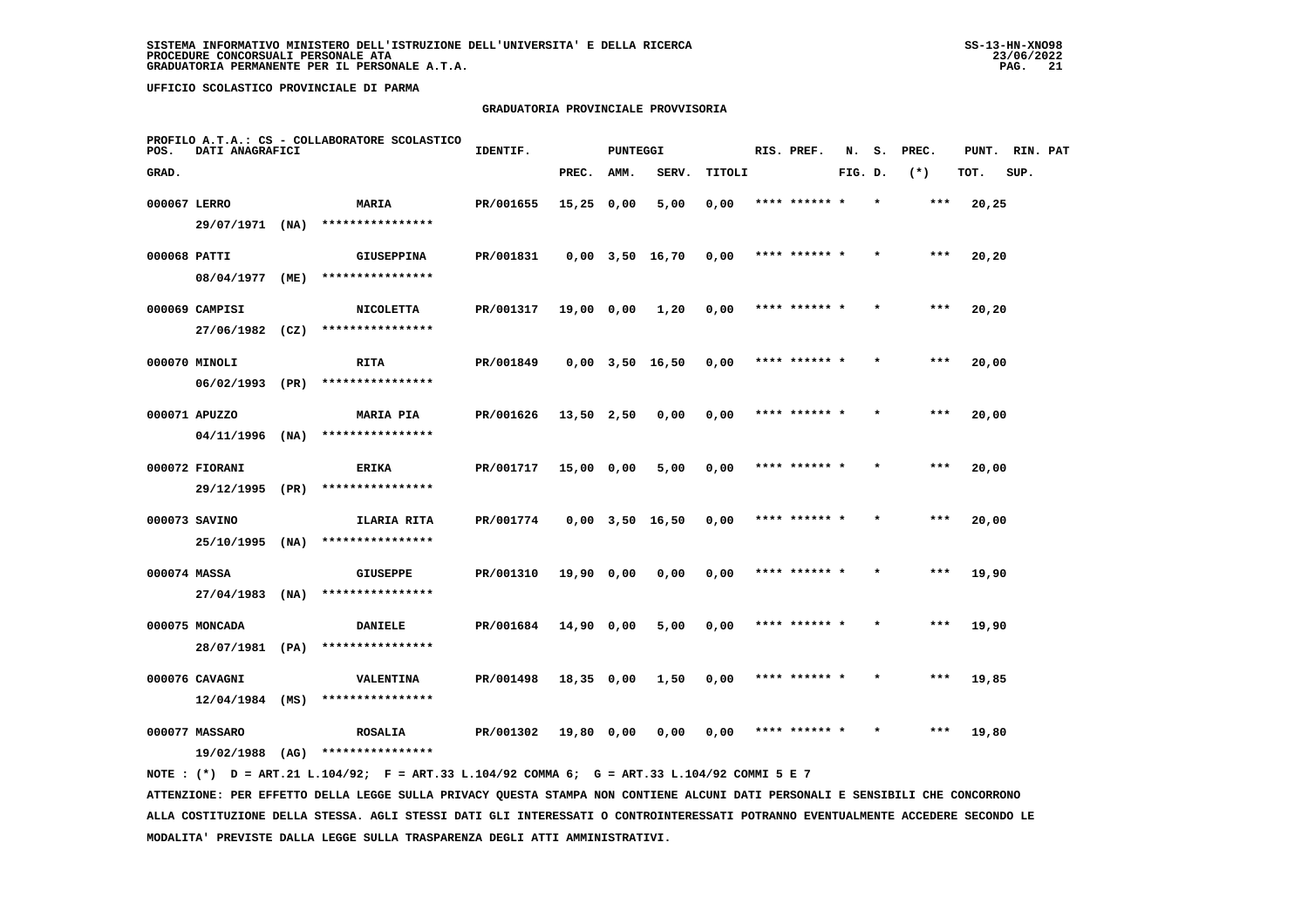## **GRADUATORIA PROVINCIALE PROVVISORIA**

| POS.         | DATI ANAGRAFICI                 |      | PROFILO A.T.A.: CS - COLLABORATORE SCOLASTICO            | IDENTIF.  |              | <b>PUNTEGGI</b> |                       |        | RIS. PREF.    | N.      | s. | PREC. | PUNT. | RIN. PAT |  |
|--------------|---------------------------------|------|----------------------------------------------------------|-----------|--------------|-----------------|-----------------------|--------|---------------|---------|----|-------|-------|----------|--|
| GRAD.        |                                 |      |                                                          |           | PREC.        | AMM.            | SERV.                 | TITOLI |               | FIG. D. |    | $(*)$ | TOT.  | SUP.     |  |
|              | 000078 MOLTISANTI<br>05/01/1988 | (RG) | <b>STEFANIA</b><br>****************                      | PR/001640 | 16,00 0,00   |                 | 3,80                  | 0,00   | **** ****** * |         |    | ***   | 19,80 |          |  |
|              | 000079 FERRARI                  |      | <b>SARA</b>                                              | PR/001670 | $13,65$ 0,00 |                 | 6,00                  | 0,00   | **** ****** * |         |    | $***$ | 19,65 |          |  |
|              | 22/05/1980 (PR)                 |      | ****************                                         |           |              |                 |                       |        |               |         |    |       |       |          |  |
|              | 000080 BARBERA                  |      | <b>VALERIA MARIA</b>                                     | PR/001757 |              |                 | $0,00$ 3,00 16,60     | 0,00   | **** ****** * |         |    | $***$ | 19,60 |          |  |
|              | 15/05/1986 (TP)                 |      | ****************                                         |           |              |                 |                       |        |               |         |    |       |       |          |  |
| 000081 CALI  | 20/09/1990 (CT)                 |      | IMMACOLATA<br>****************                           | PR/001770 |              |                 | $0,00$ $3,50$ $16,10$ | 0,00   | **** ****** * |         |    | ***   | 19,60 |          |  |
|              | 000082 CASELLA                  |      | <b>RAFFAELE</b>                                          | PR/001687 | 14,50 0,00   |                 | 5,00                  | 0,00   | **** ****** * |         |    | ***   | 19,50 |          |  |
|              | 11/09/1959                      | (NA) | ****************                                         |           |              |                 |                       |        |               |         |    |       |       |          |  |
|              | 000083 PADUANO                  |      | <b>JESSICA</b>                                           | PR/001679 | 13,50 0,00   |                 | 6,00                  | 0,00   | **** ****** * |         |    | $***$ | 19,50 |          |  |
|              | 23/05/1995 (NA)                 |      | ****************                                         |           |              |                 |                       |        |               |         |    |       |       |          |  |
|              | 000084 VIRGILLITO               |      | MARIA FRANCESCA PR/001678 14,50 0,00<br>**************** |           |              |                 | 5,00                  | 0,00   | **** ****** * |         |    | ***   | 19,50 |          |  |
|              | 17/05/1977 (CT)                 |      |                                                          |           |              |                 |                       |        |               |         |    |       |       |          |  |
| 000085 XHEKA | 26/11/1967 (EE)                 |      | <b>MIRANDA</b><br>****************                       | PR/001859 |              |                 | $0,00$ $3,50$ $16,00$ | 0,00   | **** ******   |         |    | ***   | 19,50 |          |  |
| 000086 RAGO  |                                 |      | MASSIMILIANO                                             | PR/000842 | 19,40 0,00   |                 | 0,00                  | 0,00   | **** ****** * |         |    | ***   | 19,40 |          |  |
|              | 25/09/1973 (SA)                 |      | ****************                                         |           |              |                 |                       |        |               |         |    |       |       |          |  |
|              | 000087 FERRARO                  |      | <b>TONINO</b>                                            | PR/000612 | $19,35$ 0,00 |                 | 0,00                  | 0,00   | **** ****** * |         |    | $***$ | 19,35 |          |  |
|              | 18/08/1976 (CS)                 |      | ****************                                         |           |              |                 |                       |        |               |         |    |       |       |          |  |
|              | 000088 VOINSON                  |      | <b>BARBARA</b>                                           | PR/001823 |              |                 | $0,00$ 2,00 17,15     | 0,00   | **** ****** * |         |    | ***   | 19,15 |          |  |
|              | 12/05/1970                      | (EE) | ****************                                         |           |              |                 |                       |        |               |         |    |       |       |          |  |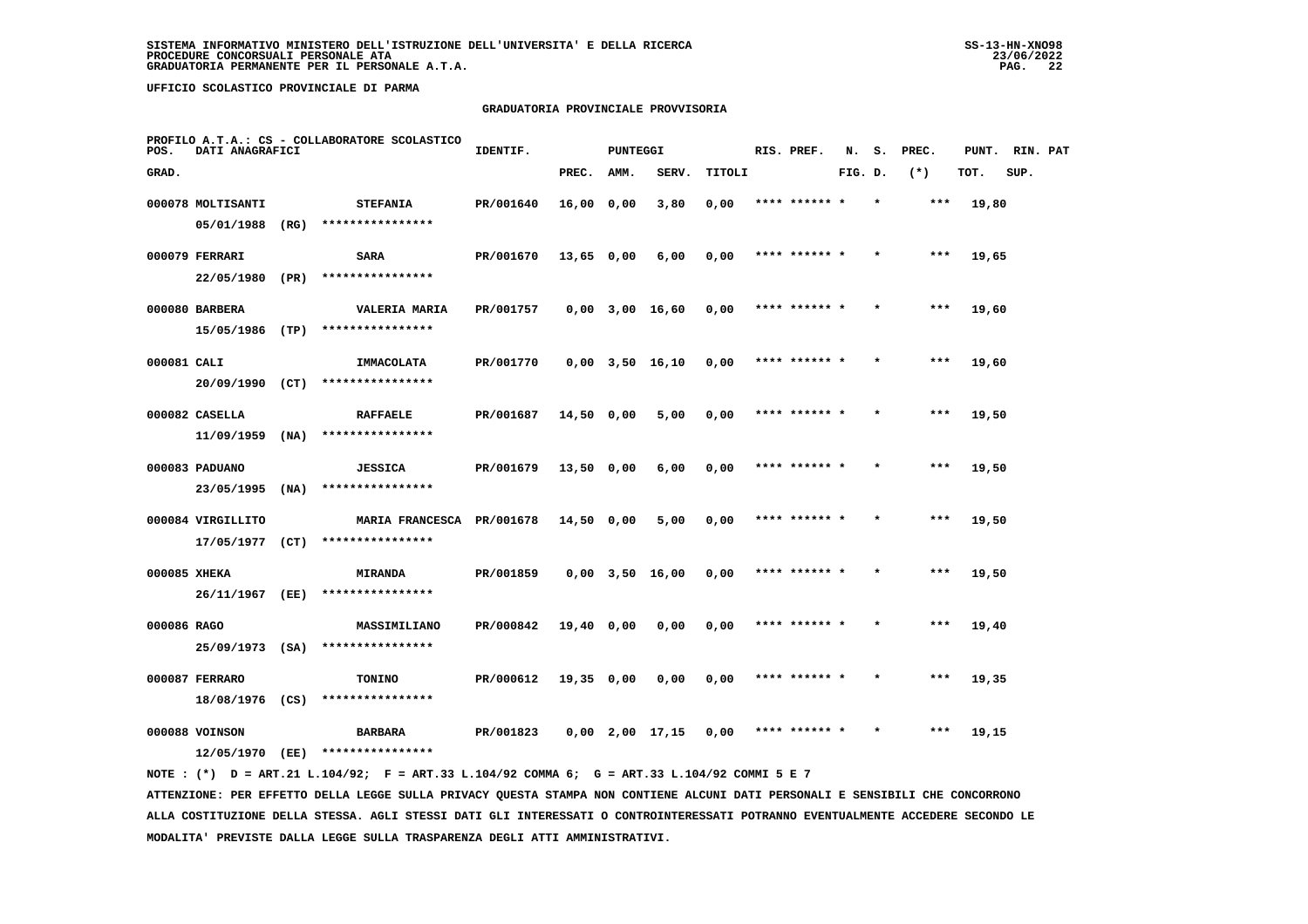#### **GRADUATORIA PROVINCIALE PROVVISORIA**

| POS.         | DATI ANAGRAFICI                         |      | PROFILO A.T.A.: CS - COLLABORATORE SCOLASTICO | IDENTIF.  |            | <b>PUNTEGGI</b> |                       |        | RIS. PREF.    | N.      | s.      | PREC. | PUNT. | RIN. PAT |  |
|--------------|-----------------------------------------|------|-----------------------------------------------|-----------|------------|-----------------|-----------------------|--------|---------------|---------|---------|-------|-------|----------|--|
| GRAD.        |                                         |      |                                               |           | PREC.      | AMM.            | SERV.                 | TITOLI |               | FIG. D. |         | $(*)$ | TOT.  | SUP.     |  |
|              | 000089 ANGELINO                         |      | <b>GENNARO</b>                                | PR/001642 | 14,10 0,00 |                 | 5,00                  | 0,00   | **** ****** * |         | $\star$ | ***   | 19,10 |          |  |
|              | 21/03/1988                              | (NA) | ****************                              |           |            |                 |                       |        |               |         |         |       |       |          |  |
|              | 000090 ESPOSITO                         |      | MICHELE                                       | PR/001780 |            |                 | $0,00$ $3,00$ $16,10$ | 0,00   | **** ****** * |         |         | ***   | 19,10 |          |  |
|              | 06/10/1986                              | (NA) | ****************                              |           |            |                 |                       |        |               |         |         |       |       |          |  |
|              | 000091 CERASUOLO                        |      | ANNA                                          | PR/001785 |            |                 | $0,00$ $3,50$ $15,60$ | 0,00   | **** ****** * |         |         | ***   | 19,10 |          |  |
|              | 29/08/1983                              | (SA) | ****************                              |           |            |                 |                       |        |               |         |         |       |       |          |  |
|              | 000092 NAPOLITANO                       |      | <b>GIUSEPPE</b>                               | PR/001688 | 14,10 0,00 |                 | 5,00                  | 0,00   | **** ****** * |         |         | ***   | 19,10 |          |  |
|              | 04/03/1975                              | (MA) | ****************                              |           |            |                 |                       |        |               |         |         |       |       |          |  |
|              | 000093 ELEFANTE                         |      | SANTINA GABRIELL PR/001606                    |           | 14,06 0,00 |                 | 5,00                  | 0,00   | **** ****** * |         |         | $***$ | 19,06 |          |  |
|              | 08/06/1987                              | (MA) | ****************                              |           |            |                 |                       |        |               |         |         |       |       |          |  |
|              | 000094 PROVENZANO                       |      | <b>CALOGERO</b>                               | PR/001727 | 14,05 0,00 |                 | 5,00                  | 0,00   | **** ****** * |         |         | ***   | 19,05 |          |  |
|              | 19/07/1974 (AG)                         |      | ****************                              |           |            |                 |                       |        |               |         |         |       |       |          |  |
|              | 000095 DE CHIARA<br>$04/05/1970$ (SA)   |      | TIZIANA<br>****************                   | PR/001662 | 14,00 0,00 |                 | 5,00                  | 0,00   | **** ****** * |         | $\star$ | ***   | 19,00 |          |  |
|              |                                         |      |                                               |           |            |                 |                       |        |               |         |         |       |       |          |  |
| 000096 COSTA | 28/05/1990 (PR)                         |      | <b>REBECCA</b><br>****************            | PR/001789 |            |                 | $0,00$ $3,50$ $15,50$ | 0,00   | **** ******   |         |         | ***   | 19,00 |          |  |
|              |                                         |      |                                               |           |            |                 |                       |        |               |         |         |       |       |          |  |
|              | 000097 LERCARA<br>18/12/1987            | (PA) | <b>VALENTINA</b><br>****************          | PR/001850 |            |                 | $0,00$ $3,50$ $15,50$ | 0,00   | **** ****** * |         |         | ***   | 19,00 |          |  |
|              |                                         |      |                                               |           |            |                 |                       |        |               |         |         |       |       |          |  |
|              | 000098 CAUTERUCCIO<br>$07/08/1983$ (NA) |      | <b>CIRIACO</b><br>****************            | PR/001644 | 13,50 0,00 |                 | 5,50                  | 0,00   | **** ****** * |         |         | $***$ | 19,00 |          |  |
|              | 000099 CANNAVACCIUOLO                   |      |                                               |           |            |                 |                       |        | **** ****** * |         |         | ***   |       |          |  |
|              | $13/02/1979$ (NA)                       |      | <b>FRANCESCO</b><br>****************          | PR/001721 | 14,00 0,00 |                 | 5,00                  | 0,00   |               |         |         |       | 19,00 |          |  |
|              |                                         |      |                                               |           |            |                 |                       |        |               |         |         |       |       |          |  |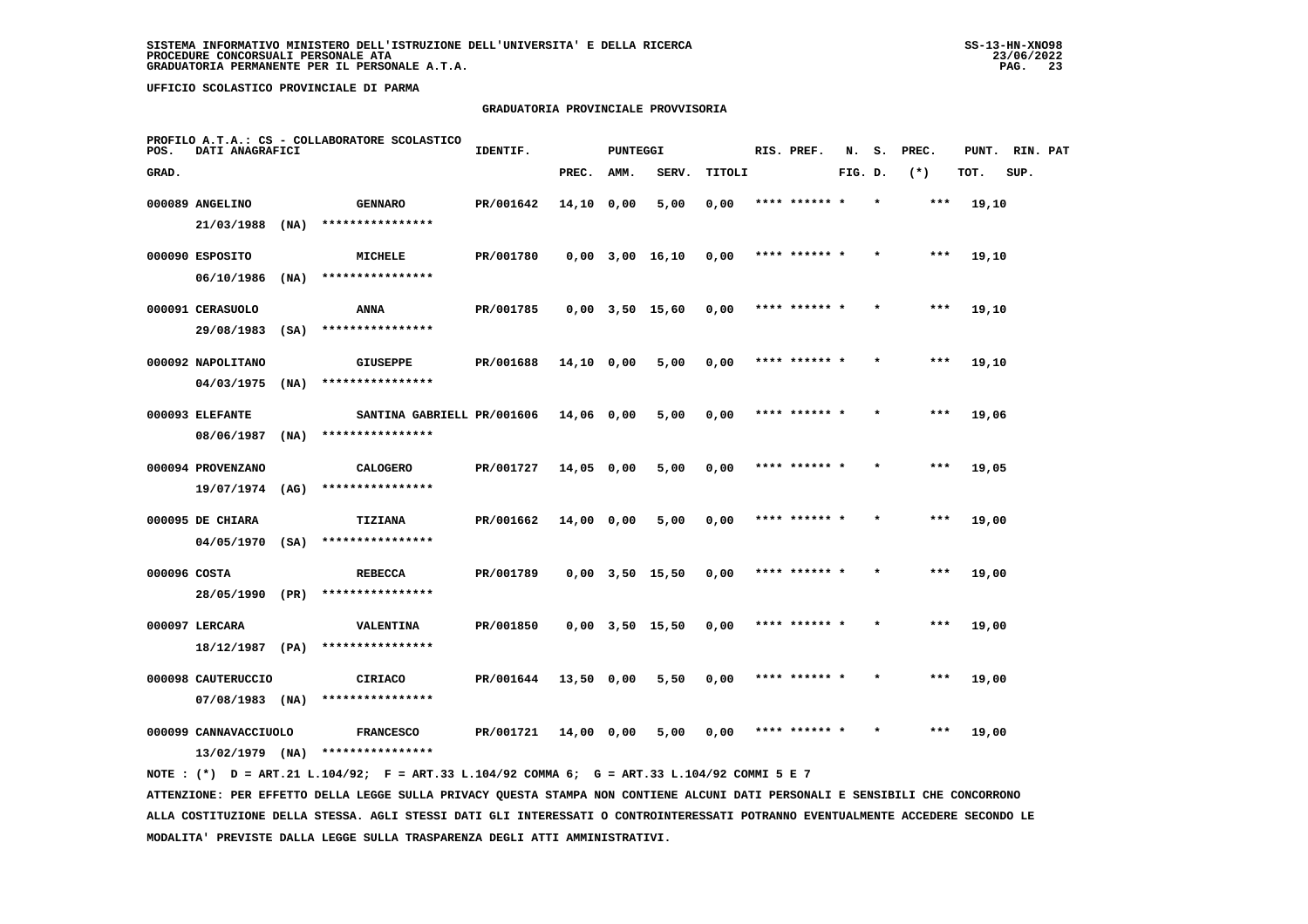#### **GRADUATORIA PROVINCIALE PROVVISORIA**

| POS.         | DATI ANAGRAFICI       |      | PROFILO A.T.A.: CS - COLLABORATORE SCOLASTICO | IDENTIF.  |              | PUNTEGGI |                       |        | RIS. PREF.    | N.      | s.      | PREC. | PUNT. | RIN. PAT |  |
|--------------|-----------------------|------|-----------------------------------------------|-----------|--------------|----------|-----------------------|--------|---------------|---------|---------|-------|-------|----------|--|
| GRAD.        |                       |      |                                               |           | PREC.        | AMM.     | SERV.                 | TITOLI |               | FIG. D. |         | $(*)$ | TOT.  | SUP.     |  |
|              | 000100 CAGGIULA       |      | <b>IVANA</b>                                  | PR/001635 | $14,00$ 0,00 |          | 5,00                  | 0,00   | **** ******   |         |         | $***$ | 19,00 |          |  |
|              | 27/02/1963 (RE)       |      | ****************                              |           |              |          |                       |        |               |         |         |       |       |          |  |
|              | 000101 VACCARO        |      | DARIO                                         | PR/001748 |              |          | $0,00$ $3,50$ $15,40$ | 0,00   | **** ****** * |         |         | $***$ | 18,90 |          |  |
|              | $16/07/1972$ (AG)     |      | ****************                              |           |              |          |                       |        |               |         |         |       |       |          |  |
| 000102 BURTI |                       |      | <b>PASQUALE</b>                               | PR/001765 |              |          | $0,00$ 2,00 16,60     | 0,00   | **** ****** * |         | $\star$ | $***$ | 18,60 |          |  |
|              | 20/05/1968            | (SA) | ****************                              |           |              |          |                       |        |               |         |         |       |       |          |  |
|              | 000103 SORRENTINO     |      | <b>FRANCESCA</b>                              | PR/001664 | $13,60$ 0,00 |          | 5,00                  | 0,00   | **** ****** * |         |         | $***$ | 18,60 |          |  |
|              | 05/06/1989            | (NA) | ****************                              |           |              |          |                       |        |               |         |         |       |       |          |  |
|              | 000104 PICCIONE       |      | CINZIA                                        | PR/001711 | 13,60 0,00   |          | 5,00                  | 0,00   | **** ****** * |         |         | ***   | 18,60 |          |  |
|              | 29/01/1989            | (AG) | ****************                              |           |              |          |                       |        |               |         |         |       |       |          |  |
|              | 000105 QUARTUCCIO     |      | <b>DANIELE</b>                                | PR/001590 | 13,60 0,00   |          | 5,00                  | 0,00   | **** ****** * |         | $\star$ | $***$ | 18,60 |          |  |
|              | 08/06/1988            | (RC) | ****************                              |           |              |          |                       |        |               |         |         |       |       |          |  |
|              | 000106 MINOLI         |      | SARA                                          | PR/001798 |              |          | $0,00$ $3,50$ $15,00$ | 0,00   | **** ******   |         |         | ***   | 18,50 |          |  |
|              | 06/02/1993 (PR)       |      | ****************                              |           |              |          |                       |        |               |         |         |       |       |          |  |
|              | 000107 VASILE SIMONE  |      | <b>DANIELA</b>                                | PR/001654 | 13,50 0,00   |          | 5,00                  | 0,00   | **** ****** * |         |         | $***$ | 18,50 |          |  |
|              | 24/07/1984 (AG)       |      | ****************                              |           |              |          |                       |        |               |         |         |       |       |          |  |
|              | 000108 MACRI'         |      | <b>FABIO</b>                                  | PR/001716 | 13,50 0,00   |          | 5,00                  | 0,00   | **** ****** * |         | $\star$ | $***$ | 18,50 |          |  |
|              | 24/06/1985 (RC)       |      | ****************                              |           |              |          |                       |        |               |         |         |       |       |          |  |
|              | 000109 CANNAVACCIUOLO |      | <b>ANNAMARIA</b>                              | PR/001703 | 13,50 0,00   |          | 5,00                  | 0,00   | **** ****** * |         |         | $***$ | 18,50 |          |  |
|              | $20/09/1980$ (NA)     |      | ****************                              |           |              |          |                       |        |               |         |         |       |       |          |  |
|              | 000110 FERRIERI       |      | MARIA                                         | PR/001740 | 13,50 0,00   |          | 5,00                  | 0,00   | **** ****** * |         |         | $***$ | 18,50 |          |  |
|              | 15/05/1979            | (KR) | ****************                              |           |              |          |                       |        |               |         |         |       |       |          |  |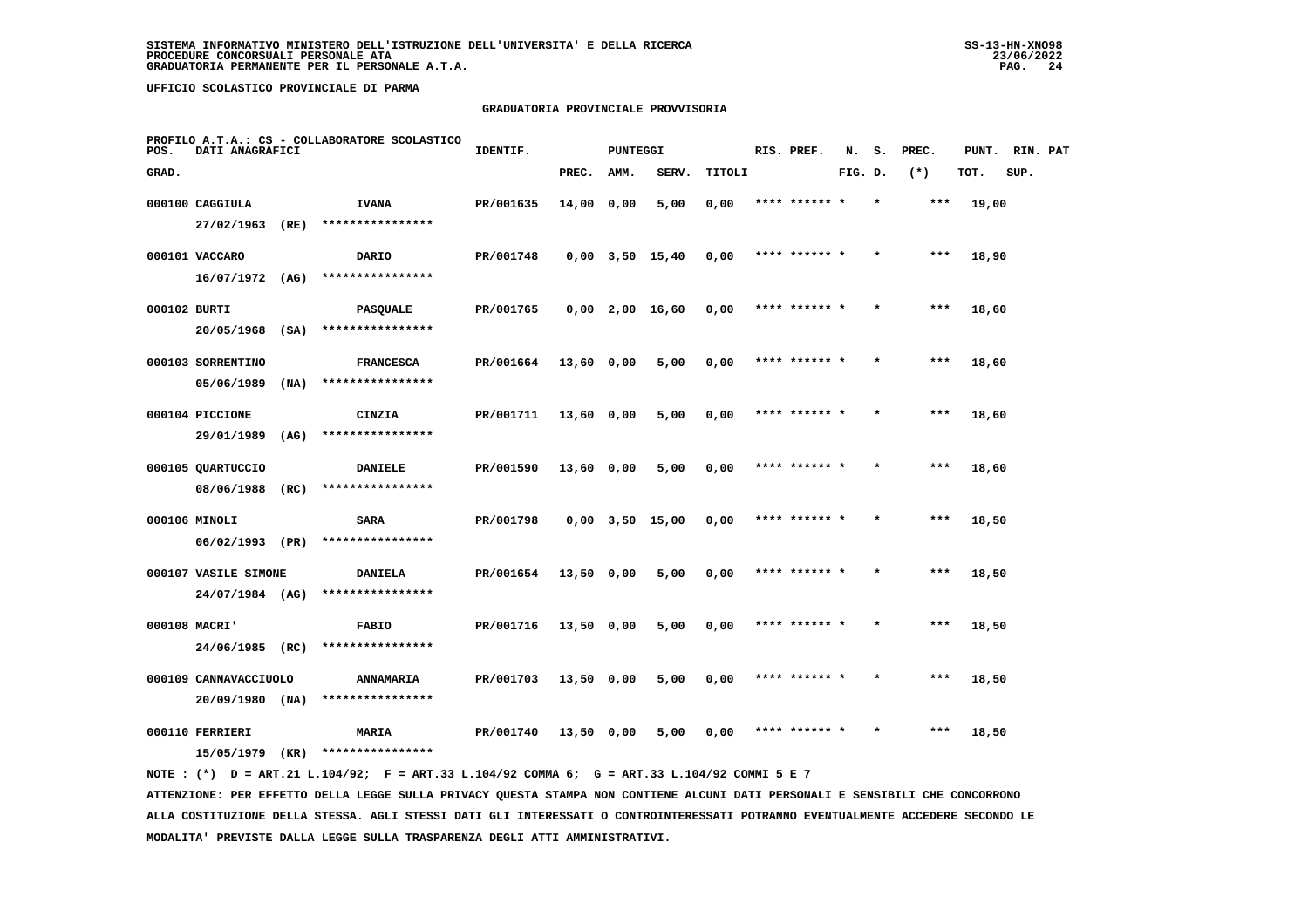#### **GRADUATORIA PROVINCIALE PROVVISORIA**

| POS.         | DATI ANAGRAFICI                     |      | PROFILO A.T.A.: CS - COLLABORATORE SCOLASTICO                                               | IDENTIF.  |            | <b>PUNTEGGI</b> |                       |        | RIS. PREF.    | N.      | s.      | PREC. | PUNT. | RIN. PAT |  |
|--------------|-------------------------------------|------|---------------------------------------------------------------------------------------------|-----------|------------|-----------------|-----------------------|--------|---------------|---------|---------|-------|-------|----------|--|
| GRAD.        |                                     |      |                                                                                             |           | PREC.      | AMM.            | SERV.                 | TITOLI |               | FIG. D. |         | $(*)$ | TOT.  | SUP.     |  |
| 000111 LONGO |                                     |      | <b>ANDREA</b>                                                                               | PR/001650 | 13,50 0,00 |                 | 5,00                  | 0,00   | **** ****** * |         |         | ***   | 18,50 |          |  |
|              | $17/04/1984$ (AG)                   |      | ****************                                                                            |           |            |                 |                       |        |               |         |         |       |       |          |  |
|              | 000112 TROMBETTI                    |      | <b>MARIA</b>                                                                                | PR/001735 | 13,50 0,00 |                 | 5,00                  | 0,00   | **** ****** * |         |         | ***   | 18,50 |          |  |
|              | 08/04/1970                          | (NA) | ****************                                                                            |           |            |                 |                       |        |               |         |         |       |       |          |  |
|              | 000113 PARISI                       |      | <b>DANIELE</b>                                                                              | PR/001589 | 13,50 0,00 |                 | 5,00                  | 0,00   | **** ****** * |         |         | $***$ | 18,50 |          |  |
|              | $11/08/1994$ (SA)                   |      | ****************                                                                            |           |            |                 |                       |        |               |         |         |       |       |          |  |
|              | 000114 FEDERICO                     |      | <b>FRANCESCO</b>                                                                            | PR/001620 | 13,50 0,00 |                 | 5,00                  | 0,00   | **** ****** * |         |         | ***   | 18,50 |          |  |
|              | $24/12/1989$ (NA)                   |      | ****************                                                                            |           |            |                 |                       |        |               |         |         |       |       |          |  |
| 000115 ARENA |                                     |      | <b>ANGELICA</b>                                                                             | PR/001709 | 13,50 0,00 |                 | 5,00                  | 0,00   | **** ****** * |         |         | ***   | 18,50 |          |  |
|              |                                     |      | $06/04/1989$ (VV) ****************                                                          |           |            |                 |                       |        |               |         |         |       |       |          |  |
|              | 000116 PETRILLO                     |      | <b>MICHELINA</b>                                                                            | PR/001741 | 13,50 0,00 |                 | 5,00                  | 0,00   | **** ****** * |         |         | $***$ | 18,50 |          |  |
|              | 18/09/1978 (CE)                     |      | ****************                                                                            |           |            |                 |                       |        |               |         |         |       |       |          |  |
|              | 000117 CRESCENZO                    |      | CARMINE                                                                                     | PR/001715 | 13,50 0,00 |                 | 5,00                  | 0,00   | **** ****** * |         |         | ***   | 18,50 |          |  |
|              | $11/12/1976$ (SA)                   |      | ****************                                                                            |           |            |                 |                       |        |               |         |         |       |       |          |  |
|              |                                     |      |                                                                                             |           |            |                 |                       |        |               |         |         |       |       |          |  |
|              | 000118 CREMONA<br>$02/06/1968$ (RC) |      | <b>ROBERTO</b><br>****************                                                          | PR/001714 | 13,50 0,00 |                 | 5,00                  | 0,00   | **** ****** * |         |         | ***   | 18,50 |          |  |
|              |                                     |      |                                                                                             |           |            |                 |                       |        |               |         |         |       |       |          |  |
|              | 000119 PELUSO                       |      | LUIGI                                                                                       | PR/001854 |            |                 | $0,00$ $3,50$ $15,00$ | 0,00   | **** ****** * |         | $\star$ | $***$ | 18,50 |          |  |
|              | 15/07/1972 (AV)                     |      | ****************                                                                            |           |            |                 |                       |        |               |         |         |       |       |          |  |
|              | 000120 SCOLARO                      |      | GIUSY                                                                                       | PR/001857 |            |                 | $0,00$ $3,50$ $15,00$ | 0,00   | **** ****** * |         |         | ***   | 18,50 |          |  |
|              | 22/04/1993 (AG)                     |      | ****************                                                                            |           |            |                 |                       |        |               |         |         |       |       |          |  |
|              | 000121 DI LERNIA                    |      | SABATINO STEFANO PR/001629                                                                  |           | 10,85 2,50 |                 | 5,00                  | 0,00   | **** ****** * |         |         | $***$ | 18,35 |          |  |
|              |                                     |      | 21/03/1984 (FG) ****************                                                            |           |            |                 |                       |        |               |         |         |       |       |          |  |
|              |                                     |      | NOTE: (*) D = ART.21 L.104/92; F = ART.33 L.104/92 COMMA 6; G = ART.33 L.104/92 COMMI 5 E 7 |           |            |                 |                       |        |               |         |         |       |       |          |  |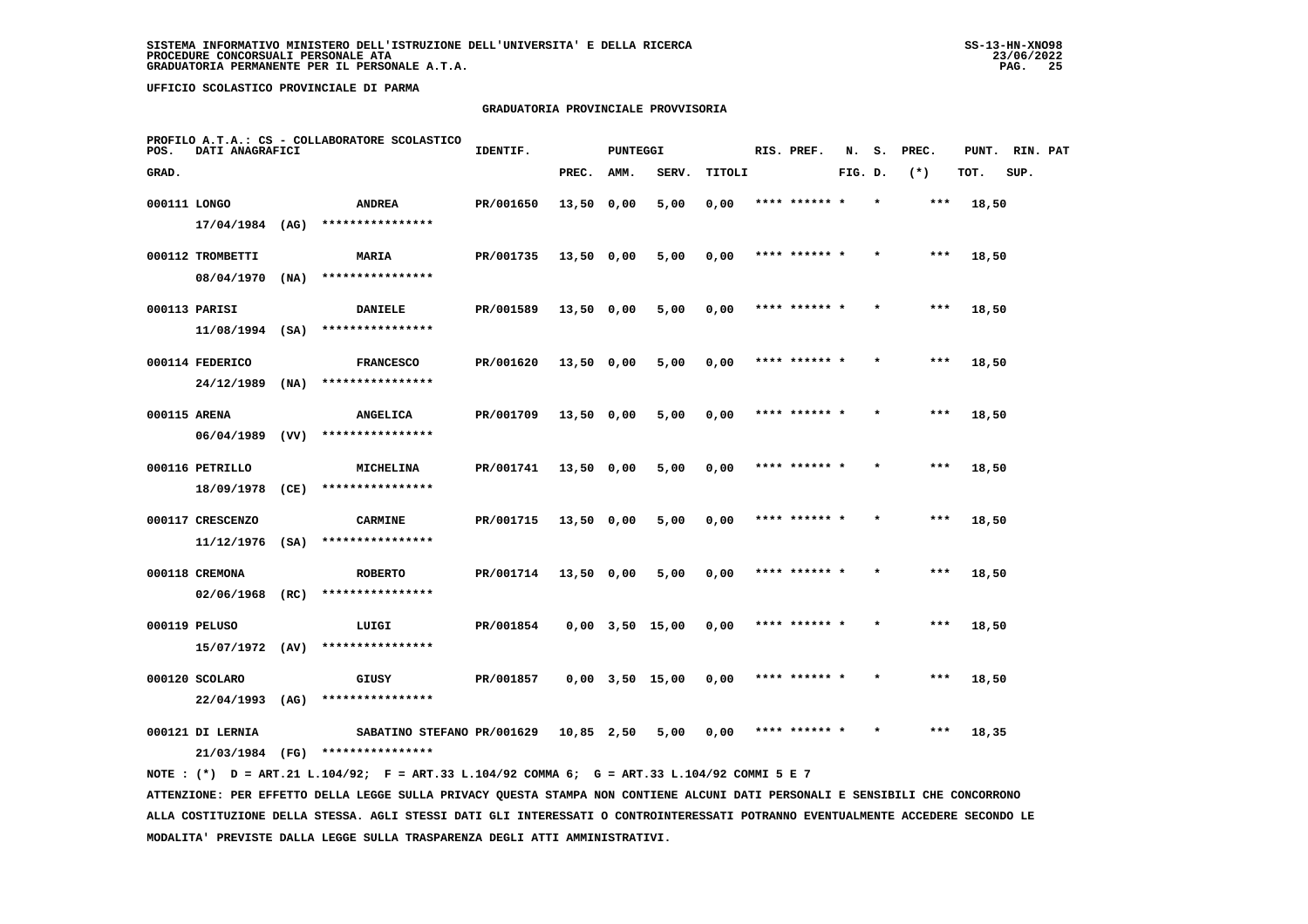#### **GRADUATORIA PROVINCIALE PROVVISORIA**

| POS.  | DATI ANAGRAFICI    |      | PROFILO A.T.A.: CS - COLLABORATORE SCOLASTICO | IDENTIF.  |            | PUNTEGGI |                       |        | RIS. PREF.    | N.      |         | S. PREC. | PUNT. RIN. PAT |      |  |
|-------|--------------------|------|-----------------------------------------------|-----------|------------|----------|-----------------------|--------|---------------|---------|---------|----------|----------------|------|--|
| GRAD. |                    |      |                                               |           | PREC.      | AMM.     | SERV.                 | TITOLI |               | FIG. D. |         | $(*)$    | TOT.           | SUP. |  |
|       | 000122 ORECCHIO    |      | MARIA                                         | PR/001804 |            |          | $0,00$ $3,50$ $14,80$ | 0,00   | **** ******   |         |         | ***      | 18,30          |      |  |
|       | $07/01/1969$ (PA)  |      | ****************                              |           |            |          |                       |        |               |         |         |          |                |      |  |
|       | 000123 DE MARCO    |      | <b>TERESA</b>                                 | PR/001240 | 18,05 0,00 |          | 0,00                  | 0,00   | **** ****** * |         |         | $***$    | 18,05          |      |  |
|       | $30/10/1978$ (NA)  |      | ****************                              |           |            |          |                       |        |               |         |         |          |                |      |  |
|       | 000124 NOTARANGELO |      | <b>ANNAMARIA</b>                              | PR/001623 | 13,00 0,00 |          | 5,00                  | 0,00   | **** ****** * |         | $\star$ | $***$    | 18,00          |      |  |
|       | 25/03/1977         | (FG) | ****************                              |           |            |          |                       |        |               |         |         |          |                |      |  |
|       | 000125 ABBATI      |      | <b>MICHELA</b>                                | PR/001596 | 13,00 0,00 |          | 5,00                  | 0,00   | **** ****** * |         |         | $***$    | 18,00          |      |  |
|       | 13/09/1989 (PR)    |      | ****************                              |           |            |          |                       |        |               |         |         |          |                |      |  |
|       | 000126 LIGUORI     |      | PELLEGRINO                                    | PR/001762 |            |          | $0,00$ $3,00$ $15,00$ | 0,00   | **** ****** * |         |         | $***$    | 18,00          |      |  |
|       | 28/11/1985 (AV)    |      | ****************                              |           |            |          |                       |        |               |         |         |          |                |      |  |
|       | 000127 MAESTRI     |      | <b>CRISTINA</b>                               | PR/001853 |            |          | $0,00$ $3,50$ $14,50$ | 0,00   | **** ****** * |         |         | $***$    | 18,00          |      |  |
|       | 24/02/1984 (PR)    |      | ****************                              |           |            |          |                       |        |               |         |         |          |                |      |  |
|       | 000128 BARANTANI   |      | PATRIZIA                                      | PR/001759 |            |          | $0,00$ 2,00 16,00     | 0,00   | **** ******   |         |         | $***$    | 18,00          |      |  |
|       | 26/02/1964         | (PR) | ****************                              |           |            |          |                       |        |               |         |         |          |                |      |  |
|       | 000129 SCARCIELLO  |      | <b>GIULIA</b>                                 | PR/001618 | 13,00 0,00 |          | 5,00                  | 0,00   | **** ****** * |         |         | $***$    | 18,00          |      |  |
|       | 11/04/1996         | (NA) | ****************                              |           |            |          |                       |        |               |         |         |          |                |      |  |
|       | 000130 RUFRANO     |      | <b>DOMENICO</b>                               | PR/001733 | 12,50 0,00 |          | 5,50                  | 0,00   | **** ****** * |         |         | $***$    | 18,00          |      |  |
|       | 03/11/1993         | (NA) | ****************                              |           |            |          |                       |        |               |         |         |          |                |      |  |
|       | 000131 MILITE      |      | ANNA CHIARA                                   | PR/001134 | 18,00 0,00 |          | 0,00                  | 0,00   | **** ****** * |         |         | $***$    | 18,00          |      |  |
|       | $12/03/1992$ (RE)  |      | ****************                              |           |            |          |                       |        |               |         |         |          |                |      |  |
|       | 000132 SORRENTINO  |      | ANDREA                                        | PR/001755 |            |          | 0,00 3,50 14,50       | 0,00   |               |         |         | ***      | 18,00          |      |  |
|       | 15/10/1989         | (SA) | ****************                              |           |            |          |                       |        |               |         |         |          |                |      |  |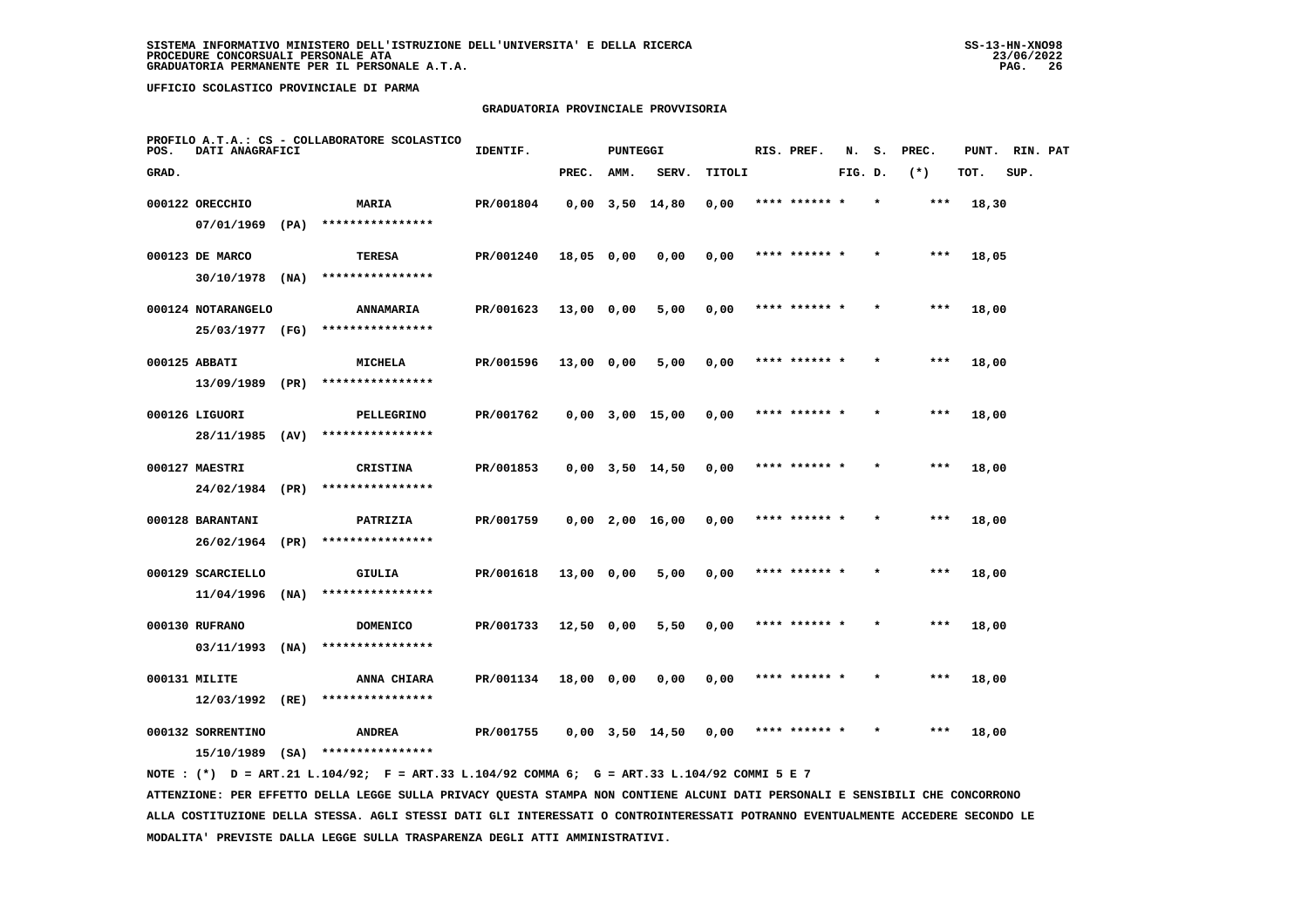#### **GRADUATORIA PROVINCIALE PROVVISORIA**

| POS.         | DATI ANAGRAFICI    |      | PROFILO A.T.A.: CS - COLLABORATORE SCOLASTICO | IDENTIF.  |              | <b>PUNTEGGI</b> |                       |        | RIS. PREF.    | N.      | s.      | PREC.  | PUNT. | RIN. PAT |  |
|--------------|--------------------|------|-----------------------------------------------|-----------|--------------|-----------------|-----------------------|--------|---------------|---------|---------|--------|-------|----------|--|
| GRAD.        |                    |      |                                               |           | PREC.        | AMM.            | SERV.                 | TITOLI |               | FIG. D. |         | $(* )$ | TOT.  | SUP.     |  |
|              | 000133 CARBONARO   |      | <b>MAURO</b>                                  | PR/001582 | 13,00 0,00   |                 | 5,00                  | 0,00   |               |         |         |        | 18,00 |          |  |
|              | 28/12/1982         | (CB) | ****************                              |           |              |                 |                       |        |               |         |         |        |       |          |  |
|              | 000134 PANARIELLO  |      | <b>CARMINE</b>                                | PR/001719 | 13,00 0,00   |                 | 5,00                  | 0,00   | **** ****** * |         |         | $***$  | 18,00 |          |  |
|              | 25/02/1958         | (NA) | ****************                              |           |              |                 |                       |        |               |         |         |        |       |          |  |
|              | 000135 RANAURO     |      | <b>GIANCARLO</b>                              | PR/001674 | 15,90 2,00   |                 | 0,00                  | 0,00   | **** ****** * |         | $\star$ | $***$  | 17,90 |          |  |
|              | 14/11/1982         | (BN) | ****************                              |           |              |                 |                       |        |               |         |         |        |       |          |  |
|              | 000136 PEZZUTO     |      | <b>PAOLA</b>                                  | PR/000813 | $17,85$ 0,00 |                 | 0,00                  | 0,00   | **** ****** * |         |         | $***$  | 17,85 |          |  |
|              | $31/08/1983$ (TS)  |      | ****************                              |           |              |                 |                       |        |               |         |         |        |       |          |  |
|              | 000137 IANNUZZI    |      | <b>GIUSEPPE</b>                               | PR/001712 | 17,11 0,00   |                 | 0,60                  | 0,00   | **** ****** * |         |         | $***$  | 17,71 |          |  |
|              | 28/01/1985         | (CS) | ****************                              |           |              |                 |                       |        |               |         |         |        |       |          |  |
|              | 000138 COLUCCIA    |      | <b>ROSARIA</b>                                | PR/001207 | 17,70 0,00   |                 | 0.00                  | 0,00   | **** ****** * |         |         | $***$  | 17,70 |          |  |
|              | 27/02/1984 (SP)    |      | ****************                              |           |              |                 |                       |        |               |         |         |        |       |          |  |
|              | 000139 BIONDO      |      | GRAZIELLA                                     | PR/001621 | 14,10 0,00   |                 | 3,50                  | 0,00   | **** ****** * |         |         | $***$  | 17,60 |          |  |
|              | $05/09/1985$ (TP)  |      | ****************                              |           |              |                 |                       |        |               |         |         |        |       |          |  |
|              | 000140 CAUTERUCCIO |      | <b>GESSICA</b>                                | PR/001611 | $12,50$ 0,00 |                 | 5,00                  | 0,00   | **** ****** * |         |         | ***    | 17,50 |          |  |
|              | $16/07/1985$ (CS)  |      | ****************                              |           |              |                 |                       |        |               |         |         |        |       |          |  |
| 000141 GIURI |                    |      | <b>MARTA</b>                                  | PR/001819 |              |                 | $0,00$ $3,50$ $14,00$ | 0,00   | **** ****** * |         |         | $***$  | 17,50 |          |  |
|              | 11/01/1995         | (LE) | ****************                              |           |              |                 |                       |        |               |         |         |        |       |          |  |
|              | 000142 MARIANI     |      | <b>PAOLA</b>                                  | PR/001732 | 12,50 0,00   |                 | 5,00                  | 0,00   | **** ****** * |         |         | $***$  | 17,50 |          |  |
|              | 19/09/1976 (PR)    |      | ****************                              |           |              |                 |                       |        |               |         |         |        |       |          |  |
| 000143 PORTO |                    |      | <b>GIANLUCA</b>                               | PR/001763 |              |                 | $0,00$ $3,50$ $14,00$ | 0,00   | **** ****** * |         |         | ***    | 17,50 |          |  |
|              | $20/03/1985$ (CS)  |      | ****************                              |           |              |                 |                       |        |               |         |         |        |       |          |  |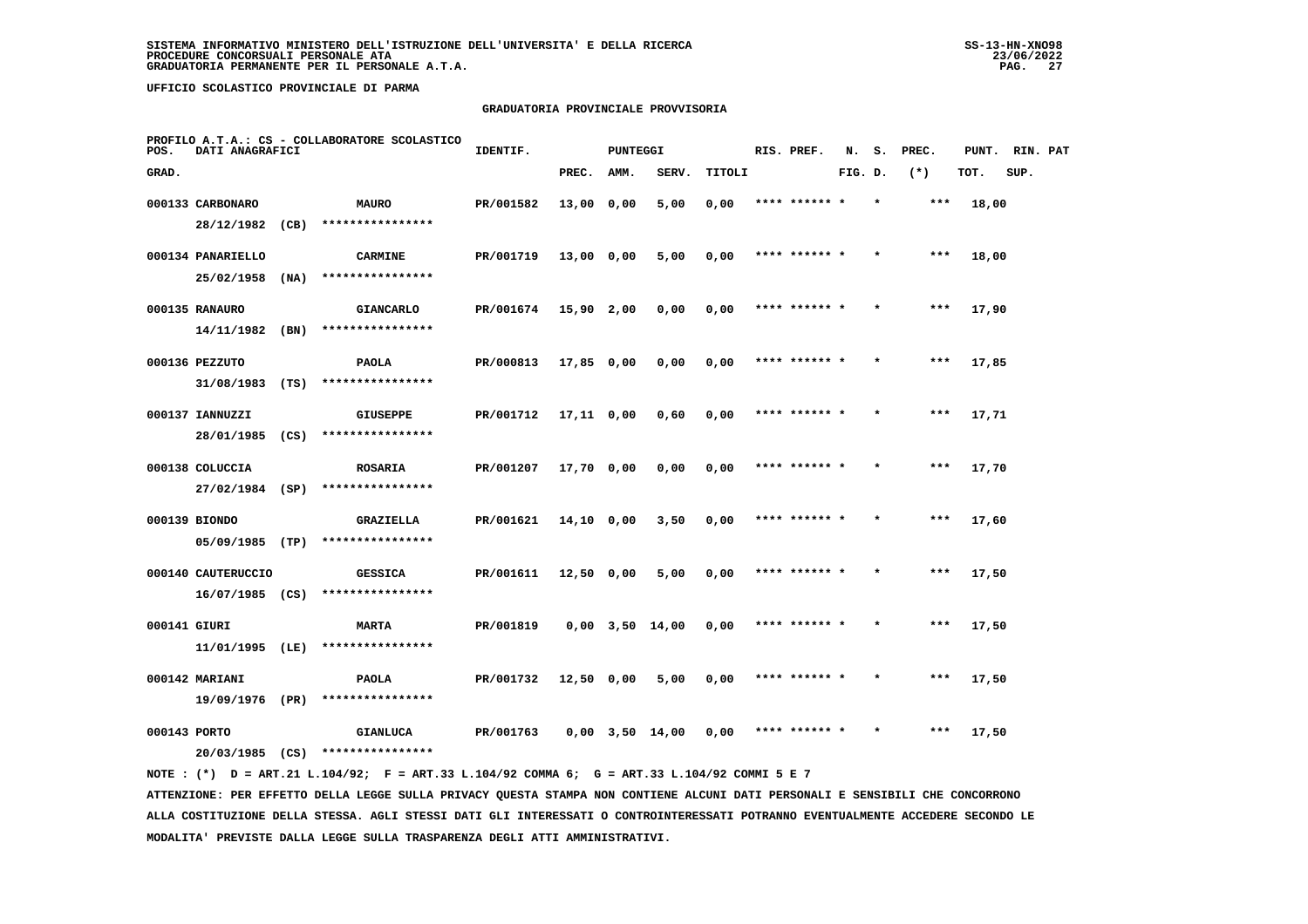## **GRADUATORIA PROVINCIALE PROVVISORIA**

| POS.         | DATI ANAGRAFICI                             |      | PROFILO A.T.A.: CS - COLLABORATORE SCOLASTICO | IDENTIF.  |            | <b>PUNTEGGI</b> |                       |        | RIS. PREF.    | N.      | s.      | PREC. | PUNT. | RIN. PAT |  |
|--------------|---------------------------------------------|------|-----------------------------------------------|-----------|------------|-----------------|-----------------------|--------|---------------|---------|---------|-------|-------|----------|--|
| GRAD.        |                                             |      |                                               |           | PREC.      | AMM.            | SERV.                 | TITOLI |               | FIG. D. |         | $(*)$ | TOT.  | SUP.     |  |
| 000144 NASTI |                                             |      | <b>ANTONIO</b>                                | PR/001833 |            |                 | $0,00$ $3,50$ $14,00$ | 0,00   | **** ****** * |         | $\star$ | $***$ | 17,50 |          |  |
|              | $14/12/1994$ (SA)                           |      | ****************                              |           |            |                 |                       |        |               |         |         |       |       |          |  |
|              | 000145 PECCHIA                              |      | PELLEGRINO                                    | PR/001636 | 12,50 0,00 |                 | 5,00                  | 0,00   | **** ****** * |         |         | $***$ | 17,50 |          |  |
|              | 31/05/1991 (AV)                             |      | ****************                              |           |            |                 |                       |        |               |         |         |       |       |          |  |
|              | 000146 GIGANTE                              |      | <b>STEFANIA</b>                               | PR/001839 |            |                 | $0,00$ $3,50$ $14,00$ | 0,00   | **** ****** * |         |         | $***$ | 17,50 |          |  |
|              | 07/07/1990                                  | (TA) | ****************                              |           |            |                 |                       |        |               |         |         |       |       |          |  |
| 000147 LAISE |                                             |      | <b>SERGEY</b>                                 | PR/001851 |            |                 | $0,00$ 2,00 15,50     | 0,00   | **** ****** * |         |         | $***$ | 17,50 |          |  |
|              | 14/06/1988 (EE)                             |      | ****************                              |           |            |                 |                       |        |               |         |         |       |       |          |  |
|              | 000148 CAPOZZA                              |      | CARMELO LUCA                                  | PR/001680 | 12,50 0,00 |                 | 5,00                  | 0,00   | **** ****** * |         |         | $***$ | 17,50 |          |  |
|              | $22/02/1983$ (AG)                           |      | ****************                              |           |            |                 |                       |        |               |         |         |       |       |          |  |
|              | 000149 DE LUCA                              |      | <b>ROBERTA</b>                                | PR/001787 |            |                 | 0,00 3,50 14,00       | 0,00   | **** ****** * |         |         | ***   | 17,50 |          |  |
|              | 20/07/1979 (CT)                             |      | ****************                              |           |            |                 |                       |        |               |         |         |       |       |          |  |
| 000150 ZECCA |                                             |      | <b>ELEONORA</b>                               | PR/001720 | 12,50 0,00 |                 | 5,00                  | 0,00   | **** ****** * |         |         | ***   | 17,50 |          |  |
|              | 21/06/1979 (CS)                             |      | ****************                              |           |            |                 |                       |        |               |         |         |       |       |          |  |
|              | 000151 COLAGIERO                            |      | MARIA LUCIA<br>****************               | PR/001750 |            |                 | $0,00$ $3,50$ $14,00$ | 0,00   | **** ****** * |         |         | ***   | 17,50 |          |  |
|              | 15/09/1987                                  | (LE) |                                               |           |            |                 |                       |        |               |         |         |       |       |          |  |
|              | 000152 TRISCARI SPRIMUTO<br>22/07/1986 (PR) |      | <b>CHRISTIAN</b><br>****************          | PR/001358 | 17,30 0,00 |                 | 0,00                  | 0,00   | **** ****** * |         | $\star$ | $***$ | 17,30 |          |  |
|              |                                             |      |                                               |           |            |                 |                       |        |               |         |         |       |       |          |  |
|              | 000153 COLAPIETRO<br>17/07/1977             | (CE) | <b>ROSALBA</b><br>****************            | PR/001158 | 17,30 0,00 |                 | 0,00                  | 0,00   | **** ****** * |         |         | ***   | 17,30 |          |  |
|              |                                             |      |                                               |           |            |                 |                       |        |               |         |         |       |       |          |  |
|              | 000154 GIORDANO<br>18/02/1983               | (FG) | <b>ANGELO</b><br>****************             | PR/001616 | 14,70 0,00 |                 | 2,55                  | 0.00   | **** ****** * |         |         | ***   | 17,25 |          |  |
|              |                                             |      |                                               |           |            |                 |                       |        |               |         |         |       |       |          |  |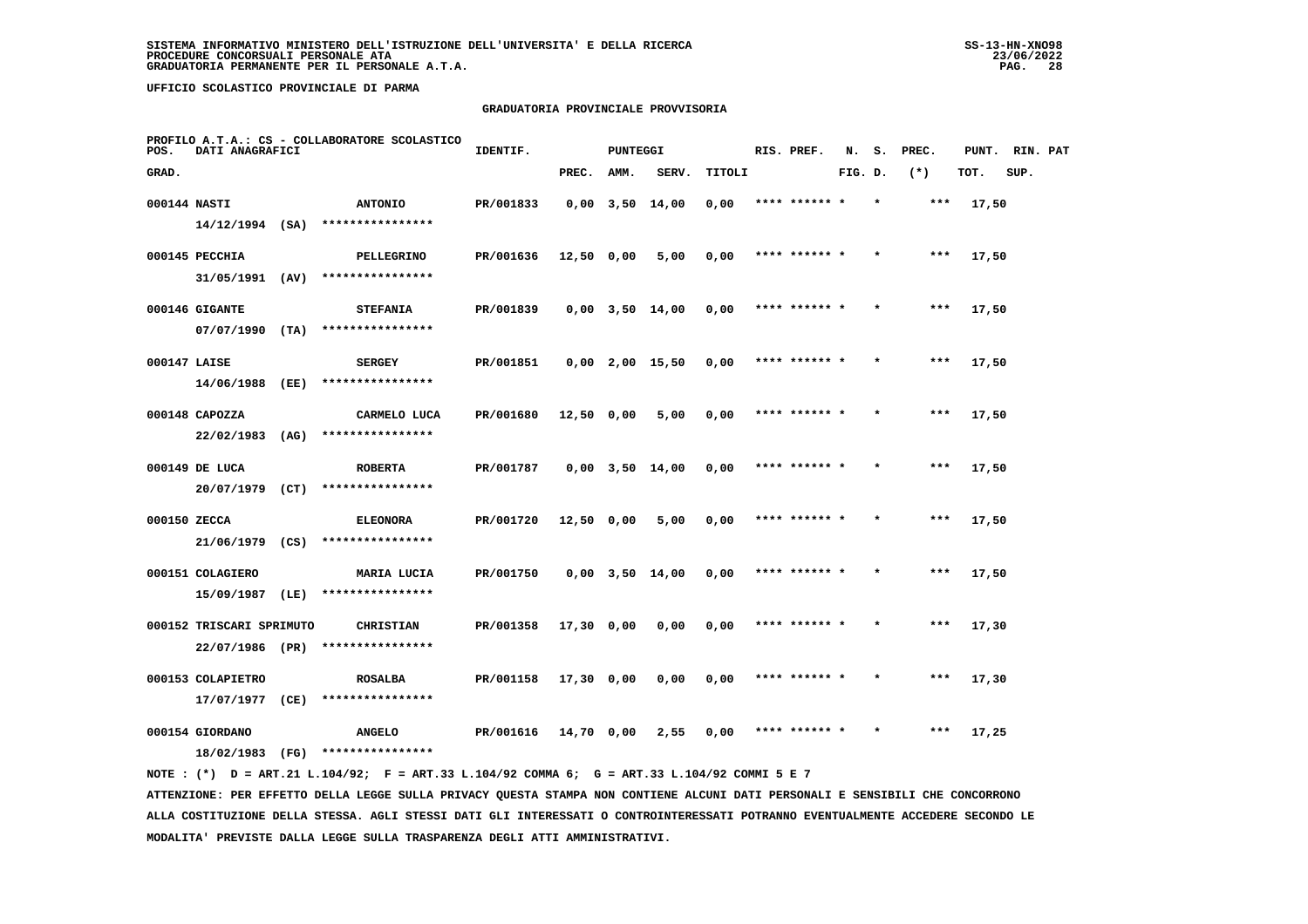#### **GRADUATORIA PROVINCIALE PROVVISORIA**

| POS.        | DATI ANAGRAFICI                   |      | PROFILO A.T.A.: CS - COLLABORATORE SCOLASTICO | IDENTIF.  |              | <b>PUNTEGGI</b> |                       |        | RIS. PREF.    | N.      | s.      | PREC. | PUNT. | RIN. PAT |  |
|-------------|-----------------------------------|------|-----------------------------------------------|-----------|--------------|-----------------|-----------------------|--------|---------------|---------|---------|-------|-------|----------|--|
| GRAD.       |                                   |      |                                               |           | PREC.        | AMM.            | SERV.                 | TITOLI |               | FIG. D. |         | $(*)$ | TOT.  | SUP.     |  |
|             | 000155 POLLEDRI                   |      | <b>FEDERICO</b>                               | PR/000725 | $17,25$ 0,00 |                 | 0.00                  | 0,00   | **** ****** * |         | $\star$ | ***   | 17,25 |          |  |
|             | 05/05/1965                        | (EE) | ****************                              |           |              |                 |                       |        |               |         |         |       |       |          |  |
|             | 000156 FANZAGA                    |      | <b>FRANCO</b>                                 | PR/001809 |              |                 | 0,00 3,00 14,10       | 0,00   | **** ****** * |         |         | ***   | 17,10 |          |  |
|             | 19/07/1957                        | (MI) | ****************                              |           |              |                 |                       |        |               |         |         |       |       |          |  |
|             | 000157 MILIOTO                    |      | MARIA IDA ANTONI PR/001808                    |           |              |                 | $0,00$ $3,50$ $13,55$ | 0,00   | **** ****** * |         |         | ***   | 17,05 |          |  |
|             | 16/01/1987                        | (AG) | ****************                              |           |              |                 |                       |        |               |         |         |       |       |          |  |
|             | 000158 LOMBARDO                   |      | CRISTINA LETIZIA PR/001278                    |           | $15,25$ 0,00 |                 | 1,80                  | 0,00   | **** ****** * |         |         | ***   | 17,05 |          |  |
|             | 19/03/1986                        | (PA) | ****************                              |           |              |                 |                       |        |               |         |         |       |       |          |  |
|             | 000159 CIOFFI<br>25/11/1984       | (NA) | <b>SERAFINA</b><br>****************           | PR/001769 |              |                 | $0,00$ $3,00$ $14,05$ | 0,00   | **** ****** * |         |         | ***   | 17,05 |          |  |
|             |                                   |      |                                               |           |              |                 |                       |        |               |         |         |       |       |          |  |
|             | 000160 ZANARDI<br>31/01/1989 (PR) |      | ELISA<br>****************                     | PR/001806 |              |                 | $0,00$ $3,50$ $13,50$ | 0,00   | **** ****** * |         |         | $***$ | 17,00 |          |  |
|             | 000161 GABRIELI                   |      | ELISA                                         | PR/001836 |              |                 | $0,00$ $3,50$ $13,50$ |        | **** ****** * |         |         | ***   | 17,00 |          |  |
|             | 08/03/1984 (PC)                   |      | ****************                              |           |              |                 |                       | 0,00   |               |         |         |       |       |          |  |
|             | 000162 SCOZZARO                   |      | <b>NICOLE</b>                                 | PR/001736 | 12,00 0,00   |                 | 5,00                  | 0,00   |               |         |         | ***   | 17,00 |          |  |
|             | 29/11/1996 (PA)                   |      | ****************                              |           |              |                 |                       |        |               |         |         |       |       |          |  |
|             | 000163 GAMBINO                    |      | DEBORA ANNA                                   | PR/001701 | 12,50 0,00   |                 | 4,50                  | 0,00   | **** ****** * |         |         | $***$ | 17,00 |          |  |
|             | 10/12/1994                        | (NA) | ****************                              |           |              |                 |                       |        |               |         |         |       |       |          |  |
|             | 000164 PANARELLO                  |      | MARIO LUCA SALVA PR/001821                    |           |              |                 | $0,00$ $3,50$ $13,50$ | 0,00   | **** ****** * |         |         | ***   | 17,00 |          |  |
|             | 18/06/1993                        | (CT) | ****************                              |           |              |                 |                       |        |               |         |         |       |       |          |  |
| 000165 LUNI |                                   |      | GIOVANNI                                      | PR/001617 | 12,00 0,00   |                 | 5,00                  | 0,00   | **** ****** * |         |         | ***   | 17,00 |          |  |
|             | 26/10/1992 (CE)                   |      | ****************                              |           |              |                 |                       |        |               |         |         |       |       |          |  |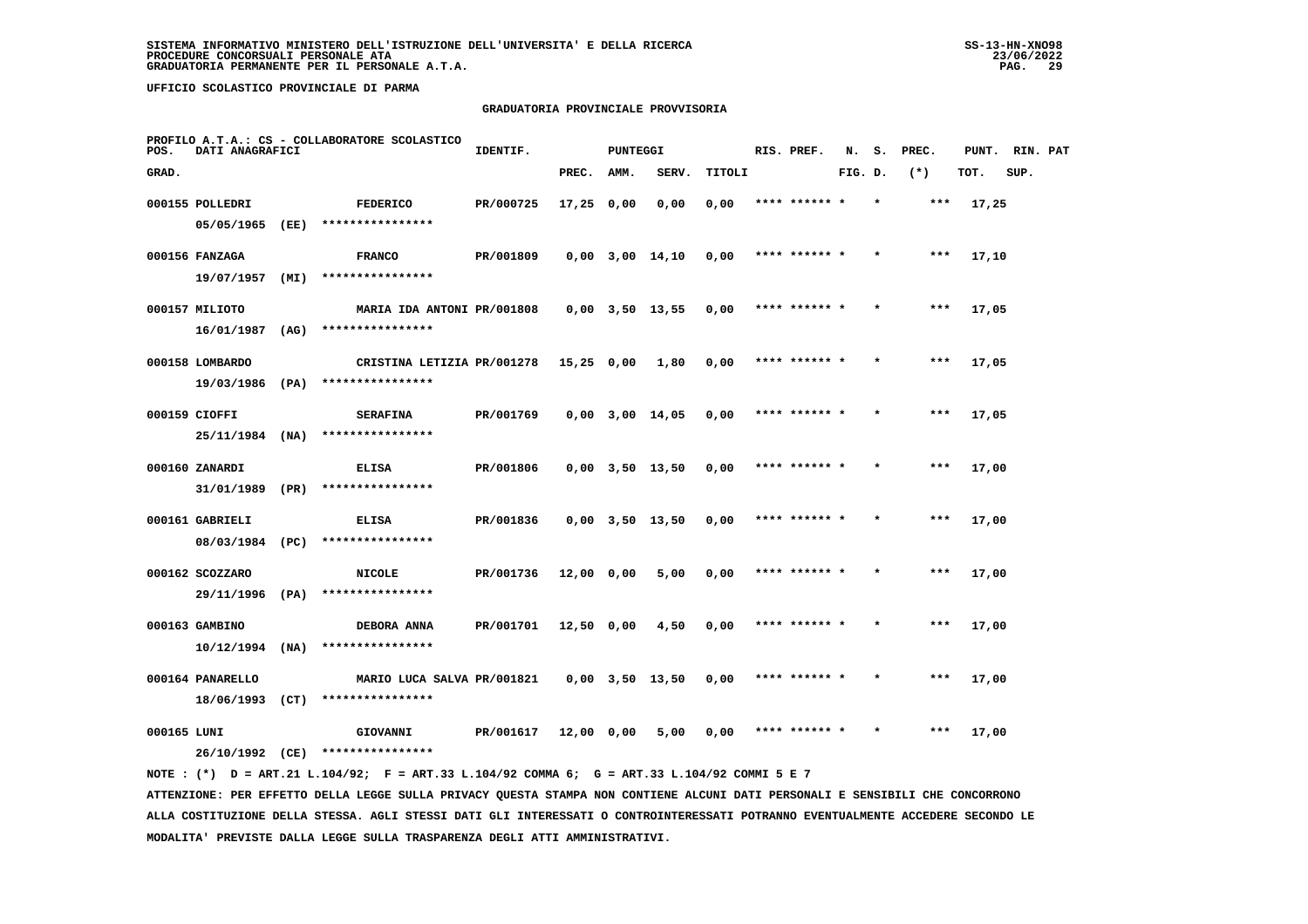## **GRADUATORIA PROVINCIALE PROVVISORIA**

| POS.         | DATI ANAGRAFICI    |      | PROFILO A.T.A.: CS - COLLABORATORE SCOLASTICO | IDENTIF.  |              | <b>PUNTEGGI</b> |                       |        | RIS. PREF.    | N.      | s. | PREC. | PUNT. | RIN. PAT |  |
|--------------|--------------------|------|-----------------------------------------------|-----------|--------------|-----------------|-----------------------|--------|---------------|---------|----|-------|-------|----------|--|
| GRAD.        |                    |      |                                               |           | PREC.        | AMM.            | SERV.                 | TITOLI |               | FIG. D. |    | $(*)$ | TOT.  | SUP.     |  |
|              | 000166 BENINCASA   |      | <b>ROBERTA</b>                                | PR/001752 |              |                 | $0,00$ $3,50$ $13,50$ | 0,00   | **** ****** * |         |    | ***   | 17,00 |          |  |
|              | 04/11/1987         | (MA) | ****************                              |           |              |                 |                       |        |               |         |    |       |       |          |  |
|              | 000167 CARISTO     |      | MAURIZIO PIETRO PR/001627                     |           | $12,00$ 0,00 |                 | 5,00                  | 0,00   | **** ****** * |         |    | $***$ | 17,00 |          |  |
|              | 27/08/1984 (RC)    |      | ****************                              |           |              |                 |                       |        |               |         |    |       |       |          |  |
|              | 000168 DI BRIGIDA  |      | <b>FILOMENA</b>                               | PR/001773 |              |                 | $0,00$ $3,50$ $13,50$ | 0,00   | **** ****** * |         |    | $***$ | 17,00 |          |  |
|              | $04/02/1984$ (SA)  |      | ****************                              |           |              |                 |                       |        |               |         |    |       |       |          |  |
|              | 000169 LANNINO     |      | GIOVANNI                                      | PR/001646 | $12,00$ 0,00 |                 | 5,00                  | 0,00   | **** ****** * |         |    | ***   | 17,00 |          |  |
|              | 02/04/1983         | (PA) | ****************                              |           |              |                 |                       |        |               |         |    |       |       |          |  |
| 000170 TAIBI |                    |      | <b>SALVATORE</b>                              | PR/001825 |              |                 | $0,00$ $3,50$ $13,50$ | 0,00   | **** ****** * |         |    | ***   | 17,00 |          |  |
|              | 30/04/1982         | (AG) | ****************                              |           |              |                 |                       |        |               |         |    |       |       |          |  |
|              | 000171 CAMMAROTA   |      | <b>FRANCESCO</b>                              | PR/001776 |              |                 | $0,00$ 3,00 14,00     | 0,00   | **** ****** * |         |    | ***   | 17,00 |          |  |
|              | $14/10/1981$ (SA)  |      | ****************                              |           |              |                 |                       |        |               |         |    |       |       |          |  |
|              | 000172 PASCARELLA  |      | <b>IVANA</b>                                  | PR/001700 | 12,00 0,00   |                 | 5,00                  | 0,00   | **** ****** * |         |    | $***$ | 17,00 |          |  |
|              | 29/10/1974 (NA)    |      | ****************                              |           |              |                 |                       |        |               |         |    |       |       |          |  |
|              | 000173 BRATTESANI  |      | <b>CRISTIANA</b>                              | PR/000851 | 17,00 0,00   |                 | 0,00                  | 0,00   | **** ******   |         |    | ***   | 17,00 |          |  |
|              | 29/07/1959         | (PR) | ****************                              |           |              |                 |                       |        |               |         |    |       |       |          |  |
|              | 000174 PIRRONE     |      | MARIA LUISA                                   | PR/001818 |              |                 | $0,00$ $3,50$ $13,50$ | 0,00   | **** ****** * |         |    | $***$ | 17,00 |          |  |
|              | 06/05/1969         | (PR) | ****************                              |           |              |                 |                       |        |               |         |    |       |       |          |  |
|              | 000175 FRIGERI     |      | LOREDANA                                      | PR/001837 |              |                 | $0,00$ $3,50$ $13,50$ | 0,00   | **** ****** * |         |    | ***   | 17,00 |          |  |
|              | 30/06/1967         | (PR) | ****************                              |           |              |                 |                       |        |               |         |    |       |       |          |  |
|              | 000176 MASTRANGELO |      | PASQUA VALENTINA PR/001805                    |           |              |                 | $0,00$ $3,50$ $13,50$ | 0,00   | **** ****** * |         |    | ***   | 17,00 |          |  |
|              | $02/09/1993$ (BA)  |      | ****************                              |           |              |                 |                       |        |               |         |    |       |       |          |  |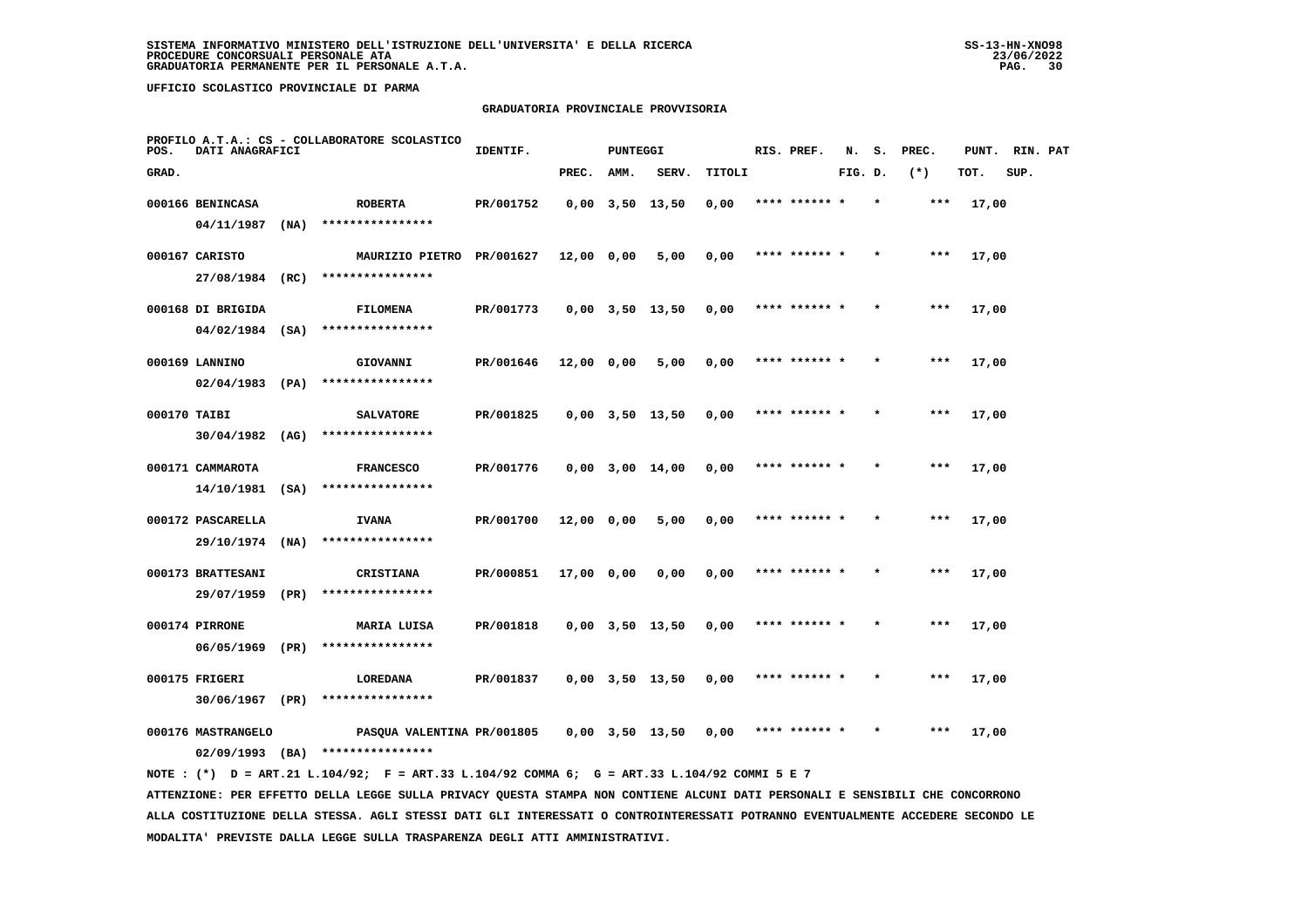## **GRADUATORIA PROVINCIALE PROVVISORIA**

| POS.         | DATI ANAGRAFICI    |      | PROFILO A.T.A.: CS - COLLABORATORE SCOLASTICO | IDENTIF.  |                | <b>PUNTEGGI</b> |                       |        | RIS. PREF.    | N.      | s. | PREC. | PUNT. | RIN. PAT |  |
|--------------|--------------------|------|-----------------------------------------------|-----------|----------------|-----------------|-----------------------|--------|---------------|---------|----|-------|-------|----------|--|
| GRAD.        |                    |      |                                               |           | PREC.          | AMM.            | SERV.                 | TITOLI |               | FIG. D. |    | $(*)$ | TOT.  | SUP.     |  |
|              | 000177 TANCREDI    |      | GIULIA                                        | PR/001864 |                |                 | $0,00$ $3,50$ $13,50$ | 0,00   | **** ****** * |         |    | ***   | 17,00 |          |  |
|              | 08/05/1991         | (NA) | ****************                              |           |                |                 |                       |        |               |         |    |       |       |          |  |
|              | 000178 CALIGIURI   |      | <b>ANTONIETTA</b>                             | PR/001772 |                |                 | $0,00$ $3,50$ $13,40$ | 0,00   | **** ****** * |         |    | $***$ | 16,90 |          |  |
|              | 13/01/1988         | (CS) | ****************                              |           |                |                 |                       |        |               |         |    |       |       |          |  |
|              | 000179 GIURANNO    |      | <b>ENRICO</b>                                 | PR/001667 | $13,20$ $3,50$ |                 | 0,00                  | 0,00   | **** ****** * |         |    | ***   | 16,70 |          |  |
|              | 20/12/1984         | (LE) | ****************                              |           |                |                 |                       |        |               |         |    |       |       |          |  |
|              | 000180 LA PIETRA   |      | LUCA                                          | PR/001028 | 16,63 0,00     |                 | 0,00                  | 0,00   | **** ****** * |         |    | ***   | 16,63 |          |  |
|              | 21/10/1982         | (NA) | ****************                              |           |                |                 |                       |        |               |         |    |       |       |          |  |
|              | 000181 CATALANO    |      | LAURA                                         | PR/001790 |                |                 | $0,00$ 3,00 13,60     | 0,00   | **** ****** * |         |    | ***   | 16,60 |          |  |
|              | 18/03/1984 (PA)    |      | ****************                              |           |                |                 |                       |        |               |         |    |       |       |          |  |
|              | 000182 CHYLINSKA   |      | <b>WIOLETTA</b>                               | PR/001775 |                |                 | $0,00$ $3,50$ $13,00$ | 0,00   | **** ****** * |         |    | $***$ | 16,50 |          |  |
|              | 02/11/1981         | (EE) | ****************                              |           |                |                 |                       |        |               |         |    |       |       |          |  |
| 000183 VIRGA |                    |      | <b>AGATA</b>                                  | PR/001861 |                |                 | $0,00$ $3,00$ $13,50$ | 0,00   | **** ****** * |         |    | $***$ | 16,50 |          |  |
|              | 26/09/1977 (TP)    |      | ****************                              |           |                |                 |                       |        |               |         |    |       |       |          |  |
| 000184 DIDIO |                    |      | FEDERICA                                      | PR/001316 | 16,50 0,00     |                 | 0,00                  | 0,00   | **** ****** * |         |    | ***   | 16,50 |          |  |
|              | 11/06/1987 (MT)    |      | ****************                              |           |                |                 |                       |        |               |         |    |       |       |          |  |
|              | 000185 ROMITO      |      | <b>CATERINA</b>                               | PR/001820 |                |                 | $0,00$ $3,50$ $13,00$ | 0,00   | **** ****** * |         |    | $***$ | 16,50 |          |  |
|              | 10/12/1986 (CE)    |      | ****************                              |           |                |                 |                       |        |               |         |    |       |       |          |  |
| 000186 BRUNO |                    |      | <b>VINCENZO</b>                               | PR/001761 |                |                 | $0,00$ $3,50$ $13,00$ | 0,00   | **** ****** * |         |    | ***   | 16,50 |          |  |
|              | 03/10/1983 (BN)    |      | ****************                              |           |                |                 |                       |        |               |         |    |       |       |          |  |
|              | 000187 DI DOMENICO |      | <b>LOREDANA</b>                               | PR/001801 |                |                 | $0,00$ $3,00$ $13,50$ | 0,00   | **** ****** * |         |    | ***   | 16,50 |          |  |
|              | $07/12/1978$ (NA)  |      | ****************                              |           |                |                 |                       |        |               |         |    |       |       |          |  |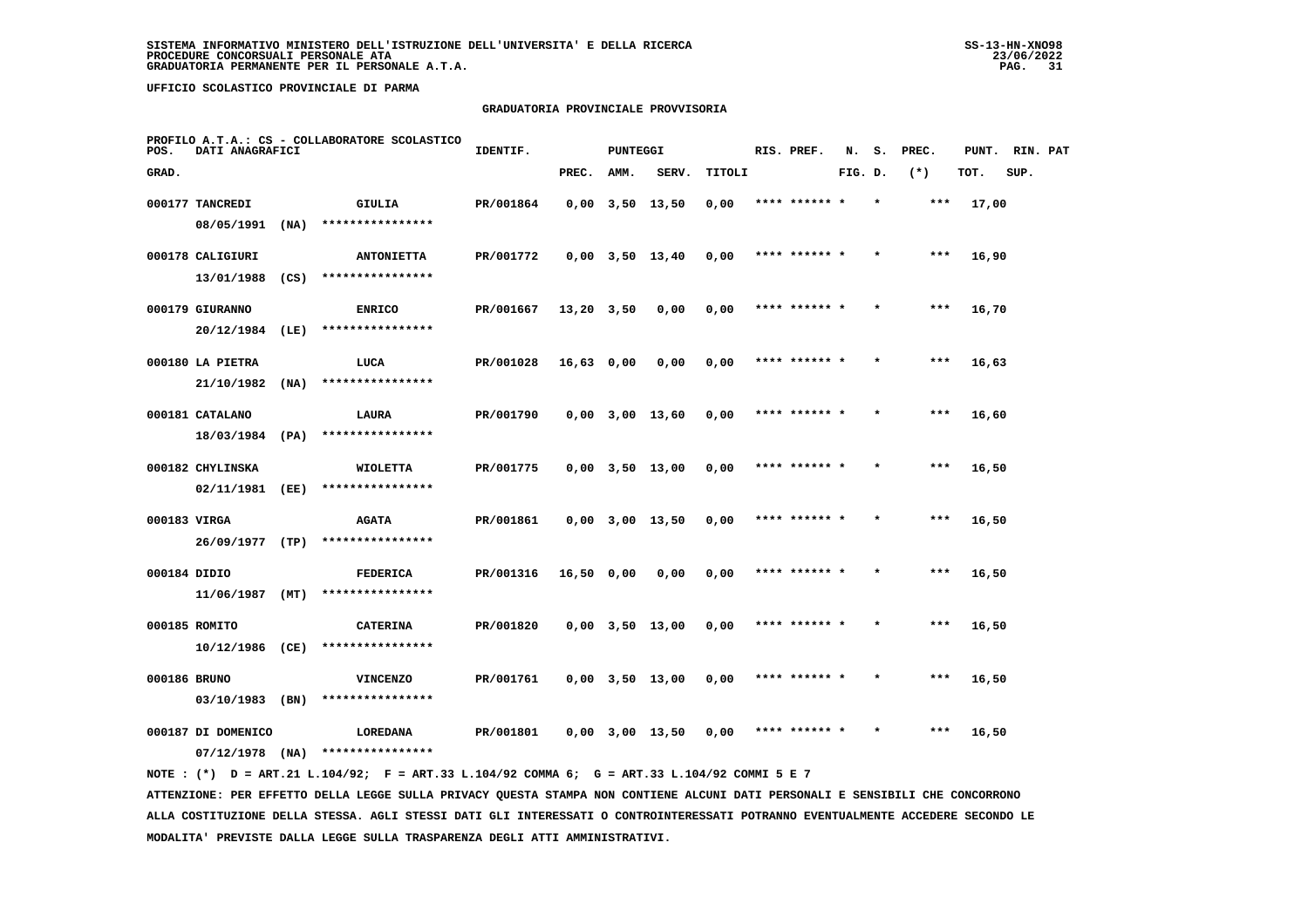## **GRADUATORIA PROVINCIALE PROVVISORIA**

| POS.  | DATI ANAGRAFICI                          |      | PROFILO A.T.A.: CS - COLLABORATORE SCOLASTICO | IDENTIF.  |              | <b>PUNTEGGI</b> |                       |        | RIS. PREF.    | N.      | s. | PREC. | PUNT. | RIN. PAT |  |
|-------|------------------------------------------|------|-----------------------------------------------|-----------|--------------|-----------------|-----------------------|--------|---------------|---------|----|-------|-------|----------|--|
| GRAD. |                                          |      |                                               |           | PREC.        | AMM.            | SERV.                 | TITOLI |               | FIG. D. |    | $(*)$ | TOT.  | SUP.     |  |
|       | 000188 DE MARTINO                        |      | <b>ANTONELLA</b><br>****************          | PR/001793 |              |                 | $0,00$ $3,00$ $13,50$ | 0,00   | **** ****** * |         |    | ***   | 16,50 |          |  |
|       | 15/03/1968 (SA)<br>000189 BONINI         |      | <b>MANUELA</b>                                | PR/001753 |              |                 | 0,00 3,00 13,50       | 0,00   | **** ****** * |         |    | $***$ | 16,50 |          |  |
|       | $02/09/1956$ (PR)                        |      | ****************                              |           |              |                 |                       |        |               |         |    |       |       |          |  |
|       | 000190 ATTANASIO                         |      | <b>GENNARO</b><br>****************            | PR/000861 | $16,33$ 0,00 |                 | 0,00                  | 0,00   | **** ****** * |         |    | ***   | 16,33 |          |  |
|       | $06/07/1960$ (SA)<br>000191 STRISCIUGLIO |      | GIOVANNI NICOLA PR/001111 16,32 0,00          |           |              |                 | 0,00                  | 0,00   | **** ****** * |         |    | ***   | 16,32 |          |  |
|       | $20/11/1982$ (NA)                        |      | ****************                              |           |              |                 |                       |        |               |         |    |       |       |          |  |
|       | 000192 MAURIELLO<br>21/09/1977           |      | LUIGIA<br>****************                    | PR/001309 | 14,45 0,00   |                 | 1,80                  | 0,00   | **** ****** * |         |    | ***   | 16,25 |          |  |
|       | 000193 TRIPODI                           | (NA) | <b>CATERINA</b>                               | PR/001313 | 14,70 0,00   |                 | 1,50                  | 0,00   | **** ****** * |         |    | $***$ | 16,20 |          |  |
|       | $16/01/1978$ (RC)                        |      | ****************                              |           |              |                 |                       |        |               |         |    |       |       |          |  |
|       | 000194 MURACA<br>23/05/1968 (CS)         |      | <b>SAVERIO</b><br>****************            | PR/001811 |              |                 | $0,00$ $2,00$ $14,10$ | 0,00   | **** ****** * |         |    | ***   | 16,10 |          |  |
|       | 000195 LIBERO                            |      | FILOMENA FRANCES PR/001751                    |           |              |                 | $0,00$ $3,50$ $12,50$ | 0,00   | **** ****** 1 |         |    | ***   | 16,00 |          |  |
|       |                                          |      | 08/10/1991 (SA) ****************              |           |              |                 |                       |        |               |         |    |       |       |          |  |
|       | 000196 ADORNI                            |      | <b>BEATRICE</b>                               | PR/001747 |              |                 | $0,00$ $3,50$ $12,50$ | 0,00   | **** ****** * |         |    | $***$ | 16,00 |          |  |
|       | 15/07/1974 (PR)                          |      | ****************                              |           |              |                 |                       |        | **** ****** * |         |    | $***$ |       |          |  |
|       | 000197 PALUMBO<br>21/07/1985 (PA)        |      | <b>DANIELA</b><br>****************            | PR/001810 |              |                 | $0,00$ $3,50$ $12,50$ | 0,00   |               |         |    |       | 16,00 |          |  |
|       | 000198 BERTEI                            |      | <b>ELISA</b>                                  | PR/001764 |              |                 | 0,00 3,50 12,50       | 0,00   | **** ****** * |         |    | ***   | 16,00 |          |  |
|       | 15/11/1974 (PR)                          |      | ****************                              |           |              |                 |                       |        |               |         |    |       |       |          |  |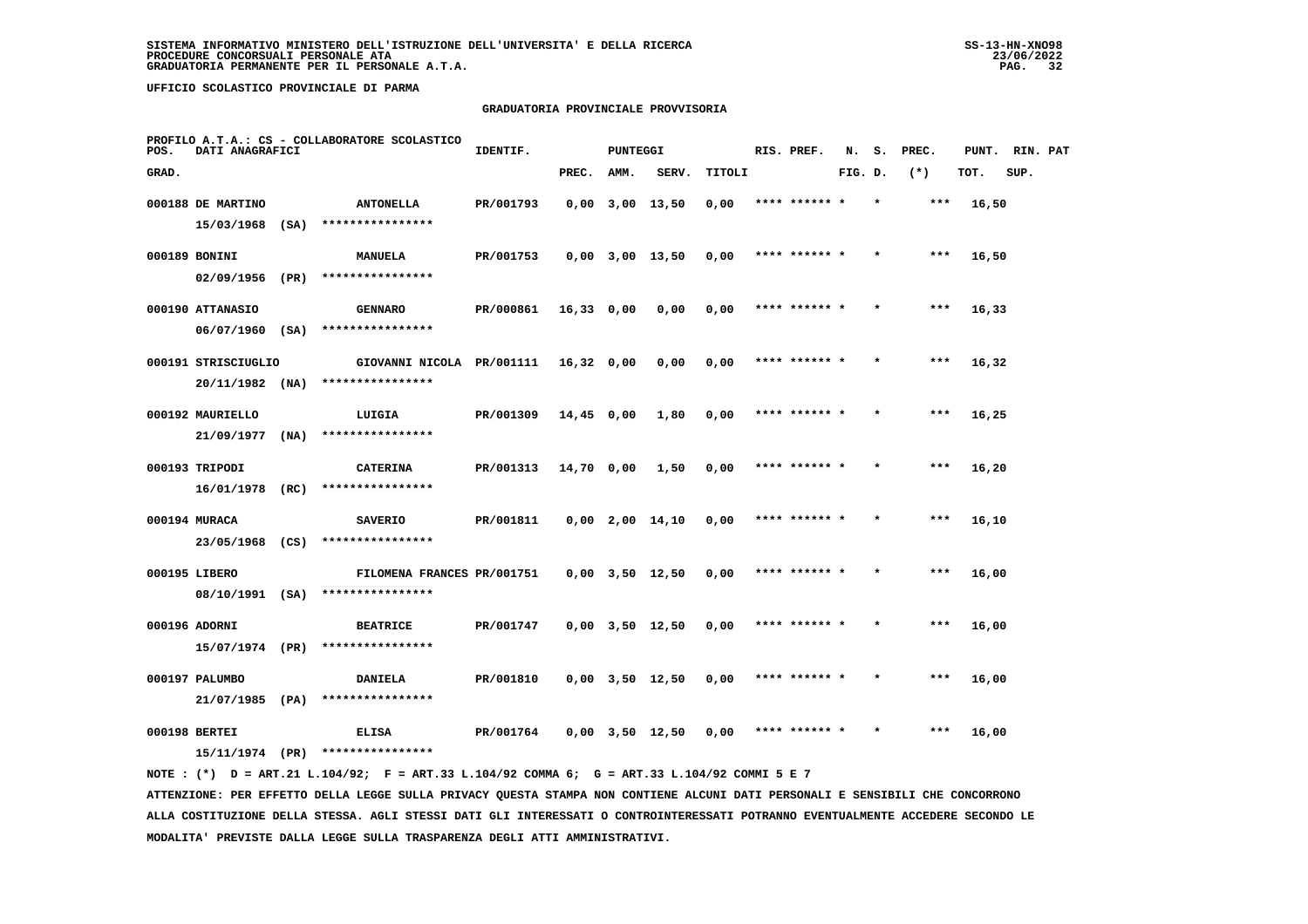#### **GRADUATORIA PROVINCIALE PROVVISORIA**

| POS.         | DATI ANAGRAFICI              |      | PROFILO A.T.A.: CS - COLLABORATORE SCOLASTICO | IDENTIF.  |            | <b>PUNTEGGI</b> |                       |        | RIS. PREF.    | N.      | s.      | PREC. | PUNT.   | RIN. PAT |  |
|--------------|------------------------------|------|-----------------------------------------------|-----------|------------|-----------------|-----------------------|--------|---------------|---------|---------|-------|---------|----------|--|
| GRAD.        |                              |      |                                               |           | PREC.      | AMM.            | SERV.                 | TITOLI |               | FIG. D. |         | $(*)$ | TOT.    | SUP.     |  |
| 000199 UZZO  |                              |      | ANNA                                          | PR/001843 |            |                 | $0,00$ $3,50$ $12,50$ | 0,00   | **** ****** * |         |         | ***   | 16,00   |          |  |
|              | $12/05/1968$ (NA)            |      | ****************                              |           |            |                 |                       |        |               |         |         |       |         |          |  |
| 000200 GALIA |                              |      | <b>DEAVINA</b>                                | PR/001822 |            |                 | $0,00$ $3,50$ $12,50$ | 0,00   | **** ****** * |         |         | $***$ | 16,00 X |          |  |
|              | 06/05/1990 (AG)              |      | ****************                              |           |            |                 |                       |        |               |         |         |       |         |          |  |
| 000201 LEMBO |                              |      | GIUSEPPE PIETRO PR/000772                     |           | 15,55 0,00 |                 | 0,00                  | 0,00   | **** ****** * |         |         | ***   | 15,55   |          |  |
|              | 13/10/1963                   | (MI) | ****************                              |           |            |                 |                       |        |               |         |         |       |         |          |  |
| 000202 MARRA |                              |      | CINZIA                                        | PR/001830 |            |                 | $0,00$ $3,50$ $12,00$ | 0,00   | **** ****** * |         |         | $***$ | 15,50   |          |  |
|              | 30/01/1982                   | (LE) | ****************                              |           |            |                 |                       |        |               |         |         |       |         |          |  |
|              | 000203 BONAROSA              |      | <b>GIUSEPPE</b>                               | PR/001754 |            |                 | $0,00$ $3,50$ $12,00$ | 0,00   | **** ****** * |         |         | $***$ | 15,50   |          |  |
|              | 28/08/1997                   | (AG) | ****************                              |           |            |                 |                       |        |               |         |         |       |         |          |  |
|              | 000204 BONASORO              |      | CECILIA                                       | PR/001756 |            |                 | $0,00$ $3,50$ $12,00$ | 0,00   | **** ****** * |         |         | $***$ | 15,50   |          |  |
|              | $13/02/1997$ (TP)            |      | ****************                              |           |            |                 |                       |        |               |         |         |       |         |          |  |
|              | 000205 SANTORIELLO           |      | <b>GIANFRANCO</b>                             | PR/001880 |            |                 | $0,00$ 2,00 13,50     | 0,00   | **** ****** * |         |         | $***$ | 15,50   |          |  |
|              | $20/12/1993$ (SA)            |      | ****************                              |           |            |                 |                       |        |               |         |         |       |         |          |  |
|              | 000206 IACOVINO              |      | LUISA                                         | PR/001796 |            |                 | $0,00$ $3,00$ $12,50$ | 0,00   | **** ******   |         |         | ***   | 15,50   |          |  |
|              | $12/05/1992$ (SA)            |      | ****************                              |           |            |                 |                       |        |               |         |         |       |         |          |  |
|              | 000207 MICELLI               |      | VENANZIA                                      | PR/001852 |            |                 | $0,00$ $3,50$ $12,00$ | 0,00   | **** ****** * |         |         | ***   | 15,50 X |          |  |
|              | 20/05/1980                   | (TA) | ****************                              |           |            |                 |                       |        |               |         |         |       |         |          |  |
|              |                              |      |                                               |           |            |                 |                       |        | **** ****** * |         | $\star$ | $***$ |         |          |  |
|              | 000208 TIZZANO<br>06/05/1969 | (NA) | <b>MASSIMO</b><br>****************            | PR/001648 | 10,91 0,00 |                 | 4,50                  | 0,00   |               |         |         |       | 15,41   |          |  |
|              |                              |      |                                               |           |            |                 |                       |        |               |         |         |       |         |          |  |
|              | 000209 SIGNORINO             |      | LETIZIA                                       | PR/001869 |            |                 | $0,00$ $3,00$ $12,10$ | 0,00   | **** ****** * |         |         | ***   | 15,10   |          |  |
|              | 23/08/1969                   | (PA) | ****************                              |           |            |                 |                       |        |               |         |         |       |         |          |  |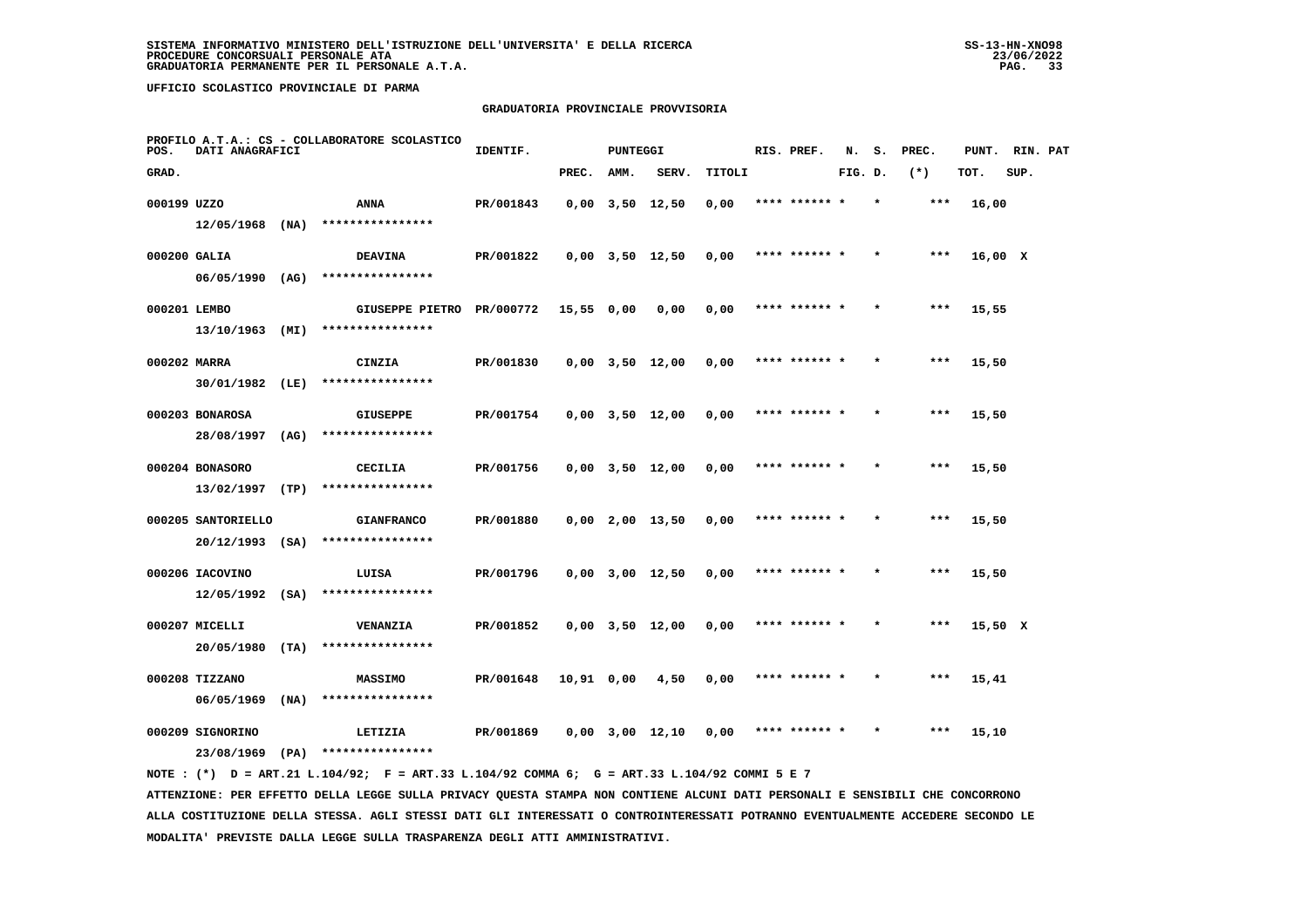#### **GRADUATORIA PROVINCIALE PROVVISORIA**

| POS.         | DATI ANAGRAFICI                       |      | PROFILO A.T.A.: CS - COLLABORATORE SCOLASTICO | IDENTIF.  |              | PUNTEGGI  |                   |        | RIS. PREF.    | N.      |         | S. PREC. |       | PUNT. RIN. PAT |  |
|--------------|---------------------------------------|------|-----------------------------------------------|-----------|--------------|-----------|-------------------|--------|---------------|---------|---------|----------|-------|----------------|--|
| GRAD.        |                                       |      |                                               |           | PREC.        | AMM.      | SERV.             | TITOLI |               | FIG. D. |         | $(*)$    | TOT.  | SUP.           |  |
|              | 000210 DONATI<br>07/01/1967 (PR)      |      | PATRIZIA<br>****************                  | PR/000606 | 15,00 0,00   |           | 0,00              | 0,00   | **** ****** * |         |         | $***$    | 15,00 |                |  |
|              | 000211 FERRARO                        |      | <b>MARIA</b><br>****************              | PR/001718 | $13,00$ 2,00 |           | 0,00              | 0,00   | **** ****** * |         |         | $***$    | 15,00 |                |  |
|              | 09/11/1969<br>000212 SPERANZA         | (KR) | ANNA                                          | PR/001583 |              | 9,55 0,00 | 5,00              | 0,00   | **** ****** * |         | $\star$ | $* * *$  | 14,55 |                |  |
|              | 22/04/1981<br>000213 CELETTI          | (RC) | ****************<br><b>ALESSANDRA</b>         | PR/001725 | 13,05 0,00   |           | 1,50              | 0,00   | **** ****** * |         |         | $***$    | 14,55 |                |  |
|              | 30/08/1983<br>000214 CRESCENTE        | (EE) | ****************<br><b>GIUSEPPE</b>           | PR/001784 |              |           | $0,00$ 2,50 12,00 | 0,00   | **** ****** * |         | $\star$ | $***$    | 14,50 |                |  |
|              | 17/09/1968<br>000215 CAVALLI          | (CE) | ****************<br><b>NADIA</b>              | PR/001792 |              |           | 0,00 2,50 12,00   | 0,00   | **** ****** * |         | $\star$ | ***      | 14,50 |                |  |
|              | 08/03/1971 (TO)                       |      | ****************                              |           |              |           |                   |        |               |         |         |          |       |                |  |
|              | 000216 CAPASSO<br>$13/04/1993$ (NA)   |      | <b>ASSUNTA</b><br>****************            | PR/001738 | 12,28 0,00   |           | 1,80              | 0,00   |               |         |         | ***      | 14,08 |                |  |
| 000217 BASTA | 12/01/1996 (FG)                       |      | <b>ANTONIO</b><br>****************            | PR/001767 |              |           | 0,00 3,00 11,05   | 0.00   | **** ****** * |         |         | $***$    | 14,05 |                |  |
|              | 000218 DI GIOVANNA<br>05/11/1985 (AG) |      | <b>VALERIA GIUSY</b><br>****************      | PR/001802 |              |           | $0,00$ 2,00 12,00 | 0,00   | **** ****** * |         | $\star$ | $***$    | 14,00 |                |  |
| 000219 BOTTA | $05/03/1990$ (SA)                     |      | <b>JESSICA</b><br>****************            | PR/001749 |              |           | $0,00$ 2,00 12,00 | 0,00   | **** ****** * |         |         | $***$    | 14,00 |                |  |
|              | 000220 CIRILLO                        |      | ELENA                                         | PR/001610 | 13,00 0,00   |           | 1,00              | 0.00   | **** ****** * |         |         | ***      | 14,00 |                |  |
|              | 27/12/1983                            | (NA) | ****************                              |           |              |           |                   |        |               |         |         |          |       |                |  |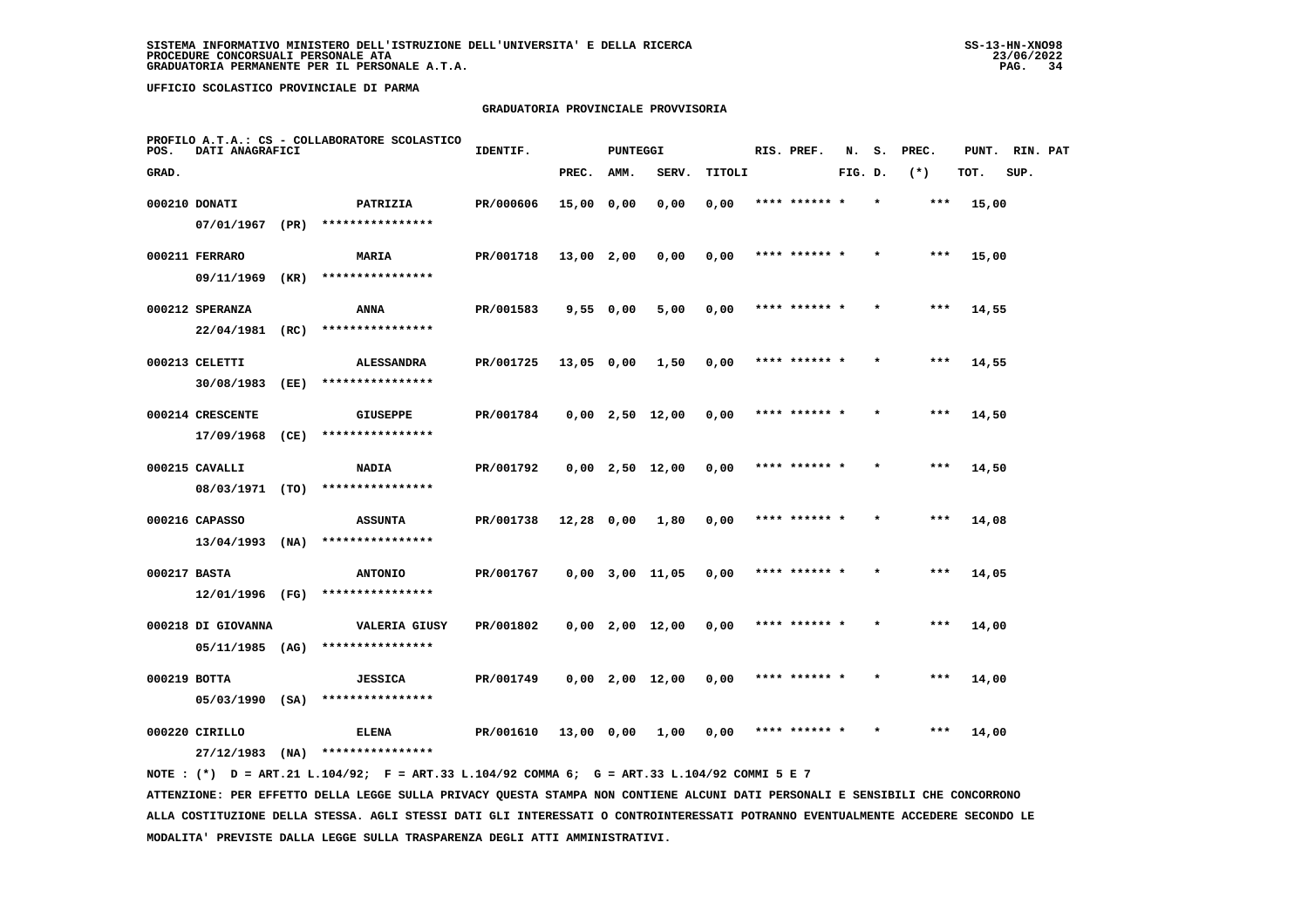#### **GRADUATORIA PROVINCIALE PROVVISORIA**

| POS.        | DATI ANAGRAFICI                  |      | PROFILO A.T.A.: CS - COLLABORATORE SCOLASTICO | IDENTIF.  |              | PUNTEGGI    |                       |        | RIS. PREF.    | N.      | s.      | PREC. | PUNT. | RIN. PAT |  |
|-------------|----------------------------------|------|-----------------------------------------------|-----------|--------------|-------------|-----------------------|--------|---------------|---------|---------|-------|-------|----------|--|
| GRAD.       |                                  |      |                                               |           | PREC.        | AMM.        | SERV.                 | TITOLI |               | FIG. D. |         | $(*)$ | TOT.  | SUP.     |  |
|             | 000221 ATTARDO                   |      | <b>MARIA</b>                                  | PR/001816 |              |             | $0,00$ $3,00$ $10,84$ | 0,00   | **** ****** * |         |         | ***   | 13,84 |          |  |
|             | $13/02/1969$ (AG)                |      | ****************                              |           |              |             |                       |        |               |         |         |       |       |          |  |
| 000222 ROSI |                                  |      | <b>FRANCO</b>                                 | PR/001863 |              |             | $0,00$ $3,50$ $10,30$ | 0,00   | **** ****** * |         |         | $***$ | 13,80 |          |  |
|             | 03/06/1959 (PR)                  |      | ****************                              |           |              |             |                       |        |               |         |         |       |       |          |  |
|             | 000223 PASCARELLA                |      | <b>CATERINA</b>                               | PR/001082 | $13,65$ 0,00 |             | 0,00                  | 0,00   | **** ****** * |         | $\star$ | ***   | 13,65 |          |  |
|             | 19/05/1975 (CE)                  |      | ****************                              |           |              |             |                       |        |               |         |         |       |       |          |  |
| 000224 REGA |                                  |      | EMILIO                                        | PR/000932 | 13,60 0,00   |             | 0,00                  | 0,00   | **** ****** * |         |         | $***$ | 13,60 |          |  |
|             | $26/07/1974$ (NA)                |      | ****************                              |           |              |             |                       |        |               |         |         |       |       |          |  |
|             | 000225 SERRATI'                  |      | ENRICA ANNA                                   | PR/001867 |              |             | $0,00$ 3,50 10,00     | 0,00   | **** ****** * |         |         | $***$ | 13,50 |          |  |
|             | 14/04/1986                       | (BR) | ****************                              |           |              |             |                       |        |               |         |         |       |       |          |  |
|             | 000226 MARANZANO                 |      | <b>BENEDETTA</b>                              | PR/001448 | 10,15 0,00   |             | 3,30                  | 0,00   | **** ****** * |         | $\star$ | $***$ | 13,45 |          |  |
|             | 17/08/1985                       | (PA) | ****************                              |           |              |             |                       |        |               |         |         |       |       |          |  |
|             | 000227 SCARANO                   |      | <b>MARIALISA</b>                              | PR/001614 | $10,70$ 2,50 |             | 0,00                  | 0,00   | **** ******   |         |         | $***$ | 13,20 |          |  |
|             | 21/07/1989 (CE)                  |      | ****************                              |           |              |             |                       |        |               |         |         |       |       |          |  |
|             | 000228 RAMONDO                   |      | <b>FABIO</b><br>****************              | PR/001509 | $12,10$ 0,00 |             | 0,90                  | 0,00   | **** ****** * |         |         | $***$ | 13,00 |          |  |
|             | 26/06/1989                       | (CH) |                                               |           |              |             |                       |        |               |         |         |       |       |          |  |
|             | 000229 DE LUCIA                  |      | <b>ANGELA</b><br>****************             | PR/001084 | 12,67 0,00   |             | 0,00                  | 0,00   | **** ****** * |         | $\star$ | ***   | 12,67 |          |  |
|             | 18/04/1985                       | (NA) |                                               |           |              |             |                       |        |               |         |         |       |       |          |  |
|             | 000230 PRESTI<br>06/10/1990 (AG) |      | GIUSY<br>****************                     | PR/001872 |              |             | $0,00$ 2,00 10,24     | 0,00   | **** ****** * |         |         | ***   | 12,24 |          |  |
|             |                                  |      |                                               |           |              |             |                       |        |               |         |         |       |       |          |  |
|             | 000231 GUARDI<br>16/01/1985      | (PV) | MANUELA<br>****************                   | PR/001779 |              | $0,00$ 3,50 | 8,20                  | 0,00   | **** ****** * |         |         | $***$ | 11,70 |          |  |
|             |                                  |      |                                               |           |              |             |                       |        |               |         |         |       |       |          |  |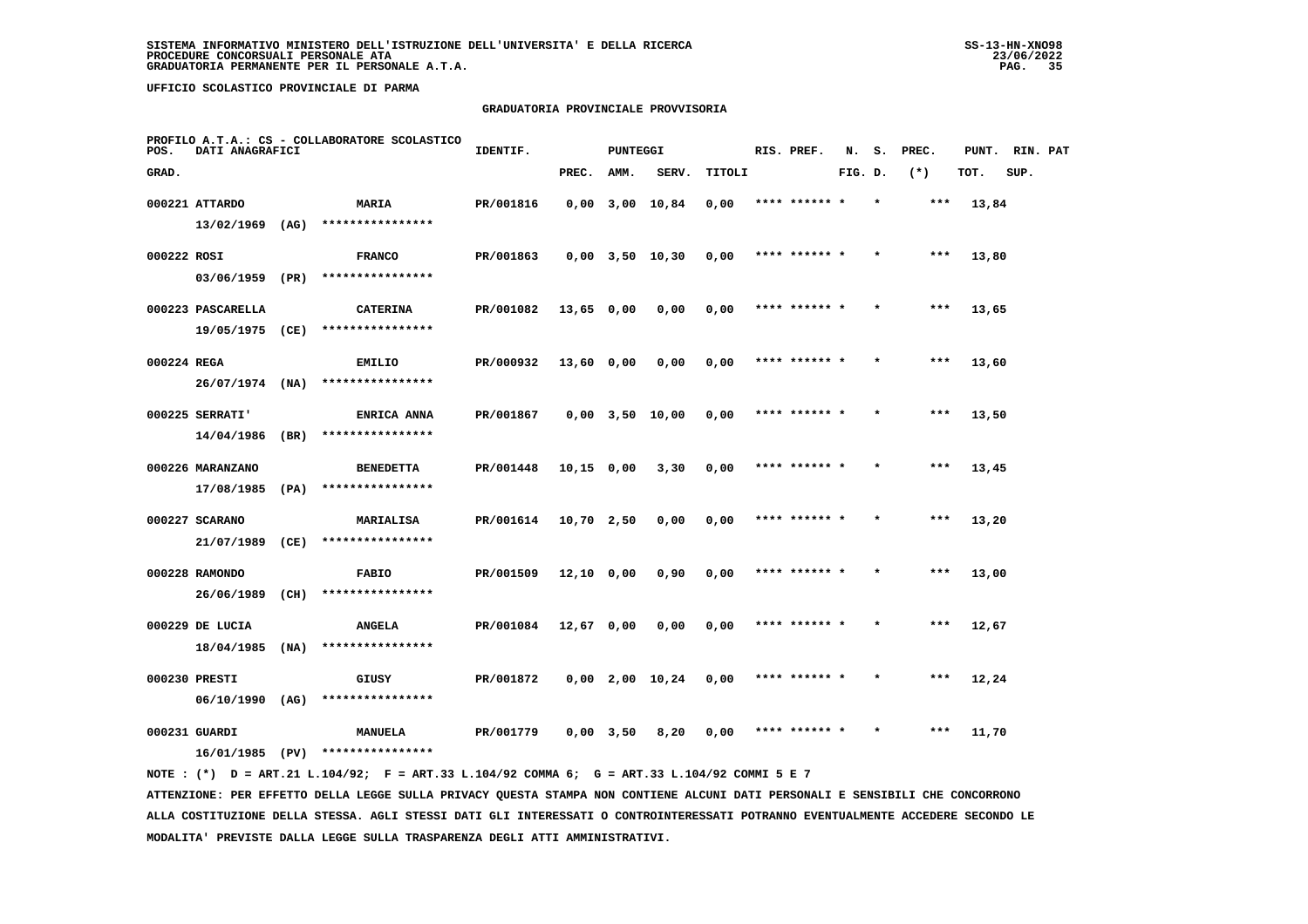#### **GRADUATORIA PROVINCIALE PROVVISORIA**

| POS.        | DATI ANAGRAFICI                    |      | PROFILO A.T.A.: CS - COLLABORATORE SCOLASTICO | IDENTIF.  |              | PUNTEGGI    |       |        | RIS. PREF.    | N.      | s.      | PREC. | PUNT. | RIN. PAT |  |
|-------------|------------------------------------|------|-----------------------------------------------|-----------|--------------|-------------|-------|--------|---------------|---------|---------|-------|-------|----------|--|
| GRAD.       |                                    |      |                                               |           | PREC.        | AMM.        | SERV. | TITOLI |               | FIG. D. |         | $(*)$ | TOT.  | SUP.     |  |
|             | 000232 ESPOSITO<br>05/08/1980      | (NA) | <b>ANNALISA</b><br>****************           | PR/001458 | $9,65$ 0,00  |             | 1,80  | 0,00   | **** ******   |         |         | $***$ | 11,45 |          |  |
|             | 000233 SUCATO                      |      | MARIACRISTINA                                 | PR/001673 | $7,45$ 2,00  |             | 1,80  | 0,00   | **** ****** * |         |         | $***$ | 11,25 |          |  |
|             | 12/12/1995                         | (PA) | ****************                              |           |              |             |       |        |               |         |         |       |       |          |  |
|             | 000234 DI POLITO                   |      | SILVIO                                        | PR/000855 | $11,10$ 0,00 |             | 0,00  | 0,00   | **** ****** * |         | $\star$ | ***   | 11,10 |          |  |
|             | $10/09/1961$ (SA)                  |      | ****************                              |           |              |             |       |        |               |         |         |       |       |          |  |
|             | 000235 STANGHELLINI                |      | <b>PAOLA</b>                                  | PR/001866 | $0,00$ 3,50  |             | 7,20  | 0,00   | **** ****** * |         |         | $***$ | 10,70 |          |  |
|             | 18/04/1973 (PR)                    |      | ****************                              |           |              |             |       |        |               |         |         |       |       |          |  |
|             | 000236 VALLINOTI                   |      | <b>ANTONIO</b>                                | PR/001361 | 10,55 0,00   |             | 0,00  | 0,00   | **** ****** * |         |         | $***$ | 10,55 |          |  |
|             | 26/05/1986                         | (NA) | ****************                              |           |              |             |       |        |               |         |         |       |       |          |  |
|             | 000237 RIGNANESE                   |      | <b>PASQUALE</b>                               | PR/001492 | 8,70 0,00    |             | 1,80  | 0,00   | **** ****** * |         |         | $***$ | 10,50 |          |  |
|             | 03/06/1961                         | (FG) | ****************                              |           |              |             |       |        |               |         |         |       |       |          |  |
|             | 000238 SCARLATO<br>15/04/1973 (CS) |      | <b>GIUSEPPINA</b><br>****************         | PR/001870 |              | $0,00$ 3,50 | 6,95  | 0,00   | **** ****** * |         |         | ***   | 10,45 |          |  |
|             |                                    |      |                                               |           |              |             |       |        |               |         |         |       |       |          |  |
|             | 000239 SUCATO<br>28/07/1971 (PA)   |      | <b>GIROLAMO</b><br>****************           | PR/001031 | $10,33$ 0,00 |             | 0,00  | 0,00   | **** ****** * |         |         | $***$ | 10,33 |          |  |
|             |                                    |      |                                               |           |              |             |       |        |               |         |         |       |       |          |  |
| 000240 ASCO | 28/01/1987                         | (NA) | MICHELE<br>****************                   | PR/001658 |              | $8,64$ 0,00 | 1,50  | 0,00   | **** ****** * |         |         | $***$ | 10,14 |          |  |
|             | 000241 PAPARO                      |      |                                               |           |              |             |       |        | **** ****** * |         |         | ***   |       |          |  |
|             | 27/07/1968                         | (CZ) | <b>ANGELA</b><br>****************             | PR/001193 | $10,10$ 0,00 |             | 0,00  | 0,00   |               |         |         |       | 10,10 |          |  |
|             | 000242 TERRAZZANO                  |      | <b>FRANCESCO</b>                              | PR/001813 | $0,00$ 2,00  |             | 8,00  | 0,00   | **** ****** * |         |         | ***   | 10,00 |          |  |
|             | $11/04/1985$ (CE)                  |      | ****************                              |           |              |             |       |        |               |         |         |       |       |          |  |
|             |                                    |      |                                               |           |              |             |       |        |               |         |         |       |       |          |  |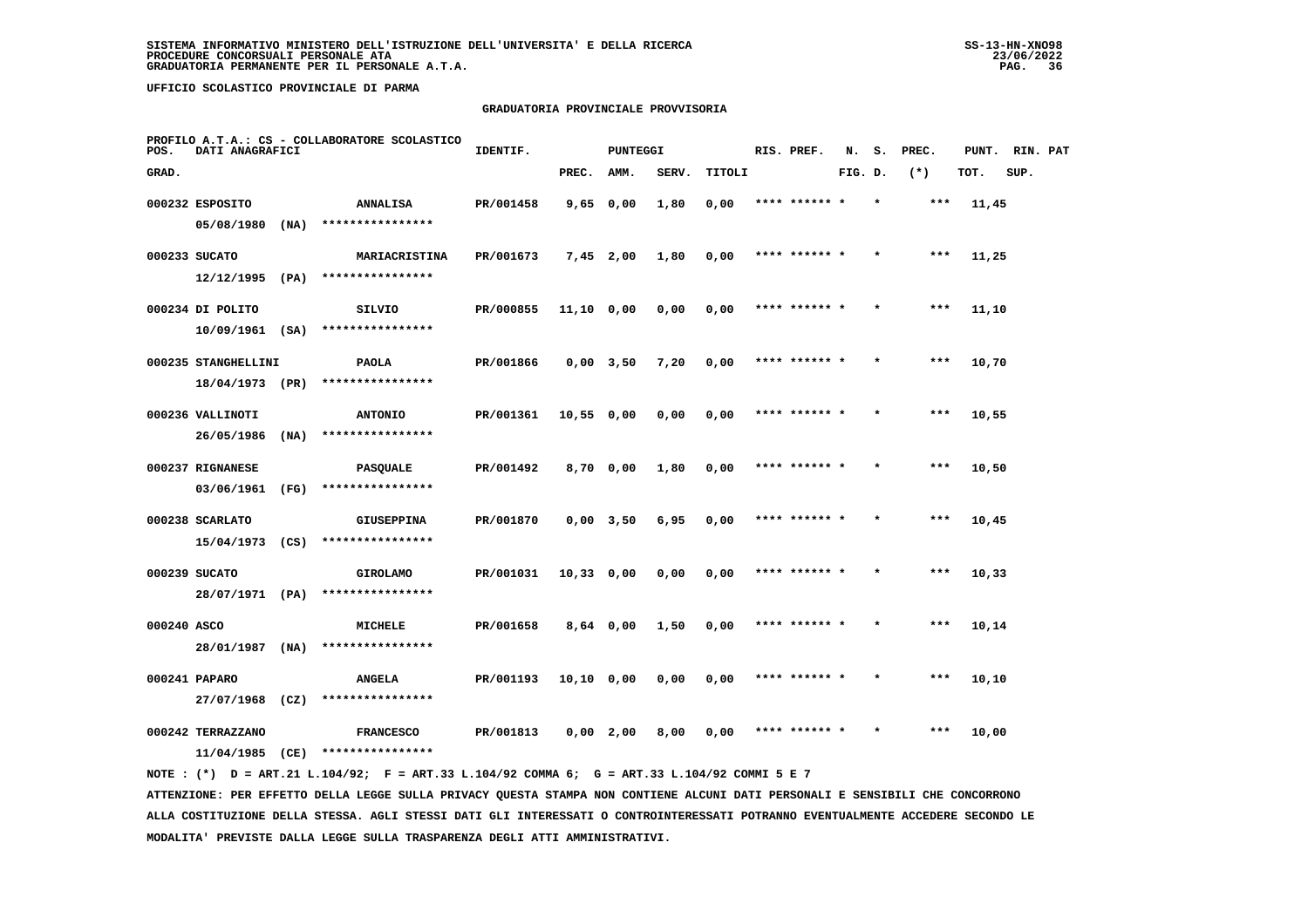#### **GRADUATORIA PROVINCIALE PROVVISORIA**

| POS.  | DATI ANAGRAFICI   | PROFILO A.T.A.: CS - COLLABORATORE SCOLASTICO | IDENTIF.<br><b>PUNTEGGI</b> |           |       |                   |       |        | RIS. PREF. | N.            | s.      | PREC.   |       | PUNT. RIN. PAT |      |  |
|-------|-------------------|-----------------------------------------------|-----------------------------|-----------|-------|-------------------|-------|--------|------------|---------------|---------|---------|-------|----------------|------|--|
| GRAD. |                   |                                               |                             |           | PREC. | AMM.              | SERV. | TITOLI |            |               | FIG. D. |         | $(*)$ | TOT.           | SUP. |  |
|       | 000243 DE MARCO   |                                               | <b>ROSA</b>                 | PR/000928 |       | 9,950,00          | 0,00  | 0,00   |            |               |         |         |       | 9,95           |      |  |
|       | $17/10/1975$ (NA) |                                               | ****************            |           |       |                   |       |        |            |               |         |         |       |                |      |  |
|       | 000244 CHIARIELLO |                                               | <b>ELENA</b>                | PR/001007 |       | 9,80 0,00         | 0,00  | 0,00   |            | **** ****** * |         |         | $***$ | 9,80           |      |  |
|       | 28/06/1974 (CE)   |                                               | ****************            |           |       |                   |       |        |            |               |         |         |       |                |      |  |
|       | 000245 CETRONE    |                                               | <b>ORAZIA</b>               | PR/001744 |       | $5,55$ $3,00$     | 0,00  | 0,00   |            | **** ****** * |         | $\star$ | ***   | 9,75           |      |  |
|       | 20/10/1979        | (AQ)                                          | ****************            |           |       |                   |       |        |            |               |         |         |       |                |      |  |
|       | 000246 BORTONE    |                                               | CESARIO                     | PR/001481 |       | 9,56 0,00         | 0,00  | 0,00   |            | **** ****** * |         |         | ***   | 9,56           |      |  |
|       | 06/11/1986        | (NA)                                          | ****************            |           |       |                   |       |        |            |               |         |         |       |                |      |  |
|       | 000247 PELLEGRINO |                                               | <b>GIUSEPPE</b>             | PR/001777 |       | $0,00$ 3,50       | 6,00  | 0,00   |            | **** ****** * |         |         | $***$ | 9,50           |      |  |
|       | $01/07/1984$ (CS) |                                               | ****************            |           |       |                   |       |        |            |               |         |         |       |                |      |  |
|       | 000248 PARADISO   |                                               | <b>ANTONIETTA</b>           | PR/001073 |       | $9,15$ 0,00       | 0,00  | 0,00   |            | **** ****** * |         | $\star$ | $***$ | 9,15           |      |  |
|       | 23/04/1956        | (BA)                                          | ****************            |           |       |                   |       |        |            |               |         |         |       |                |      |  |
|       | 000249 POLICARO   |                                               | MARIA CONCETTA              | PR/001362 |       | 8,65 0,00         | 0.00  | 0,00   | **** **    |               |         |         | ***   | 8,65           |      |  |
|       | 27/05/1985 (VV)   |                                               | ****************            |           |       |                   |       |        |            |               |         |         |       |                |      |  |
|       | 000250 RINALDI    |                                               | <b>FEDERICA</b>             | PR/001875 |       | 0,0000,00         | 5,15  | 0,00   |            | **** ****** * |         |         | $***$ | 8,65           |      |  |
|       | 14/11/1980        | (PR)                                          | ****************            |           |       |                   |       |        |            |               |         |         |       |                |      |  |
|       | 000251 DE MARIA   |                                               | <b>VINCENZO</b>             | PR/001014 |       | 8,60 0,00         | 0,00  | 0,00   |            | **** ****** * |         | $\star$ | $***$ | 8,60           |      |  |
|       | 24/09/1981        | (CS)                                          | ****************            |           |       |                   |       |        |            |               |         |         |       |                |      |  |
|       | 000252 COLANGELO  |                                               | <b>GIUSEPPE</b>             | PR/001496 |       | $8,40$ 0,00       | 0,00  | 0,00   |            | **** ****** * |         |         | ***   | 8,40           |      |  |
|       | 11/08/1994        | (MT)                                          | ****************            |           |       |                   |       |        |            |               |         |         |       |                |      |  |
|       | 000253 MALERBA    |                                               | <b>DIEGO</b>                | PR/001355 |       | $8,30 \quad 0,00$ | 0.00  | 0.00   |            | **** ****** * |         |         | ***   | 8,30           |      |  |
|       | 26/05/1988        | (VV)                                          | ****************            |           |       |                   |       |        |            |               |         |         |       |                |      |  |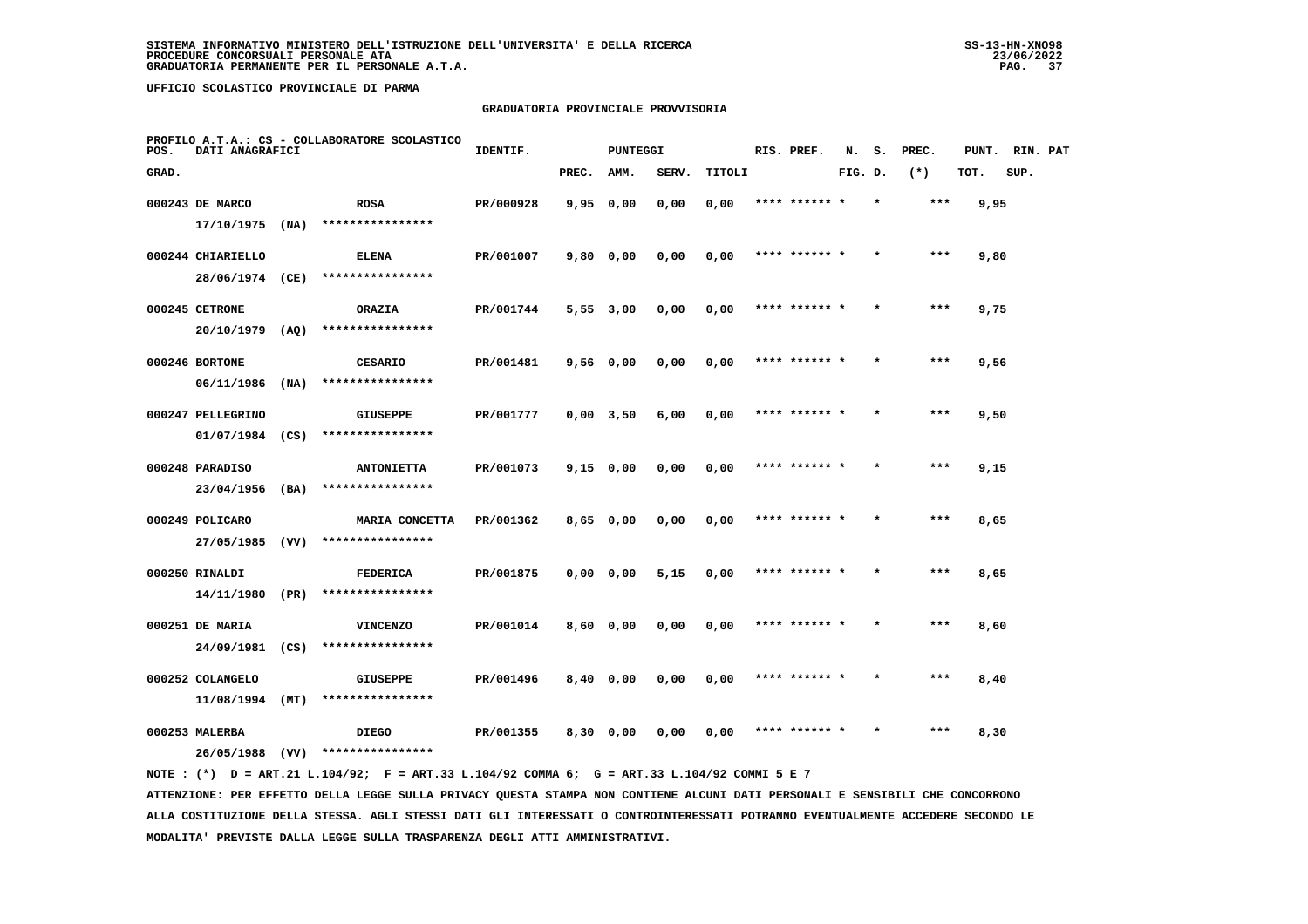#### **GRADUATORIA PROVINCIALE PROVVISORIA**

| POS.  | DATI ANAGRAFICI                       | PROFILO A.T.A.: CS - COLLABORATORE SCOLASTICO | IDENTIF.<br><b>PUNTEGGI</b>                                  |           |            |           |                     |        | RIS. PREF. |               | N. S.   | PREC.   |       | PUNT. RIN. PAT |      |  |
|-------|---------------------------------------|-----------------------------------------------|--------------------------------------------------------------|-----------|------------|-----------|---------------------|--------|------------|---------------|---------|---------|-------|----------------|------|--|
| GRAD. |                                       |                                               |                                                              |           | PREC. AMM. |           | SERV.               | TITOLI |            |               | FIG. D. |         | $(*)$ | TOT.           | SUP. |  |
|       | 000254 MUSSO                          |                                               | GIUSEPPE MARIA PR/001165<br>19/08/1984 (AG) **************** |           | 8,25 0,00  |           | 0.00                | 0.00   |            | **** ****** * |         | $\star$ | ***   | 8,25           |      |  |
|       | 000255 TARTAGLIONE<br>14/02/1992 (CE) |                                               | <b>RAFFAELLA</b><br>****************                         | PR/001601 |            |           | 6,39 0,00 1,50      | 0,00   |            | **** ****** * |         | $\star$ | ***   | 7,89           |      |  |
|       | 000256 SERPICO<br>$22/12/1973$ (NA)   |                                               | CLEMENTE<br>****************                                 | PR/001588 |            | 5,60 0,00 | 1,80                | 0,00   |            | **** ****** * |         | $\star$ | ***   | 7,40           |      |  |
|       | 000257 SALERNO<br>$30/04/1998$ (PA)   |                                               | <b>GABRIELE</b><br>****************                          | PR/001782 |            | 0,00 3,50 | 3,90                | 0,00   |            | **** ****** * |         |         | $***$ | 7,40           |      |  |
|       | 000258 BORTESI<br>19/01/1983 (RE)     |                                               | <b>FRANCESCA</b><br>****************                         | PR/001652 |            |           | 3,90 2,50 0,00      | 0,00   |            | **** ****** * |         | $\star$ | ***   | 6,40           |      |  |
|       | 000259 BENCIVENGA<br>13/07/1993 (CE)  |                                               | <b>ROSSELLA</b><br>****************                          | PR/001604 |            | 4,50 0,00 | 1,80                | 0,00   |            | **** ****** * |         |         | ***   | 6,30           |      |  |
|       | 000260 COMATI<br>10/03/1977 (PR)      |                                               | LUCA<br>****************                                     | PR/001694 |            |           | 4,40 0,00 1,50 0,00 |        |            | **** ****** * |         | $\star$ | ***   | 5,90           |      |  |
|       | 000261 CALABRESE<br>23/01/1960        | (NA)                                          | <b>SALVATORE</b><br>****************                         | PR/000857 |            | 5,90 0,00 | 0,00                | 0,00   |            | **** ****** * |         |         | ***   | 5,90           |      |  |
|       | 000262 CIVILETTI                      |                                               | <b>MARIO</b><br>13/03/1964 (PA) ****************             | PR/001686 |            | 3,90 0,00 | 1,50                | 0,00   |            | **** ****** * |         | $\star$ | $***$ | 5,40           |      |  |
|       |                                       |                                               |                                                              |           |            |           |                     |        |            |               |         |         |       |                |      |  |

 **NOTE : (\*) D = ART.21 L.104/92; F = ART.33 L.104/92 COMMA 6; G = ART.33 L.104/92 COMMI 5 E 7**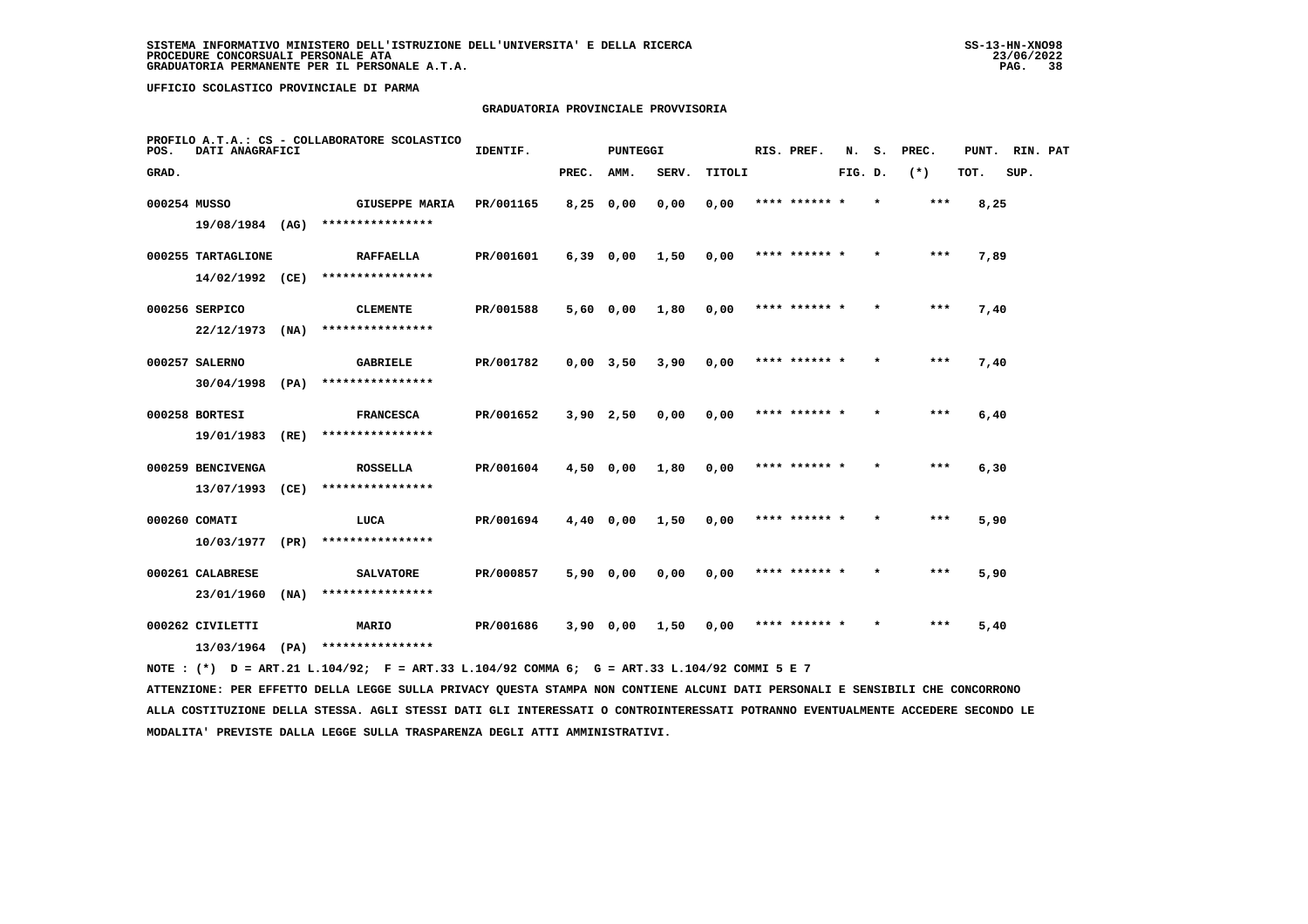#### **GRADUATORIA PROVINCIALE PROVVISORIA**

| PROFILO A.T.A.: GA - GUARDAROBIERE<br>DATI ANAGRAFICI<br>POS.                               | IDENTIF.  | PUNTEGGI   |      | RIS. PREF.      |        |               | N. S. PREC. | PUNT.   | RIN. PAT |       |      |  |
|---------------------------------------------------------------------------------------------|-----------|------------|------|-----------------|--------|---------------|-------------|---------|----------|-------|------|--|
| GRAD.                                                                                       |           | PREC.      | AMM. | SERV.           | TITOLI |               | FIG. D.     |         | $(*)$    | TOT.  | SUP. |  |
| 000001 MAURIELLO<br>LUIGIA                                                                  | PR/001401 | 27,94 0,00 |      | 6,00            | 0,00   | **** ****** * |             | $\star$ | ***      | 33,94 |      |  |
| ****************<br>21/09/1977<br>(NA)                                                      |           |            |      |                 |        |               |             |         |          |       |      |  |
| 000002 MINARDI<br>ILARIA                                                                    | PR/001758 |            |      | 0,00 3,50 18,50 | 3,00   | **** ****** * |             | $\star$ | ***      | 25,00 |      |  |
| ****************<br>(PR)<br>11/02/1990                                                      |           |            |      |                 |        |               |             |         |          |       |      |  |
| NOTE: (*) D = ART.21 L.104/92; F = ART.33 L.104/92 COMMA 6; G = ART.33 L.104/92 COMMI 5 E 7 |           |            |      |                 |        |               |             |         |          |       |      |  |